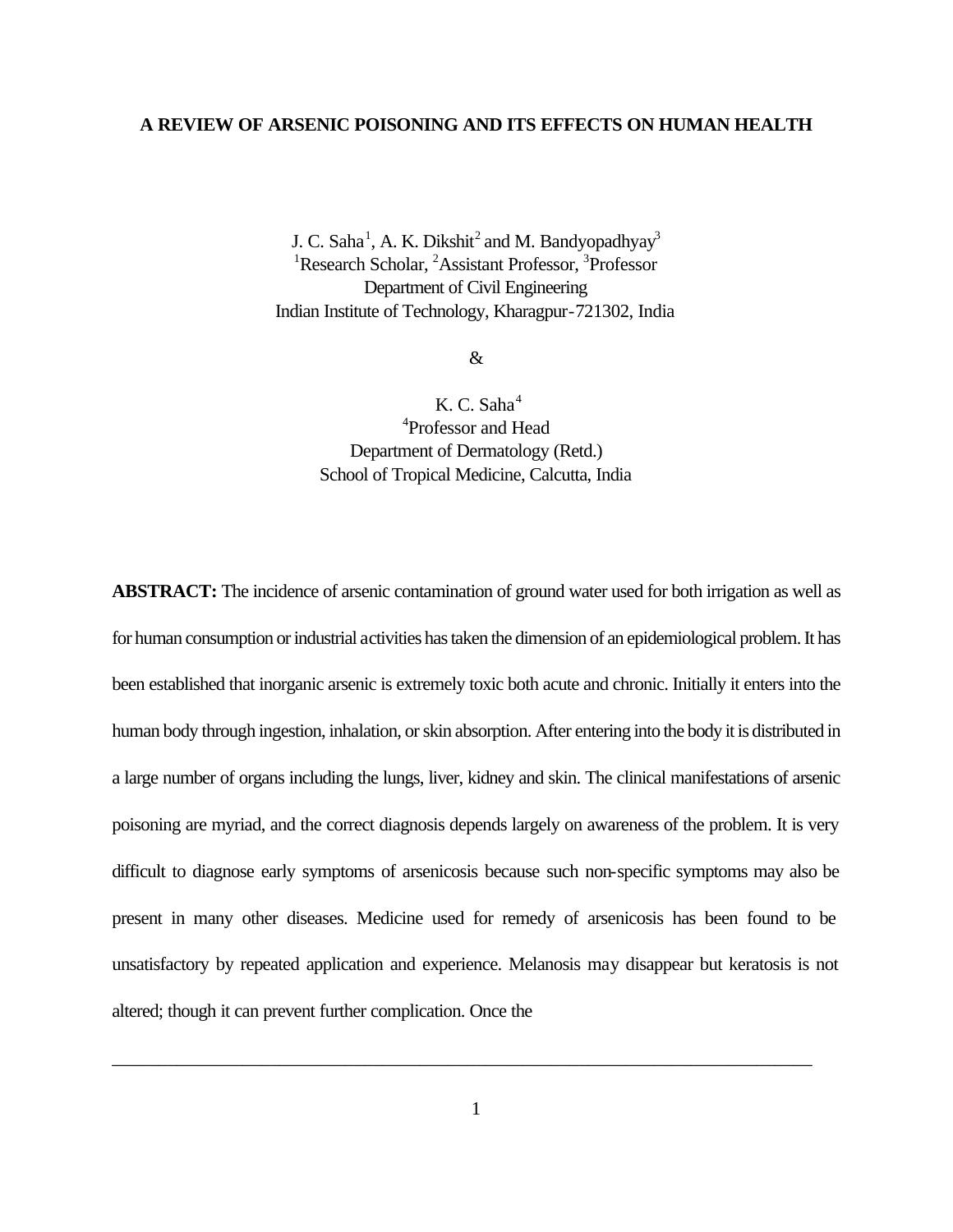<sup>4</sup>Address correspondence to Dr. K. C. Saha, EC-21, Sector 1, Salt Lake, Calcutta-700064, India complication (malignancy) has developed, using medicine may not prevent it. The symptoms and signs of arsenic poisoning may be reduced if the quality of drinking water were improved. Arsenic free water or decrease in arsenic level in the drinking water source is essential for overall development.

**KEY WORDS:** Arsenicosis, acute toxicity, chronic toxicity, melanosis, keratosis, cancer, ground water, remedy.

#### **I. INTRODUCTION**

Arsenic is an element that raises much concern from the both environmental and human health standpoints. Humans may encounter arsenic in water from wells drilled into arsenic-rich ground strata or in water contaminated by industrial or agrochemical waste.<sup>62</sup> They may come in contact with arsenic in contaminated dusts, fumes, or mists. They may eat food contaminated with arsenical pesticides or grown with arsenic-contaminated water or in arsenic-rich soil.<sup>99</sup> In experience of one of us (KCS) food grown in arsenic affected areas arsenic is not found inside the food like cereals, pulses, fruits, but may be found in external layer of food or fruits due to spreneld of arsenicated water. Similarly milk of arsenic affected cows is free from arsenic due to modification inside body or some barrier action of unknown mechanism. A few stray reports of arsenic in cow's milk are most likely due to adulteration of milk by arsenicated water.

This element has long been associated with criminal activity and still is an emotionally highly charged topic, as large homicidal doses can cause cholera like symptoms (acute poisoning) and death. Ingestion of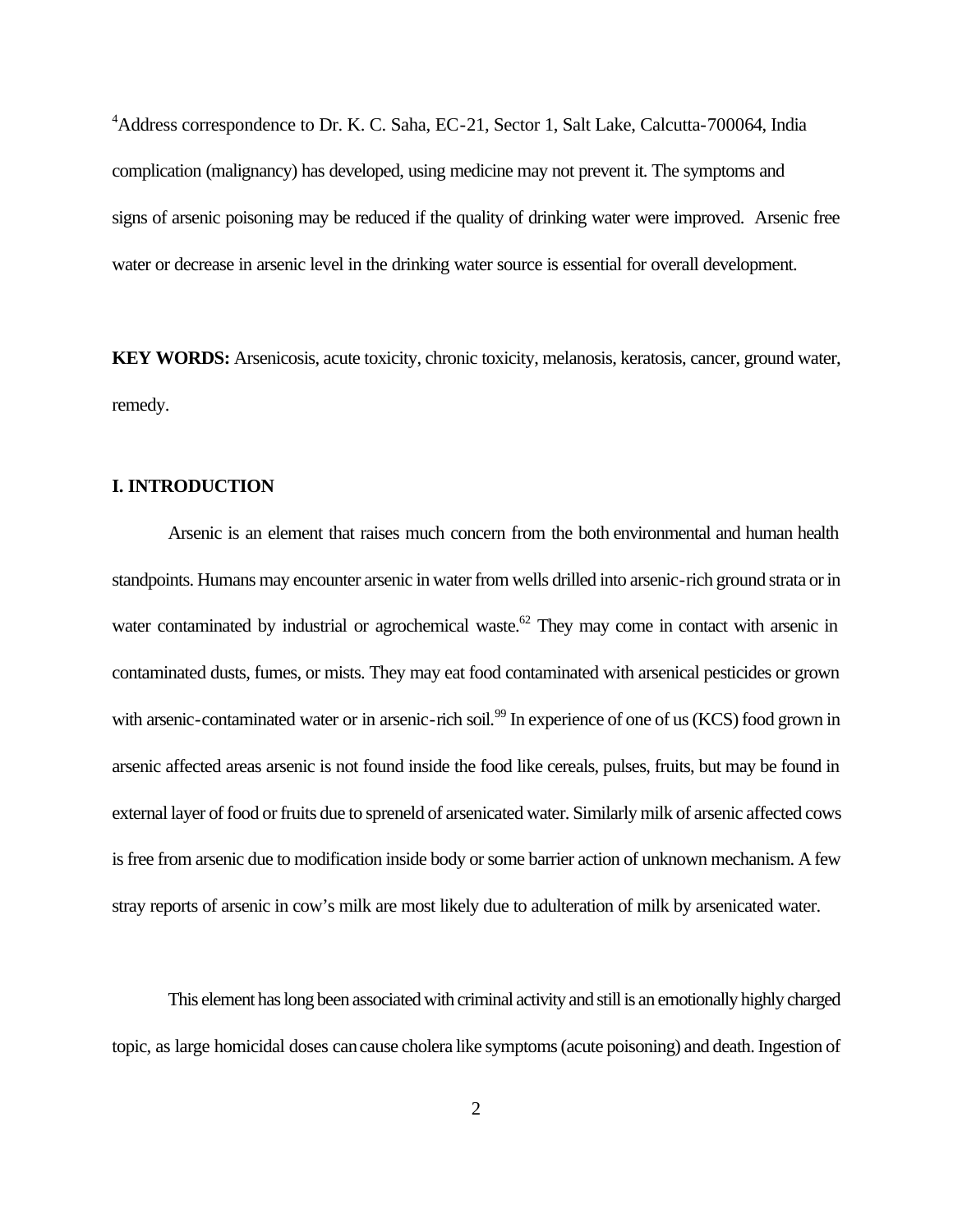low dose via food or water is the main pathway of this metalloid into the organism, where absorption takes place in the stomach and intestines, followed by release into the bloodstream. In chronic poisoning, arsenic is then converted by the liver to a less toxic form, from where it is eventually largely excreted in the urine. Only very high exposure can, in fact, lead to appreciable accumulation in the body. Minor alternative pathways of entry are known through inhalation and dermal exposure.<sup>20</sup>

Arsenic is a protoplastic poison due to its effect on sulphydryl group of cells interfering with cells enzymes, cell respiration and mitosis.<sup>55</sup> Chronic arsenical poisoning and medicinal use of arsenic are known since long. Arsenic was used orally as Fowler's solution in tonic mixtures and in the treatment of asthma, leukaemia and other malignancies.<sup>73, 141</sup> Parenterally arsenic was used in the past for the treatment of syphillis<sup>82</sup>, topical eosinophilia<sup>76</sup>, trepanosomiasis<sup>84, 88</sup>, Lichen planus, verruca planum and psoriasis.<sup>54</sup> Domestic, agricultural and industrial uses of arsenic<sup>23</sup> in the form of insecticides, weedicides, rodenticides and arsine are becoming rarer because of advent of low toxic pesticides. Chronic hepatitis and hepatic cirrhosis have been described due to consuming arsenic contaminated beer.<sup>108, 138</sup> Non-dermatological features of chronic arsenical poisoning by consuming arsenic contaminated drinking water were first reported in 1961 by Tseng et al., in Taiwan<sup>126</sup>, followed by Rosenberg<sup>109</sup> at Chile by Datta in India<sup>26</sup>. Saha's report<sup>112</sup> is the first report in world literature of chronic arsenical dermatosis from consuming arsenic contaminated tube well water.

Nowadays, it is generally acknowledged that different species of an element can exert diverse toxicological and biological effects in animal and human system.<sup>64</sup> This obviously also applies to compounds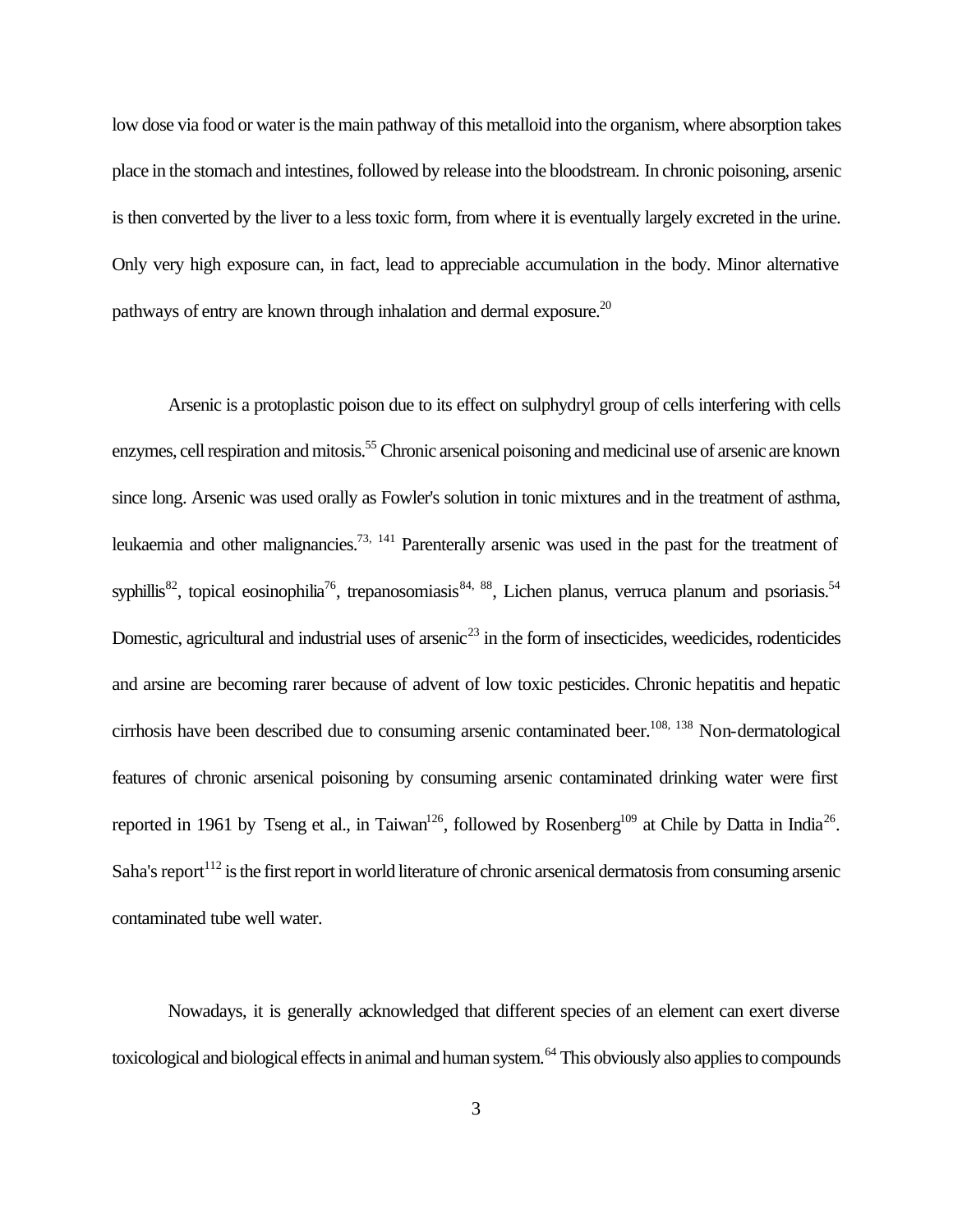whose toxicity greatly varies. The inorganic forms of arsenic exhibit the highest toxicity level<sup>40</sup>, while organoarsenicals are usually less toxic than the inorganic arsenic species. Indeed, some organic arsenic compounds, such as arsenobetaine (AsBet) and arsenocholine (AsChol), are well tolerated by living organisms 41,101. From this point of view, it is becoming increasingly important that the various forms of arsenic be qualitatively and quantitatively determined in biological fluids and tissue as well as in matrices of nutritional and environmental relevance, especially in marine ecosystem. This will allow for a much better assessment of the risk associated with exposure to arsenic compounds.

Legal provisions are at present almost exclusively concerned with the total amount of the element in foodstuff and drinking water. According to the World Health Organisation (WHO), the provisional total daily intake should not exceed 2 ? g of inorganic arsenic per kilogram of body weight. Marine organisms are considered to be among the greatest bioaccumulators of arsenic due to given the tendency shown by this element to replace N or P in several compounds, thus producing AsBet, AsChol, algal arsenosugars etc., but they are harmless to the system.

#### **II. SOURCE OF EXPOSURE**

Exposure to arsenic may come from natural source, from industrial source, or from administered i.e., accidental source. Self-administration of arsenic, unintentionally i.e., accidental consumption by children or deliberate i.e., homicidal or suicidal in attempts by adults, represents the rare causes of acute poisoning $47$ . The source of such self-administration is typically an arsenic-containing insecticide, herbicide, or rodenticide. From a clinical perspective, massive exposures are now not usually seen in suicidal or homicidal setting;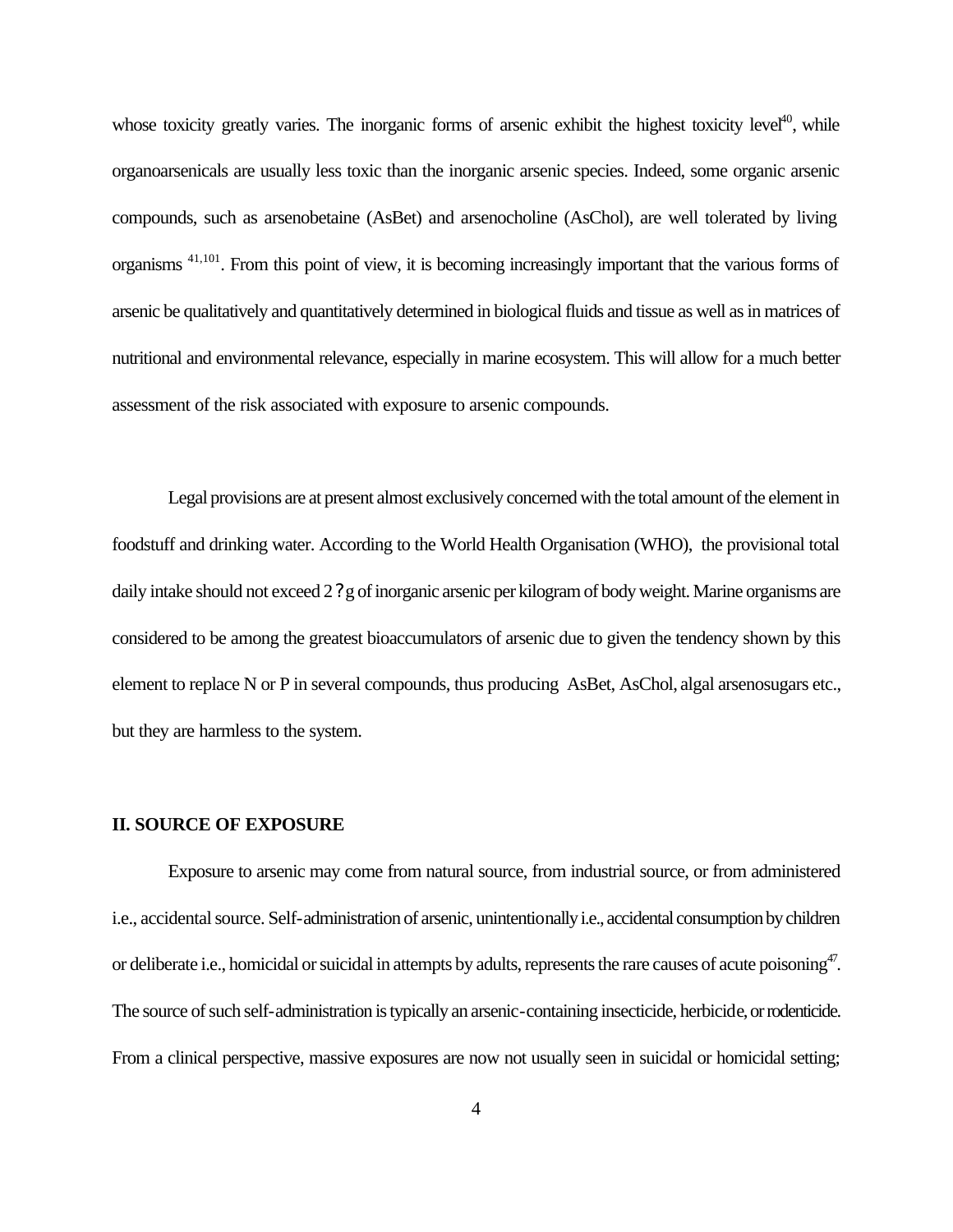accidental exposures, usually not serious yet largely preventable, are usually seen in children, and chronic or intermittent exposures often are the most diagnostically challenging. Exposure to arsenic via drinking water, air, food, and beverage has been reported occurring at many places in the world. Exposure through drinking water is increasing due to contamination from industrial operation and over withdrawal of groundwater for irrigation.

Occupational and environmental health problems can result from the frequent commercial presence of arsenicals. Exposure to arsine gas is also an environmental health hazard of concern in numerous occupational circumstances. Arsine is a colourless, odourless, tasteless, nonirritating gas that causes a rapid and unique destruction of red blood cells and may result in kidney failure, which is uniformly fatal without proper therapy. Most cases of arsine poisoning have occurred with the use of acids and crude metals of which one or both contained arsenic as an impurity.<sup>42</sup>

The two usual routes of absorption of arsenic are by ingestion and/or inhalation. There may be some degree of skin absorption of trivalent arsenic oxide since it is more lipid-soluble than the pentavalent form.<sup>137</sup> If the contact is by ingestion, then symptoms caused by acute gastrointestinal irritation will dominate the reaction. Ingested arsenic has a shorter half-life than inhaled arsenic due to more rapid biotransformation in the liver.<sup>132</sup> If the inhalation is the route of initial contact, then respiratory irritation will be a major determinant of early symptoms. However, once the arsenic is absorbed, the vascular circulation will ensue contact with a wide variety of potential symptoms reflecting the diversity of possible organ damages.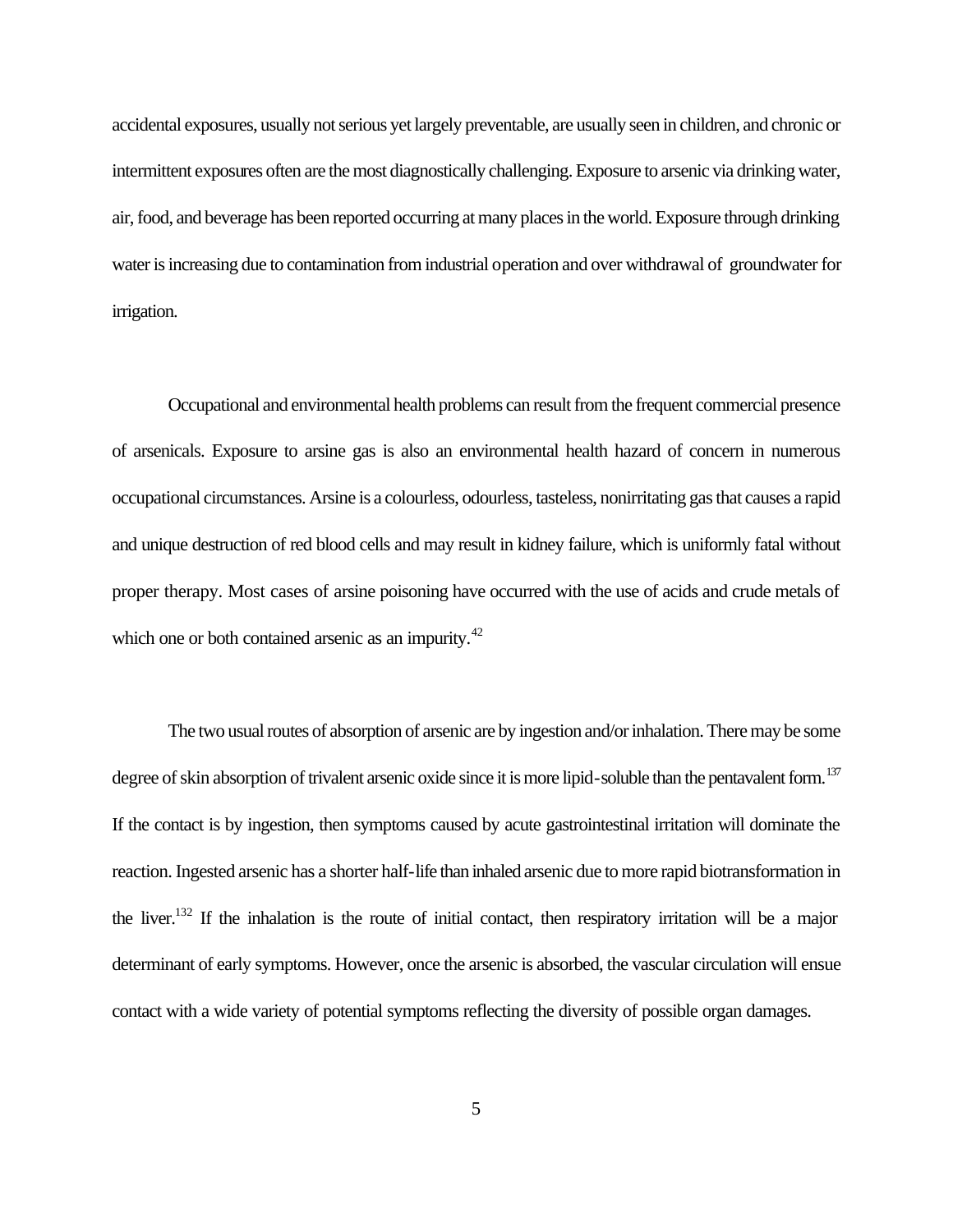Arsenic enters the human body through ingestion, inhalation, or skin absorption. Most ingested and inhalated arsenic is well absorbed through the gastrointestinal tract and lung into the blood stream. 95 percent of the ingested trivalent arsenic is absorbed from the gastrointestinal tract. It is distributed in a large number of organs including the lungs, liver, kidney, and skin.<sup>63</sup> After absorption through lungs and the gastro-intestinal tract, 95 to 99 % of the arsenic is located in erythrocytes, bound to the globin of hemoglobin and is then transported to the other parts of the body. About 70% of the arsenic are excreted mainly through urine. Most arsenic absorbed into the body is converted by the liver to less toxic methylated form that is efficiently excreted in the urine. The rate of decrease of arsenic in the skin appears to be specially low compared with the rate for other organs.<sup>129,139</sup>

#### **III. ARSENIC POISONING**

#### **A. Acute Poisoning:**

Symptoms of acute intoxication usually occur within 30 minutes of ingestion but may be delayed if arsenic is taken with the food. Initially, a patient may have a metallic taste or notice a slight garlicky odor to the breath associated with a dry mouth and difficulty in swallowing. Early clinical symptoms at acute arsenic intoxication may be muscular pain, weakness with flusking skin. Severe nausea and vomiting, colicky abdominal pain, and profuse diarrhoea with rice-water stools abruptly ensure. Capillary damage leads to generalized vasodilation, transudation of plasma, and vasagenice shock. Arsenic's effect on the mucosal vascular supply, not a direct corrosive action, leads to transudation of fluid in the bowel lumen, mucosal vesical formation, and sloughing of tissue fragments. The patient may complain of muscle cramps, numbness in hands and feet, reddish rashes in the body and intense thirst. In severe poisoning, the skin becomes cold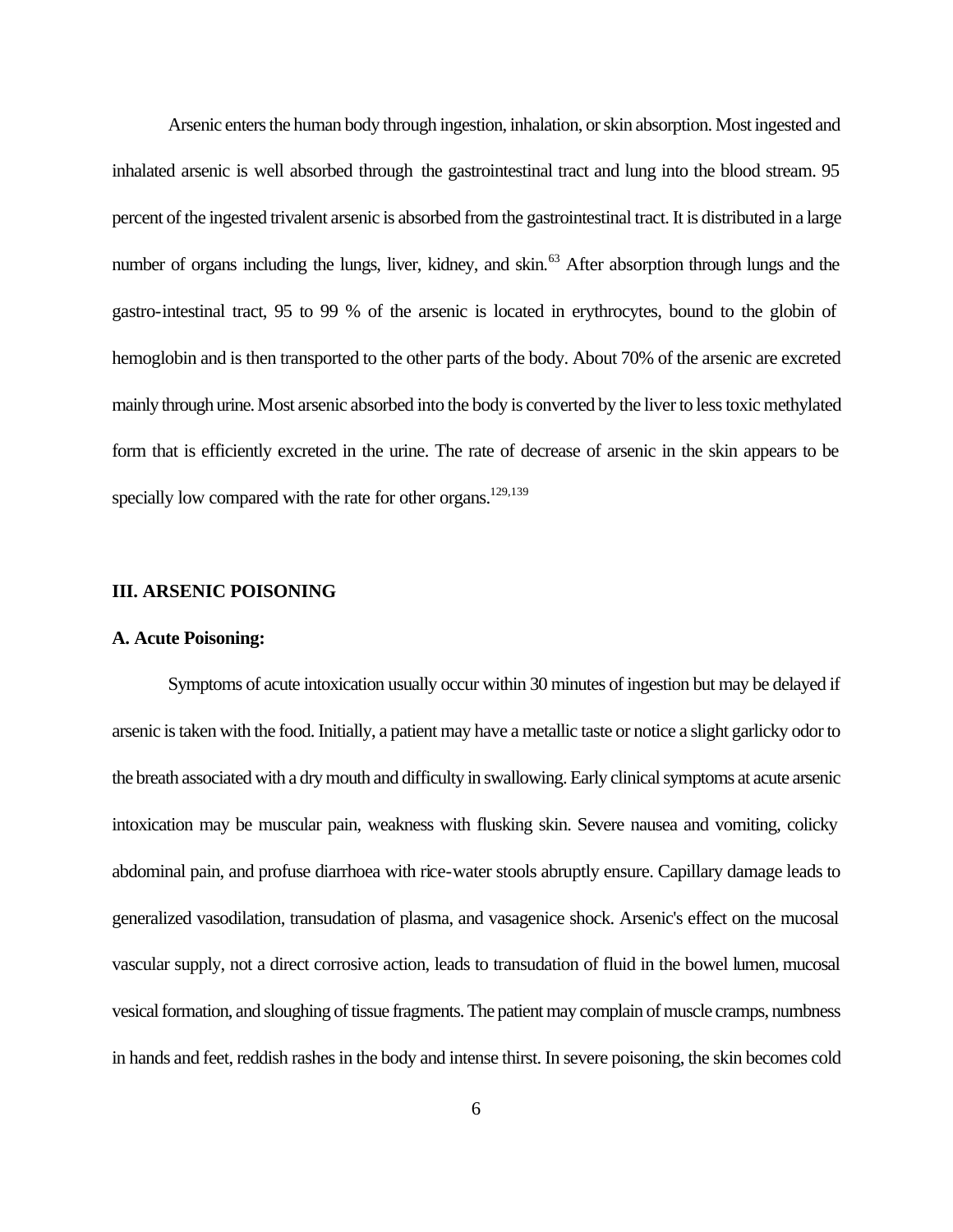and clammy, and some degree of circulatory collapse usually occurs along with kidney damage and decreased urine output. Drowsiness and confusion are often seen along with the development of a psychosis associated with paranoid delusions, hallucinations, and delirium. Finally, seizures, coma, and death, usually due to shock, may ensue.

Following the gastrointestinal phase, multisystem organ damage may occur. If death does not occur in the first 24 hrs. from irreversible circulatory insufficiency, it may result from hepatic or renal failure over the next several days. Cardiac manifestations include acute cardiomyopathy, subendocardial haemorrhages, and electrocardiographic changes. The most common changes on an electrocardiogram are prolonged QT intervals and non-specific ST-segment changes.<sup>50</sup>

#### **B. Chronic Poisoning:**

Chronic arsenic poisoning is much more insidious in nature, often involving multiple hospital admissions before the correct diagnosis is made. Arsenical dermatosis was rarely picked up from the variety of so many dermatosis. The source of arsenic exposure is discovered in fewer than 50% of cases. The most prominent chronic manifestations involve the skin, lungs, liver and blood systems. This was first diagnosed in West Bengal and Bangladesh patient of Khulna in December, 1984<sup>113, 114</sup> by Prof. K. C. Saha in July 1982 at School of Tropical Medicine, Calcutta.<sup>112, 113</sup>

The cutaneous changes are characteristic yet non-specific. An initial persistent erythematous flush slowly, over time, leads to melanosis, hyperkeratosis, and desquamation. The skin pigmentation is patchy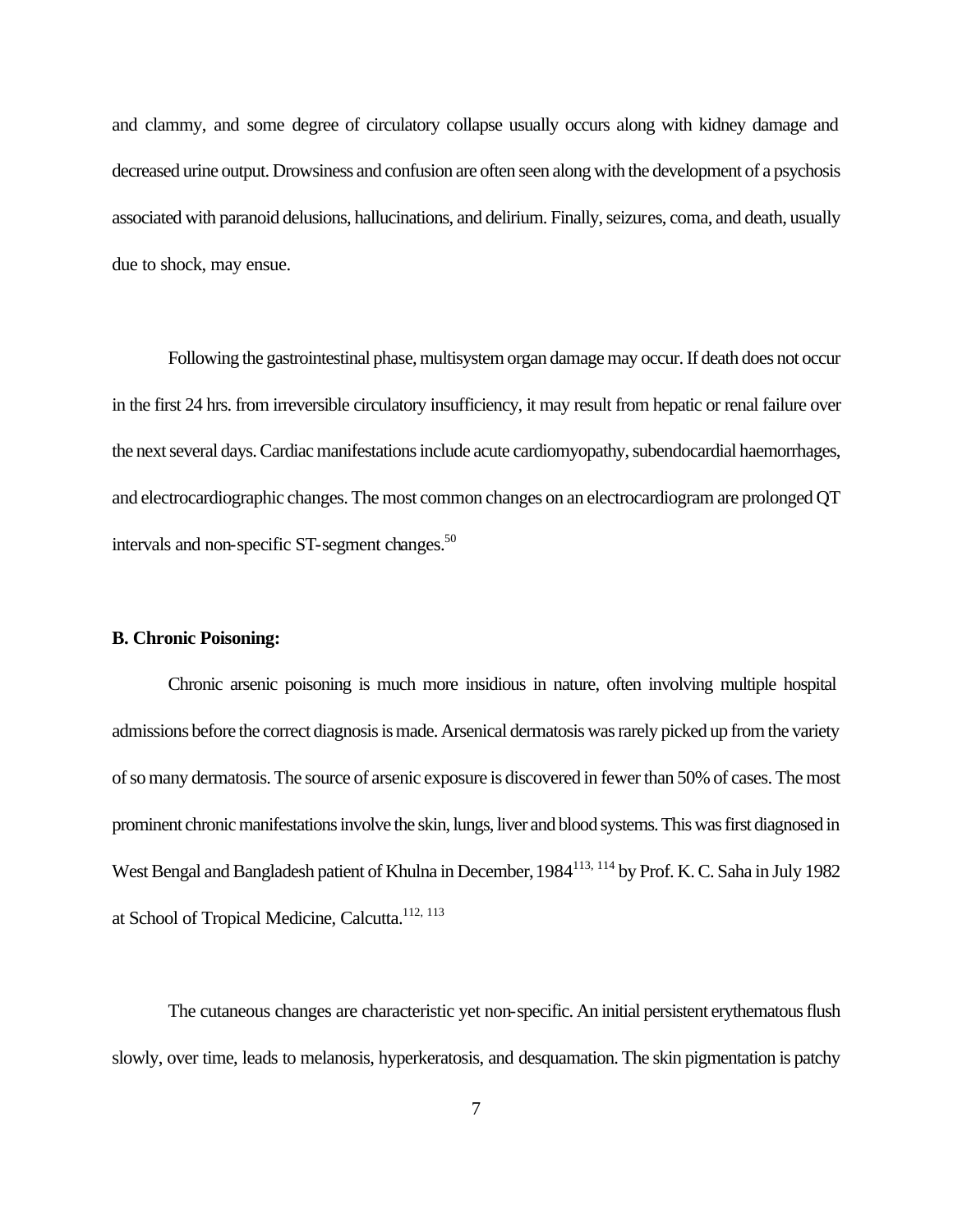and has been given the poetic description of "raindrops on a dusty road". The hyperkeratosis is frequently punctuate and occurs on the distal extremities. A diffuse desquamation of the palms and soles is also seen. Long-term cutaneous complications include the development of multicentric basal cell and squamous cell carcinomas.<sup>103</sup> One of us (KCS) found mostly squamous cell carcinoma and Bowen's disease both monocentric and multicentric but Basal cell carcinoma was not found in skin out of 222 malignancies in arsenicosis.113, 114 Bowen's disease, a rare precancerous skin lesion, is associated with both arsenic and human papilloma virus (HPV). Both arsenic and HPV cause cancer of the epithelial tissue<sup>79</sup>, and one may speculate that arsenic cause cancer in human beings through the activation of an oncogenic virus like HPV. This would explain why arsenic promotes cancer of the epithelial tissue in human beings but not in rodents, which normally do not carry papilloma virus.<sup>120</sup> Brittle nail, patchy alopecia, and facial edema are reported in the literature in arsenical skin diseases. One of us  $KCS<sup>113</sup>$  experienced non-pitting oedema of feet and rarely conjunctival congestion as additional signs in arsenical dermatosis (ASD).

Anaemia and leukopenia are almost universal with chronic arsenic exposure. Thrombocytopenia also frequently occurs. The anaemia is usually normochromic and normocytic and caused at least partially by haemolysis.<sup>67</sup> Interference with folate metabolism and DNA synthesis may result in megaloblastic changes.<sup>135</sup> In underdeveloped countries like India and Bangladesh, the presence of anaemia, leucopenia and thrombo cytopenia from arsenic are to be carefully assessed keeping in mind the common association of anaemia and leucopenia from malnutrition.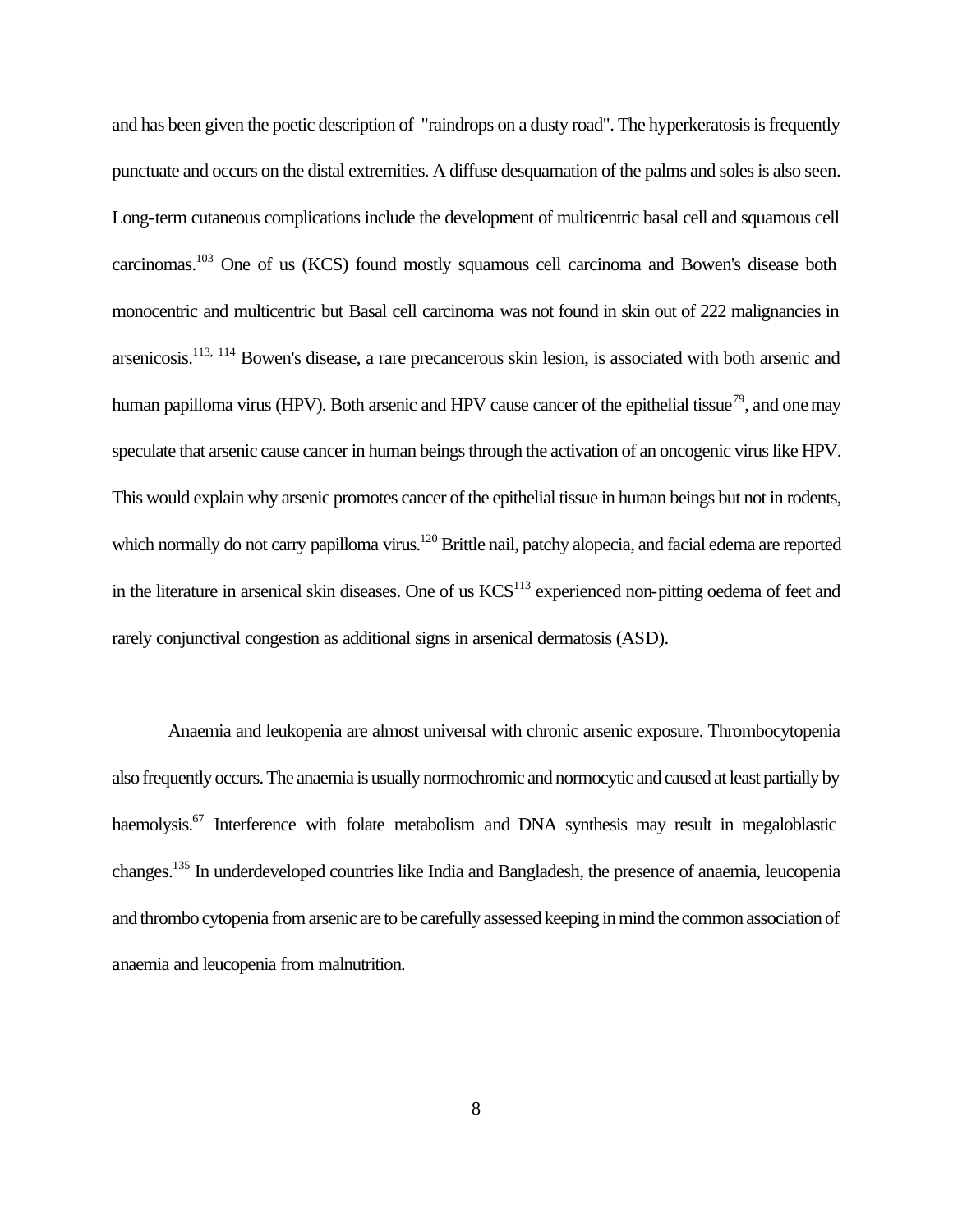#### **IV. PRIMARY SYMPTOMS AND DIAGNOSIS OF ARSENIC DISEASES**

#### **Clinical Symptoms:**

Clinical symptoms occurring in the early stage of human arsenic poisoning were unspecific. The clinical manifestations of arsenic poisoning are myriad, and the correct diagnosis depends largely on awareness of the problem. Among the people who were taking high-arsenic water, early symptoms included, following non-specific symptoms, which can be present in many other diseases.

?? Palpitations

?? Fatigue

- ?? Headache, dizziness, insomnia, weakness
- ?? Nightmare
- ?? Numbness in the extremities, anaemia

#### **Stages of Clinical Features of Arsenic Toxicity**

Arsenical toxicity or arsenicosis develops insidiously after six months to two years or more depending on the amount of intake of arsenic laden ground water and arsenic concentration in the water. The higher the concentration above the maximum permissible level (0.05 mg/L) or higher the amount of daily water intake, the earlier the onset of symptoms.

The features of arsenical toxicity has been classified by Dr. Saha<sup>114</sup> which are now known as Saha's classification of stages. These are (1) Preclinical, (2) Clinical, (3) Internal complication and (4) Malignancy.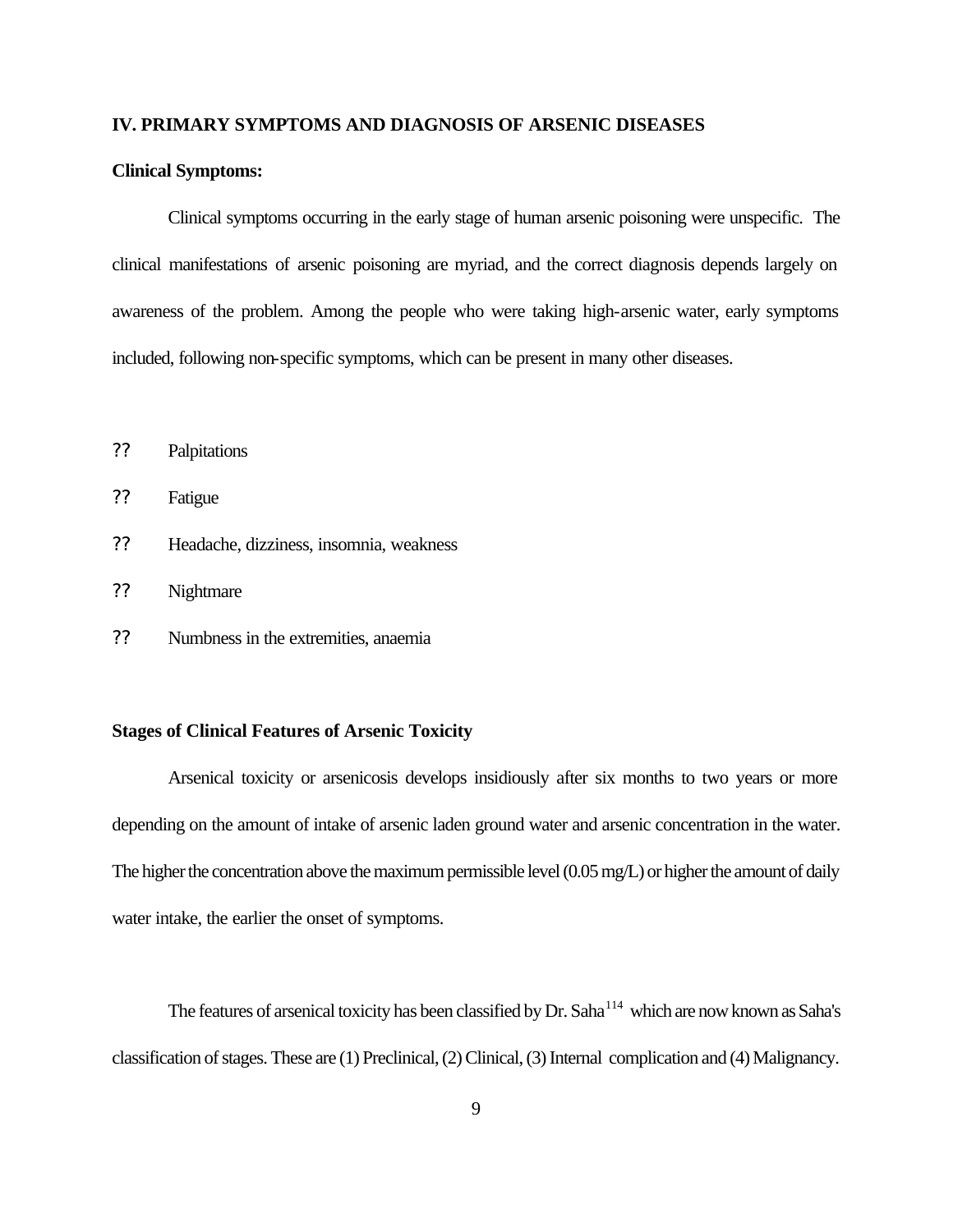**1. Pre-Clinical (asymptomatic) Stage:** This may be subdivided into (a) Labile, chemical or **blood phase (transient)**. Urine showing arsenic metabolites, Dimethylarsonic acid (DMAA) and Trimethl arsinic acid (TMAA) , during intake of groundwater containing high arsenic concentration; (b) Stable, sub-clinical or occult phase or **tissue phase (persistent)**. Body tissue showing high arsenic concentrations with no apparent clinical symptoms. *Blood phase (Labile):* After the intake of arsenic contaminated water, blood and urine examination reveals arsenic products but on withdrawal of it, urine becomes free of arsenic. The nature of arsenic revealed in urine is dimethyl arsonic acid (DMAA) and trimethyl arsinic acid (TMAA).

*Tissue phase (stable):* In this phase, examination of nails, hair and skin scales or other body tissues reveals high arsenic concentration, though the features of arsenic toxicity are absent. Unaffected members of an affected family often are in this stage.

**2. Clinical Stage (symptomatic or overt phase):** The presence of clinical symptoms is confirmed by detection of higher arsenic concentration in nail, hair and skin scales. Idea of skin scales for arsenic was also first observed by Prof. Saha.<sup>113</sup>

**Onset:** The features of arsenical toxicity appear gradually and slowly with time. Six month to ten years (average 2 years) may be required for the development of clinical features. If the arsenic concentration in water consumed is not very high or the daily water intake is low or if the patient spends most of the day in other unaffected areas for business or service or if the nutritional status of the patient is good, the clinical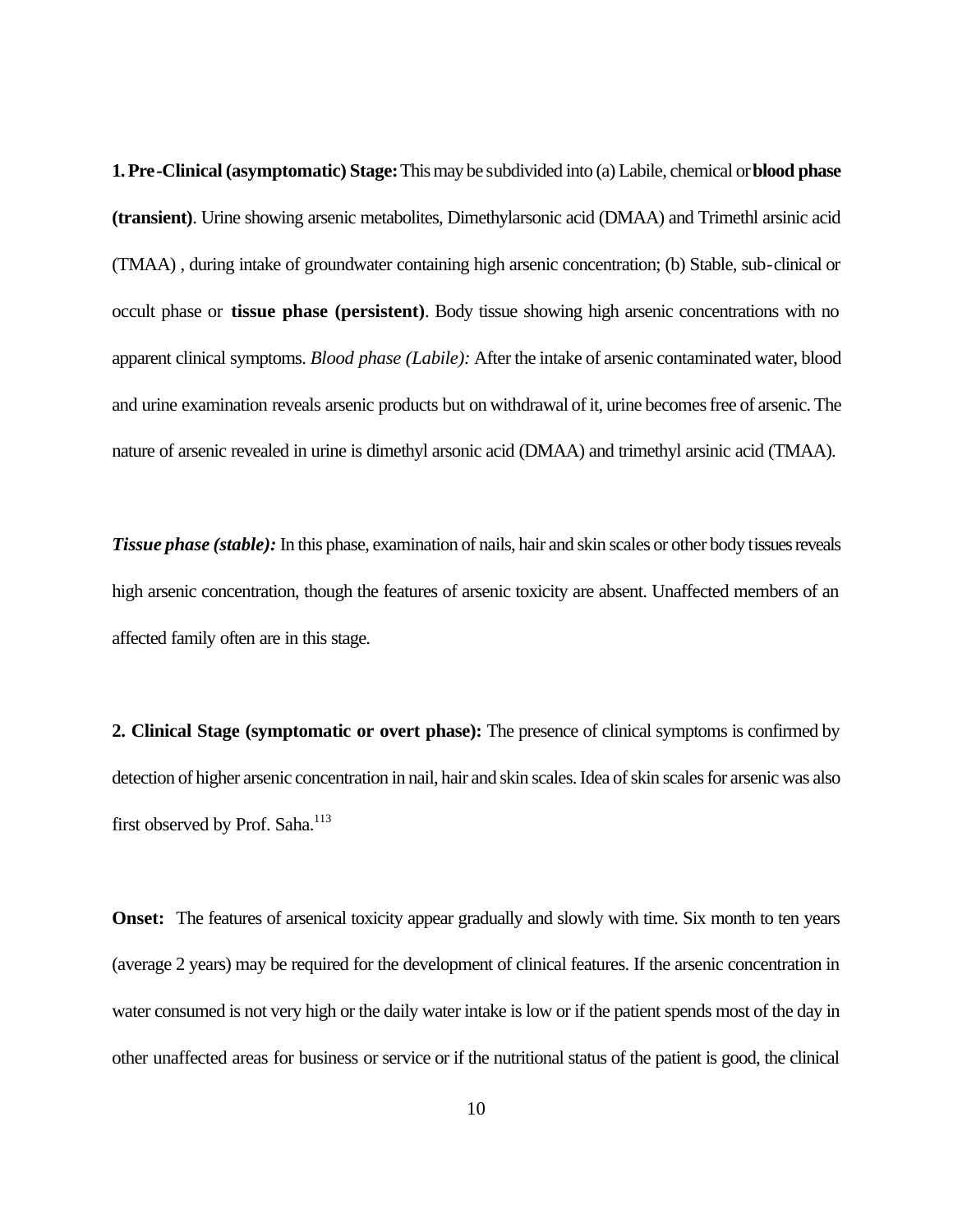features may not developed for years and if it develops at all, the sign are often mild. On the other hand if these conditions are not satisfied, the symptoms may develop between 6 months to 2 years.

#### **Major Dermatological Signs:**

*(i) Melano-keratosis:* Melanosis i.e., dark pigmentation-diffuse and/or spotted keratosis i.e., dry, rough spotted nodules in palms and/or soles are the chief symptoms of arsenical dermatosis (ASD). It should be noted that there are various causes of melanosis and keratosis, spotted and diffuse, genetic and acquired. The combination of the two features-melanosis and keratosis-in the same patient in adults points to the diagnosis of arsenical dermatosis. Genetic disorders are often present since childhood and acquired diseases like arsenicosis appear in later life.

*(ii) Melanosis:* Diffuse darkening of skin starts in the palm and gradually spreads to the whole body (Photograph 1). Mild melanosis can be revealed by comparing with normal palm.

*(iii) Spotted or rain drop pigmentation (spotted melanosis)* is usually seen on chest, back or limbs. This is a fairly common symptom. (Photograph 2 shows a patient with severe spotted melanosis). 50% of the patients show spotted melanosis in chest, back and sometimes in the limbs, i.e., hands and legs. *(iv) Spotted and Diffuse Keratosis* of palms and soles (Photograph 3) are signs of moderate to severe toxicity. Rough, dry, spotted nodules (spotted keratosis) appear after 5-10 years in the palms and feet. Still later (>10 years), the skin becomes dry and thickened. This stage is called diffuse keratosis. Gradually thickening of soles can give rise to cracks and fissures (hyperkeratosis).

*(v) Leucomelanosis* This observation was also made first by Dr. K. C. Saha. About one third of the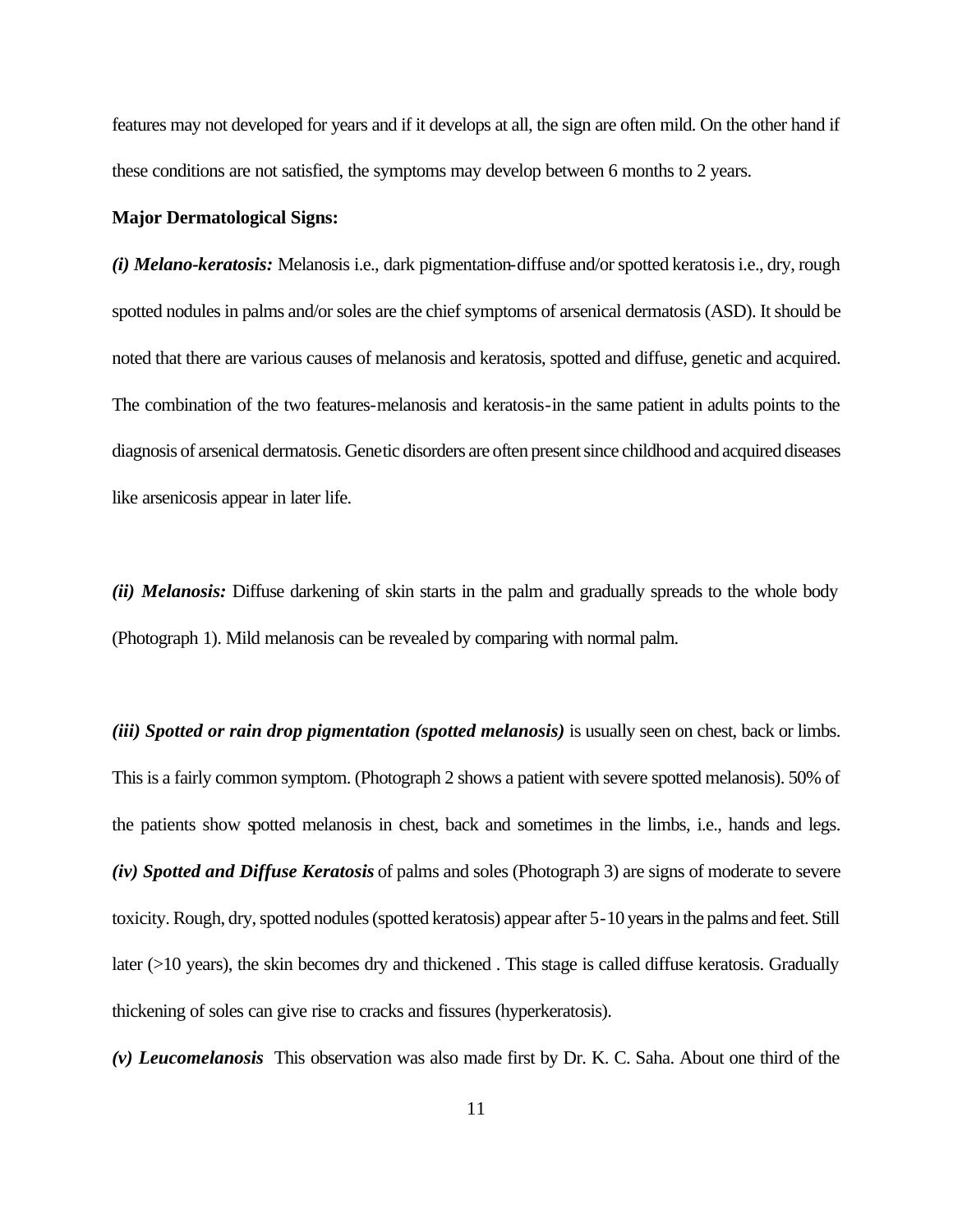patients develop pigmented and depigmented spots in legs or trunk, found in advanced stage of the disease. Probably stimulation of melanocytes produces the pigmentation and damage in later stage is responsible for the depigmentation spots. Leucomelanosis is common ( white and black in colour) in persons with advanced arsenicosis or who have stopped drinking arsenic-contaminated water but had spotted melanosis earlier. (Photograph 4 shows such a case in Nadia district). *(vi) Dorsal keratosis* i.e., rough dry skin often with palpable nodules (spotted keratosis) on dorsum of hands, feet and legs are the signs seen in severe case (Photograph 5). If the arsenic intake is high or the disease is of long duration- more than 10-15 yearskeratosis also develops in the dorsal skin of hands, feet, legs or even other parts of the skin (whole body keratosis).

# *(vii) Combination of pigmentation (Melanosis) and nodular rough skin (spotted palmoplanter keratosis)* in post childhood age almost points to arsenic toxicity excluding other of causes of isolated pigmentation and keratosis (nodular rough skin), Palmoplanter skin was involved in early phase and keratosis of limbs in later phase.

#### **Minor Dermatological Feature:**

*(i) Mucus membrane melanosis* on tongue, gums, lips etc. may also be manifestations of arsenic toxicity. In some cases pigmentation also appears in tongue, inner side of lips, gums or mucus membrane of mouth.

*(ii) Non-Pitting oedema:* In rare cases oedema appears in feet which does not pit on pressure without any history of attracts of pain or fever, differentiationship from filarial lymphaedema. This was also first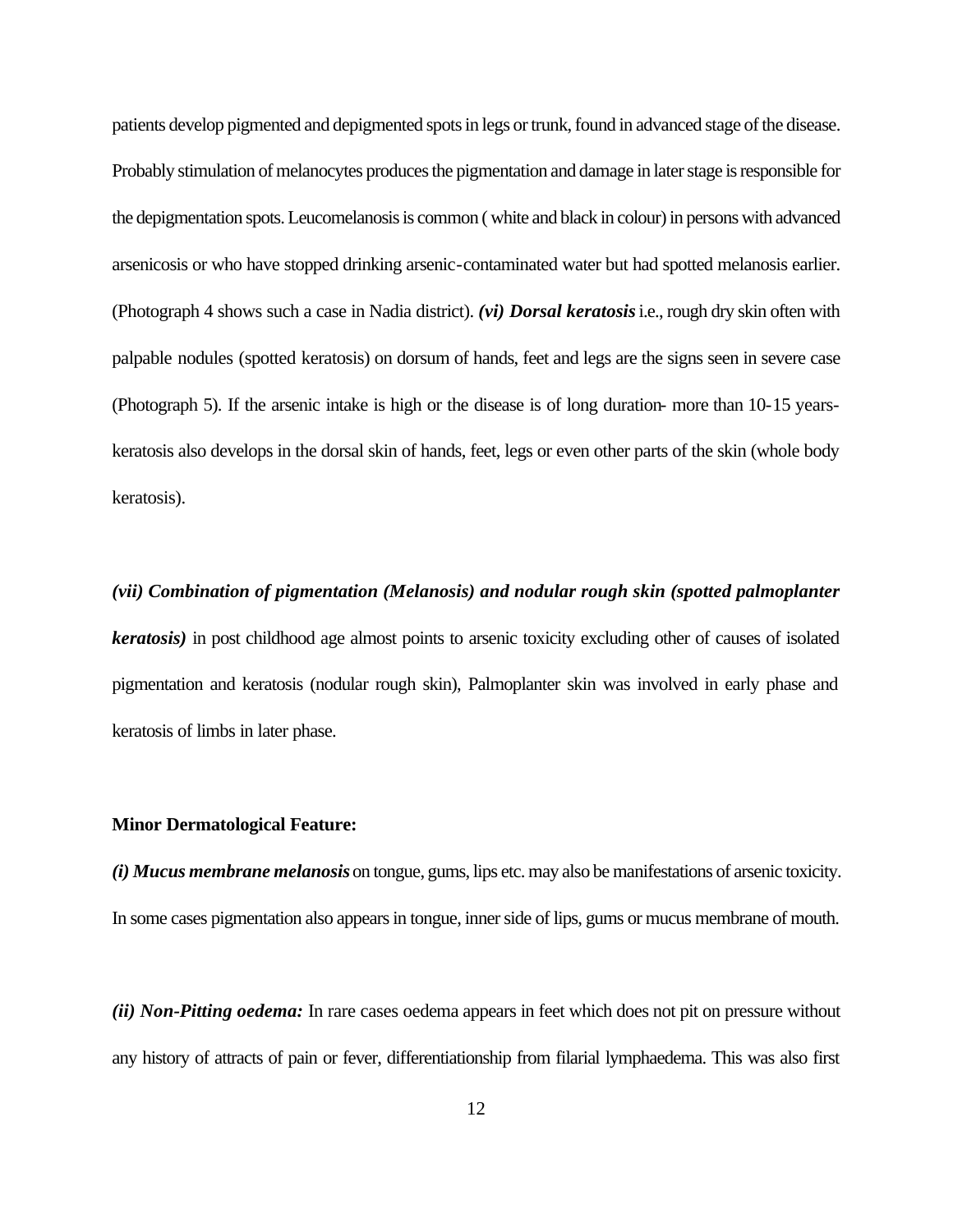pointed out as an additional sign of arsenicosis by one of us KCS.<sup>113</sup>

*(iii) conjunctival congestion***:** Sometimes observed (4%) as reddish eye due to conjunctional congestion without any sign of inflammation like grating sensation, pain or sticky discharge.

**3. Stage of Internal Complications:** In this stage, non-dermatological toxic features appear in addition to dermatological signs. The common complications are: Lungs, Asthmatic bronchitis (cough, expectoration, breathlessness, and restrictive asthma). Symptoms of clinical phase are associated with different complications as the other organs like lungs, liver, muscles, eyes, vessels are affected. Clinical symptoms are associated with bio-chemical evidence of organ dysfunction as well as histological, histochemical abnormalities and high concentrations of arsenic in different organ involved. Liver enlargement (hepatomegaly), spleen enlargement (splenomegaly) & fluid in abdomen ascites are seen in several cases.

**4. Stage of Malignancy:** Malignancy affecting skin, lungs, bladder uterus or other organs develops if patient survives the stage of complications. Malignancy does not develop before 10 years of arsenic exposure<sup>113</sup>. Usually after 15-20 years after the onset of first symptoms, cancer develops. Skin cancers are mostly monocentric but sometimes multicentric cases are also found. Usually they have slow progress for years. But sometimes in 6 months malignancy extends to neighbouring glands and in 9 months to 1-year time, patient often expires.

a) Skin, lungs, bladder, genito urinary tract etc.

b) Squamous cell carcinoma (Photograph No. 6), Basal cell carcinoma, Bowen's disease, Carcinoma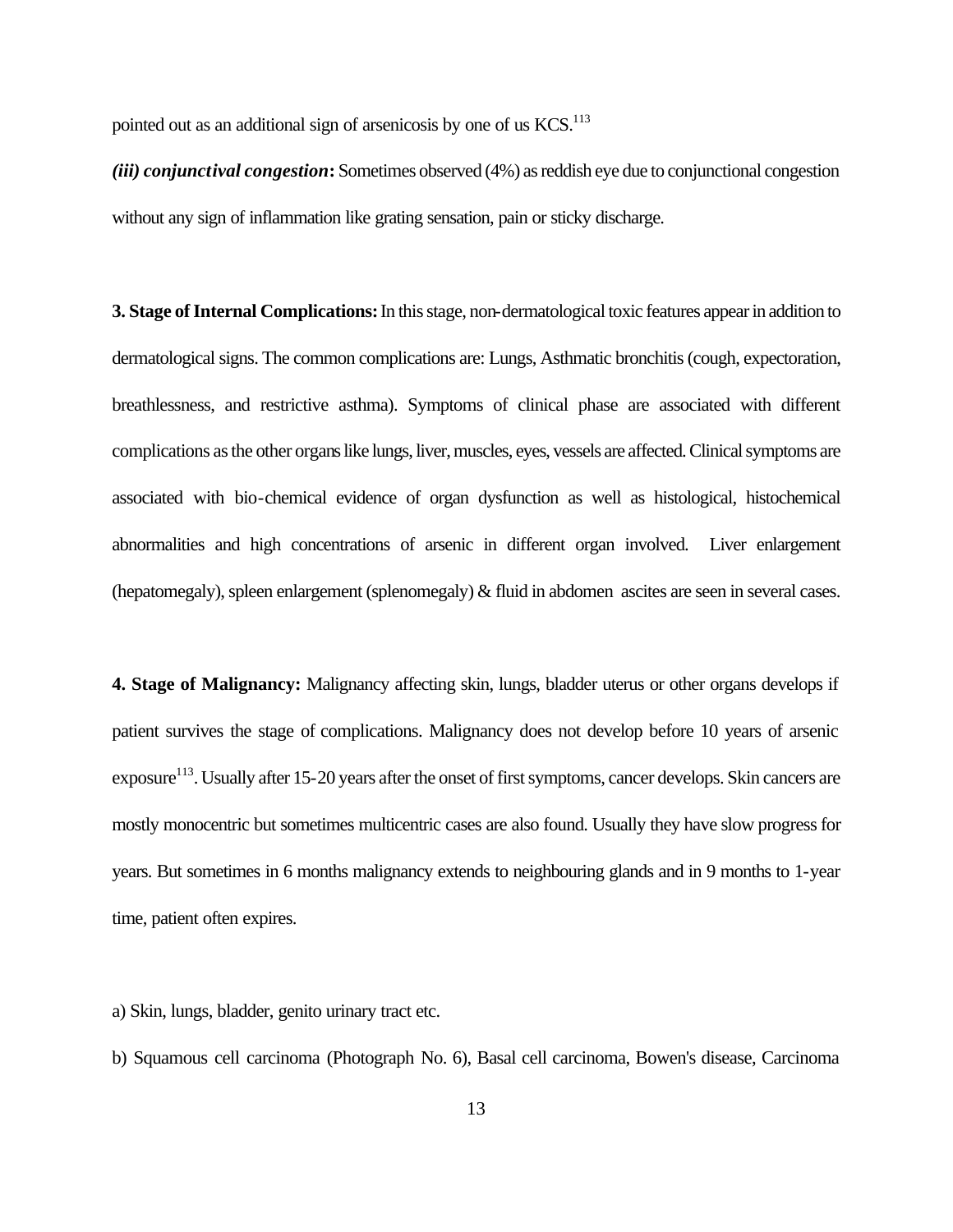affecting lung, uterus, bladder, genitourinary tract or other sites are often seen in advanced neglected cases suffering from 10-20 years.

#### **Other Rare Signs:**

- (a) Arterial insufficiency (Blackfoot disease of Taiwan)
- (b) Mee's lines in nails

#### **V. TOXICITY OF ARSENIC TO HUMANS**

Most laboratory animals appear to be substantially less susceptible to arsenic than humans. It has been reported that chronic oral exposure to inorganic arsenic (0.05-0.1 mg/kg/day) causes neurological and haematological toxicity in humans but not in monkeys, dogs, and rats exposed to arsenite or arsenate at doses of 0.72 to 2.8 mg/kg/day.<sup>17</sup>

There is good evidence that arsenic is carcinogenic in humans if exposed orally or by inhalation, but not in animals. Therefore, quantitative dose-dependent data for animals should not be considered a reliable source to apply to humans.<sup>87</sup>

#### **A. Respiratory Effects:**

Effects of arsenic on the human respiratory system have been reported both from occupational exposure as well as from tubewell water arsenic toxicity. Humans exposed to arsenic dust or fume inhalation are more opt to be encountered in mining and milling of ores, in industrial processing, such as smelting industry which often produces irritation of the mucous membrane, resulting in laryngitis, bronchitis, rhinitis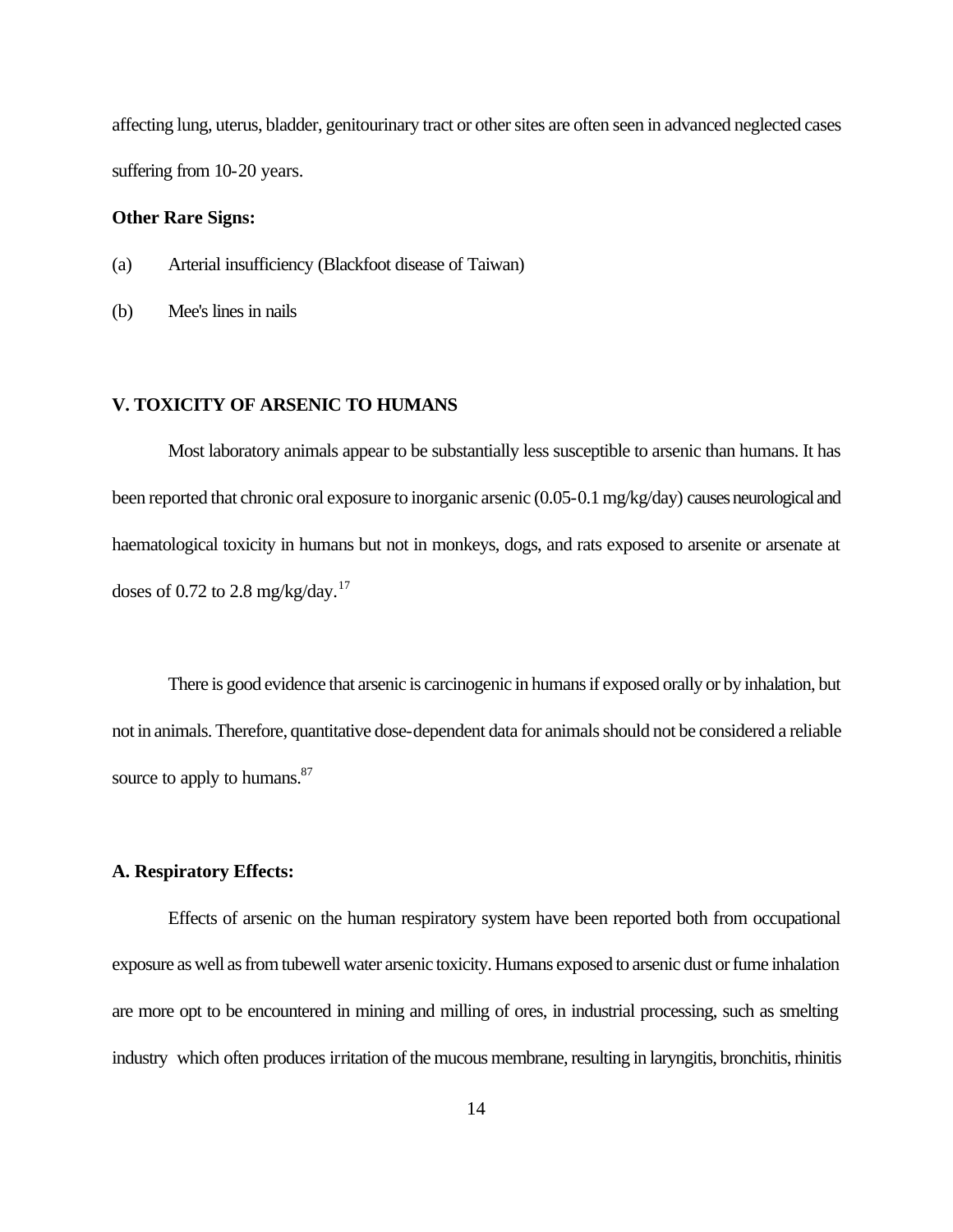and tracheobronchitis, causing stuffy nose, sore throat, hoarseness and chronic cough etc.<sup>27</sup> Very high exposure to unprotected workers may manifest perforated nasal septum after  $1-3$  weeks of exposure<sup>106</sup>, but such effects are minor or absent at exposure levels of 0.01-1 mg/m<sup>3.65</sup> A fatal case of arsenic trioxide inhalation manifested widespread tracheobronchial mucosal and sub mucosal haemorrhages with mucosal sloughing, alveolar haemorrhages, and pulmonary edema.<sup>48</sup> Chronic asthmatic bronchitis and asthma is a common complication of ground water arsenic toxicity<sup>113</sup>. No reports exist on the respiratory effects of organoarsenicals in humans.

#### **B. Cardiovascular Effects:**

It has been suggested by several epidemiological studies that chronic inhalation of arsenic trioxide can increase the risk of death in humans from cardiovascular disease.<sup>4,70,133</sup> Long term inhalation of inorganic arsenic could injure the blood vessels or the heart. Zaldivar $143$  reported several cases of myocardial infarction and arterial thickening in children who consumed water containing about 0.6 mg/l arsenic.

Arsenic ingestion through food or water may have serious effects on the human cardiovascular system. Both acute and chronic arsenic exposure cause altered myocardial depolarization and cardiac arrhythmias that may lead to heart failure.<sup>36, 53</sup> Low level arsenic exposure by humans may also cause vascular system damage, a classical example of which is Blackfoot disease, which is endemic in an area of Taiwan where most drinking water contains  $0.17$  to  $0.8$  ppm arsenic<sup>126</sup>, corresponding to doses of about 0.01 to 0.5 mg As/kg/day.<sup>32</sup> In ground water arsenicosis of West Bengal this ischaenice gangrene from vasenlitis are not seen probably due to less arsenic concentration circulating in blood stream.<sup>113</sup>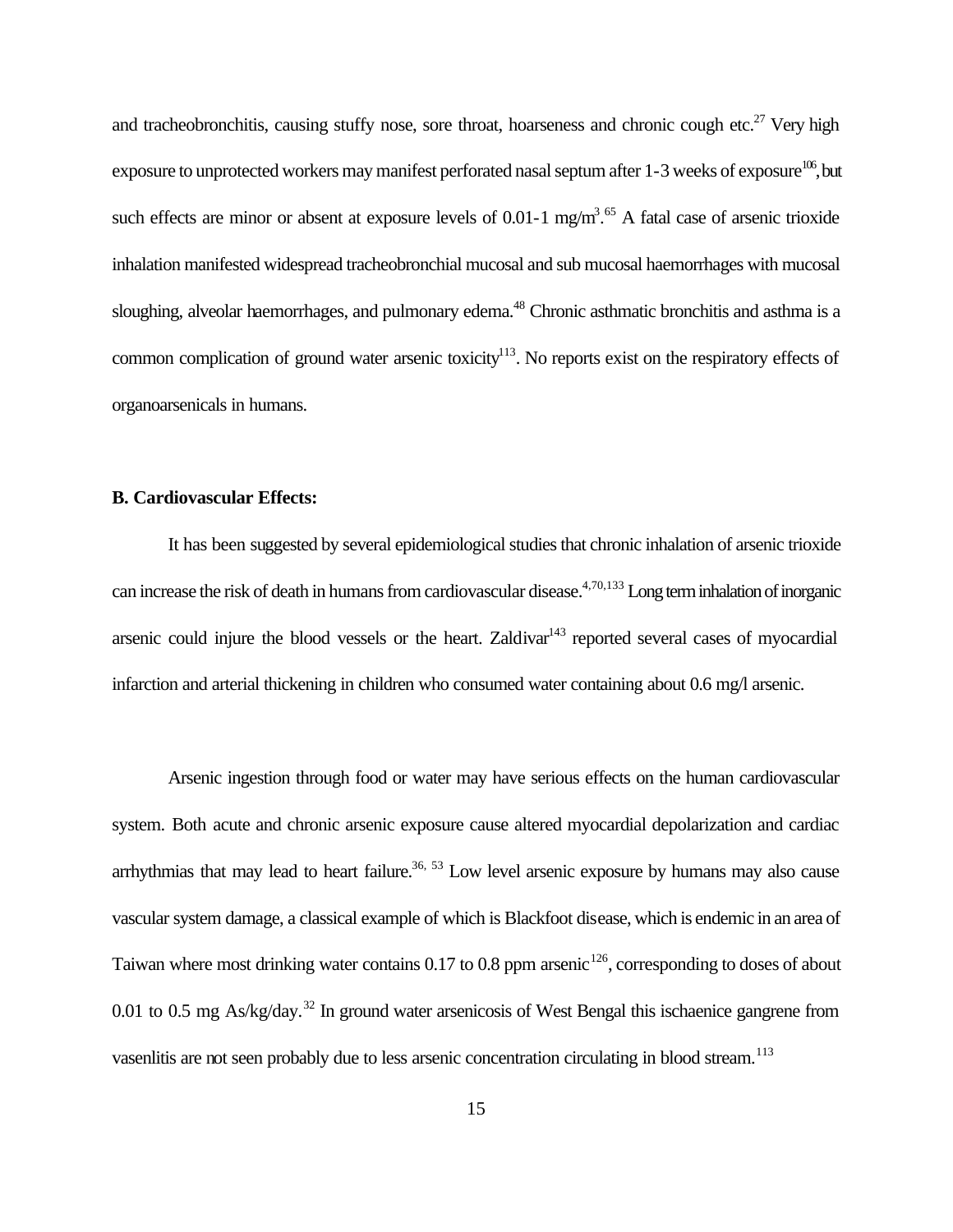Effects of arsenic on the vascular system have also been reported in a number of other populations. In Chile, ingestion of 0.6 to 0.8 mg/l arsenic in drinking water (equivalent to 0.02 - 0.06 mg As/kg/day) increased the incidence of Raynaud's disease and of cyanosis of fingers and toes.<sup>13, 143</sup> Thickening of blood vessels and their oclution were noticed due to arsenic in beer poisoning.<sup>90, 110</sup> In a case of acute voluntary massive arsenic in toxicaction, the muscles showed hypercontracted fibres, myofibrillar disruption, mitochondrial abnormalities and cytoplasmic vacuoles.<sup>37</sup> No data are available for cardiovascular effects due to organoarsenicals.

#### **C. Gastrointestinal Effect:**

Gastrointestinal symptoms are common in acute poisoning but not in chronic like ground water arsenicosis. Workers exposed to high levels of arsenic dusts or fumes suffer from nausea, vomiting and diarrhoea.<sup>83</sup> Clinical signs of gastrointestinal irritation from acute arsenic poisoning include burning lips, painful swallowing, thirst, nausea and several abdominal colic.<sup>19,33,52</sup> These symptoms are usually not detectable at exposure levels below  $0.01$ mgAs/kg/day<sup>131</sup> and they decline within a short time after exposure ceases. The efficiency of absorption or inorganic arsenicals from the gastrointestinal tract is related to their water-solubility. Chakraborty and Saha<sup>22</sup> reported three deaths in India due to chronic arsenic poisoning by drinking water from tubewells having mean arsenic content of 0.64mg/l. The most likely mechanism of gastrointestinal toxicity is damage to the epithelial cells, with resulting irritation. Tay and Seal<sup>122</sup> noted gastrointestinal involvement in 17 of 74 people ingesting arsenic at an estimated dose of 3 to 10 mg/day through an herbal preparation.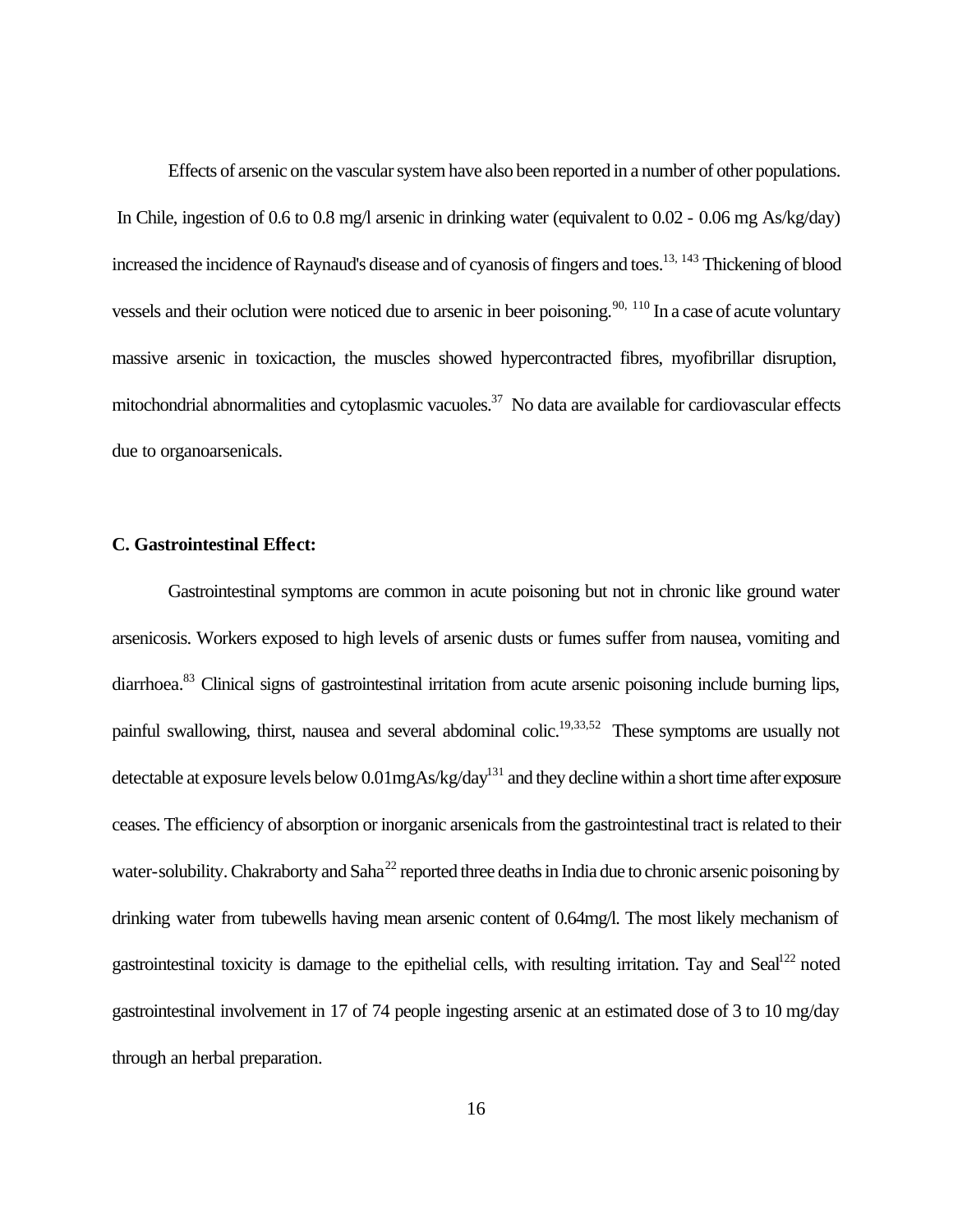#### **D. Hematological Effects:**

The haematopoietic system is also affected by both short-and long-term arsenic exposures. Anemia and leukopenia are common effects of poisoning and have been reported as resulting from acute<sup>3</sup> intermediate,<sup>43</sup> and chronic oral exposures.<sup>50</sup> These effects may be due to a direct haemolytic or cytotoxic effect on the blood cells<sup>72</sup> and a suppression of erythropoies.<sup>67</sup> No such effects were noticed in humans exposed chronically to 0.07 mg As/kg/day or less. Relatively high doses of arsenic have been reported to cause bone marrow depression in humans.<sup>33</sup> Mizuta et al., $81$  reported anemia and lenkopenia in adults ingesting 3 mg As/day in soy sause. The malnutrition is a major causes of anaemia is underdeveloped country like India and Bangladesh. Hence the anaemia in patients of arsenicosis is to be properly judged for the amount of the two causes.

High concentration of arsine  $(10 \text{ ppm})$  cause death within hours<sup>2</sup> due to red blood cell haemolysis.<sup>117</sup> Low levels of arsenic  $(0.5-5.0 \text{ ppm})$  bring about these effects in a few weeks, and an average concentration of 0.5 mg/l  $(0.2$ mg/m<sup>3</sup>) is considered acceptable in the work place.<sup>2</sup> Renal damage is secondary and occurs due to clogging of nephrons with hemolytic debris.<sup>117</sup> Mono-, di-, and trimethylarsines are strong irritants but are less hemolytic than arsine.<sup>89</sup> Arsine exposure by humans is usually fatal without proper therapy.<sup>42</sup> Arsine breaks down in the body to inorganic arsenic and methylated derivatives (less toxic than arsine).

The mechanism of hemolysis involved depletion of intracellular GSH, resulting in oxidation of sulfhydryl groups in the hemoglobin from ferrous to ferric in mice and rats. Haemocyanin combines with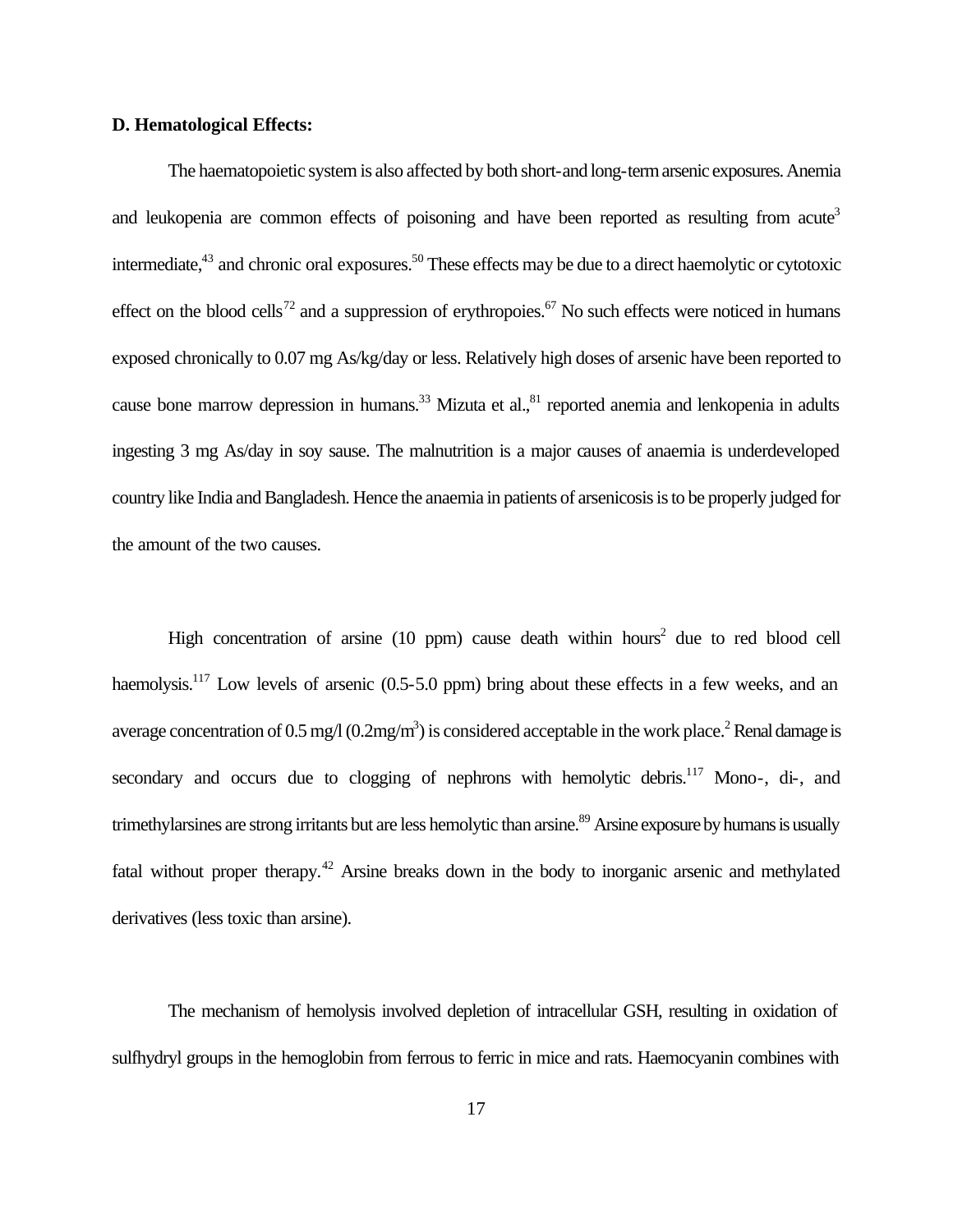arsenic, which reduced oxygen uptake by cells and therapy prevents hatching.

#### **E. Hepatic Effect:**

Arsenic was the first chemical agent to which liver disease was attributed in humans. Since the liver tends to accumulate arsenic with repeated exposures, hepatic involvement has been reported most commonly as a complication of chronic exposures over periods of months or years.<sup>8, 24</sup> Patients may first come to medical attention with bleeding esophageal varices, ascites, jaundice, or simply an enlarged tender liver. Hepatic lesion that formed after prolonged ingestion of arsenic-containing medicines (Fowler's Solution) have been described. Clinical examination often reveals that the liver is swollen and tender. $^{22,78}$ The analysis of blood sometimes shown elevated levels of hepatic enzymes.<sup>43</sup> These effects are most often observed after chronic exposures to as little as 0.02 to 0.1 mg As/kg/day.78,116 Arsenic has been observed to produce mitochondrial damage and impaired mitochondrial functions, and accordingly might be expected to affect porphyrin metabolism. Franklin et al., <sup>44</sup> Hepatic fatty infiltration and cirrhosis of the liver in patients who used Fowler's solution. Non cirrhotic portal fibrosis and finally cirrhosis with hepatic failure results in ascitis jaundice and coma.

#### **F. Renal Effects**:

Like the liver, the kidneys will accumulate arsenic in the presence of repeated exposures. The kidneys are the major route of arsenic excretion, as well as major site of conversion of pentavalent arsenic into the more toxic and less soluble trivalent arsenic. Sites of arsenic damage in the kidney include capillaries, tubules, and glomeruli.<sup>115,119,137</sup>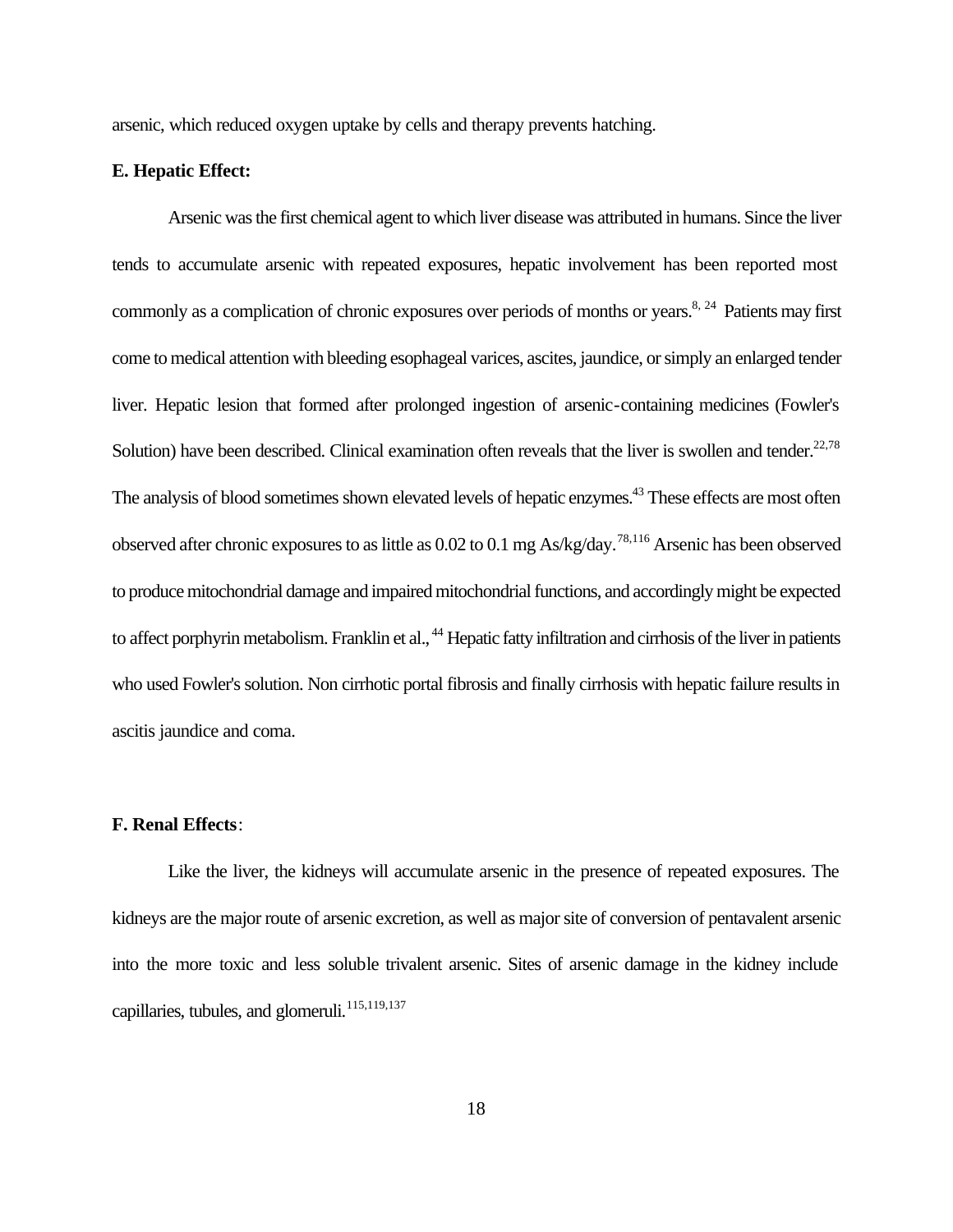Damaged proximal tubular cells lead to proteinuria and casts in the urine. Mitochondrial damage is also prominent in tubular cells. Oliguria is a common manifestation, but if acute arsenic poisoning is sufficiently severe to produce shock and dehydration, there is real risk of renal failure, although dialysis has been effective in overcoming this complication.<sup>49</sup>

Arsine-induced hemolysis is likely cause tubular necrosis with partial or complete renal failure, requiring hemodialysis for removal of the hemoglobin bound arsenic.<sup>42</sup>

#### **G. Dermal Effects**:

Skin disorders have been documented in several epidemiological studies in which people consumed drinking water that contained arsenic of levels of 0.01 to 0.1 mg As/kg/day or more. Characteristic effects of arsenic ingestion included generalized hyperkeratosis, warts or corns on the palms and soles, and areas of hyperpigmentation interspersed with small areas of hypopigmentation on the face, neck, and back.<sup>12, 13, 21, 59,</sup> 61, 143, 107

Several epidemiological studies involving 20 to 200 people detected no dermal or other effects as a result of exposure to chronic doses of 0.003 to 0.01 mg As/kg/day.<sup>118, 131</sup> A chronic oral dose of 0.01 mg As/kg/day or less would pose little risk of noncancer effects in humans.

#### **H. Neurological Effects**:

Several studies have indicated that ingestion of inorganic arsenic can result in neural injury. Like the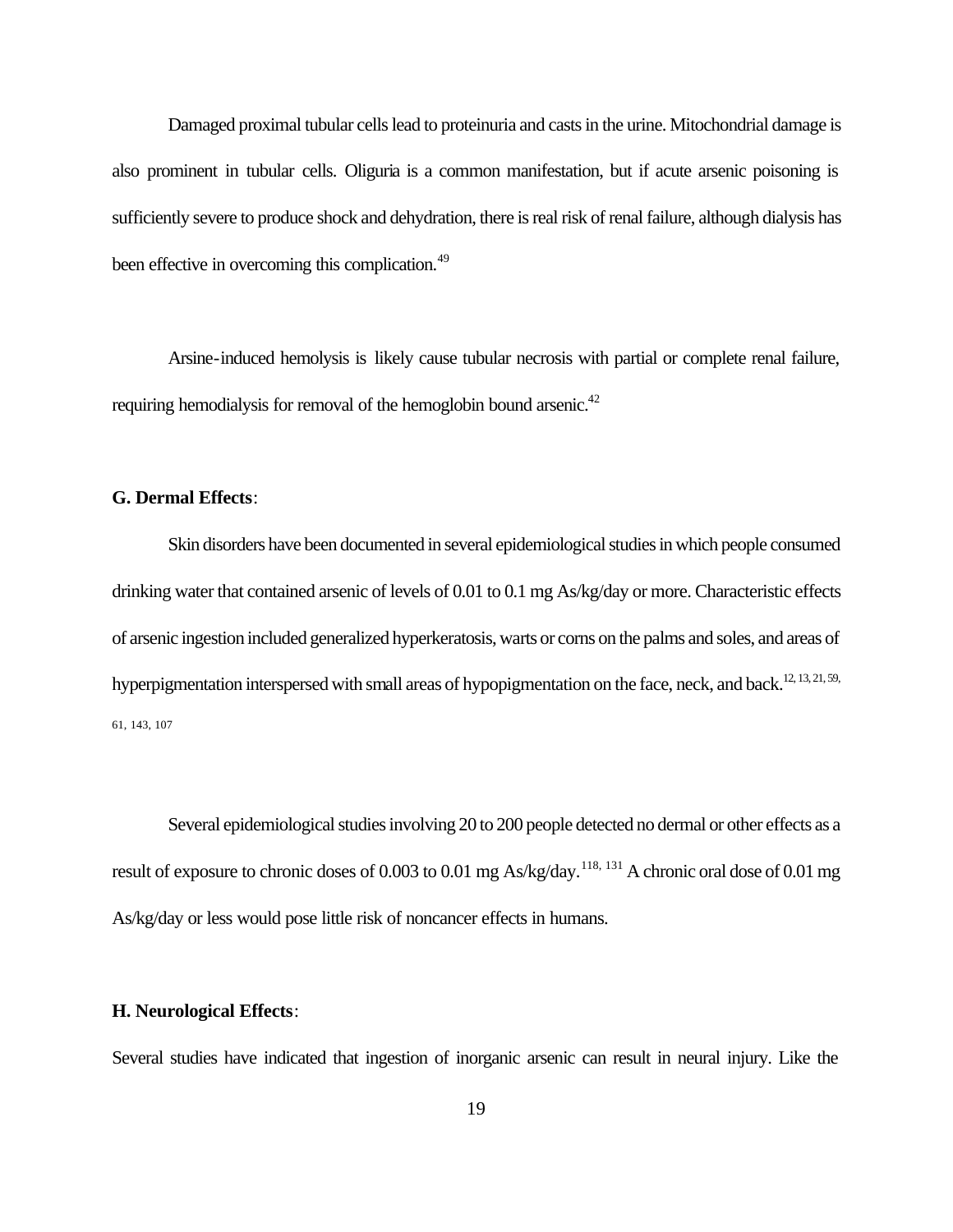cardiovascular system, both the peripheral and central components of the nervous system can be damaged by arsenic.<sup>103, 115, 136, 137</sup> In the experience of one of us  $KCS<sup>113</sup>$ , no neuropathy were found but one case of myopathy was seen. In acute high exposures (1 mg As/kg/day or more) often cause encephalopathy with such symptoms as headache, lethargy, mental confusion hallucination, seizures, and coma.<sup>25</sup> Individuals with repeated arsenic exposures frequently contract sensorimotor polyneuropathy, which usually, but not always, displays symmetrical involvement and which may resemble Landry-Guillain-Barre Syndrome in its presentation. Neuropathy may appear in 1 to 5 weeks after an acute exposure and is produced mainly by axonal degeneration.

Symptoms of chronic encephalopathy include persistent headache, diminished recent memory, distractibility, abnormal irritability, restless sleep, loss of libido, increased urinary urgency, and increased effects of small amount of ethanol.<sup>83</sup> Secondary depression, anxiety, panic attacks and somatizations are common, in addition to the organic cognitive impairment documented by neuropsychological testing.

Electromyographic technique (EMG) used to detect neuropathy showed decreased nerve condition amplitude with little change in nerve condition velocity.<sup>29</sup> Bansal et al.<sup>6</sup> reported asymmetric bilateral phrenic nerve involvement in a patient who was poisoned by arsenic.

Inhalation of inorganic arsenic can cause neurological injury in humans they may include peripheral neuropathy of both sensory and motor neurons causing numbness loss of reflexes, and muscle weakness.<sup>35,</sup> 83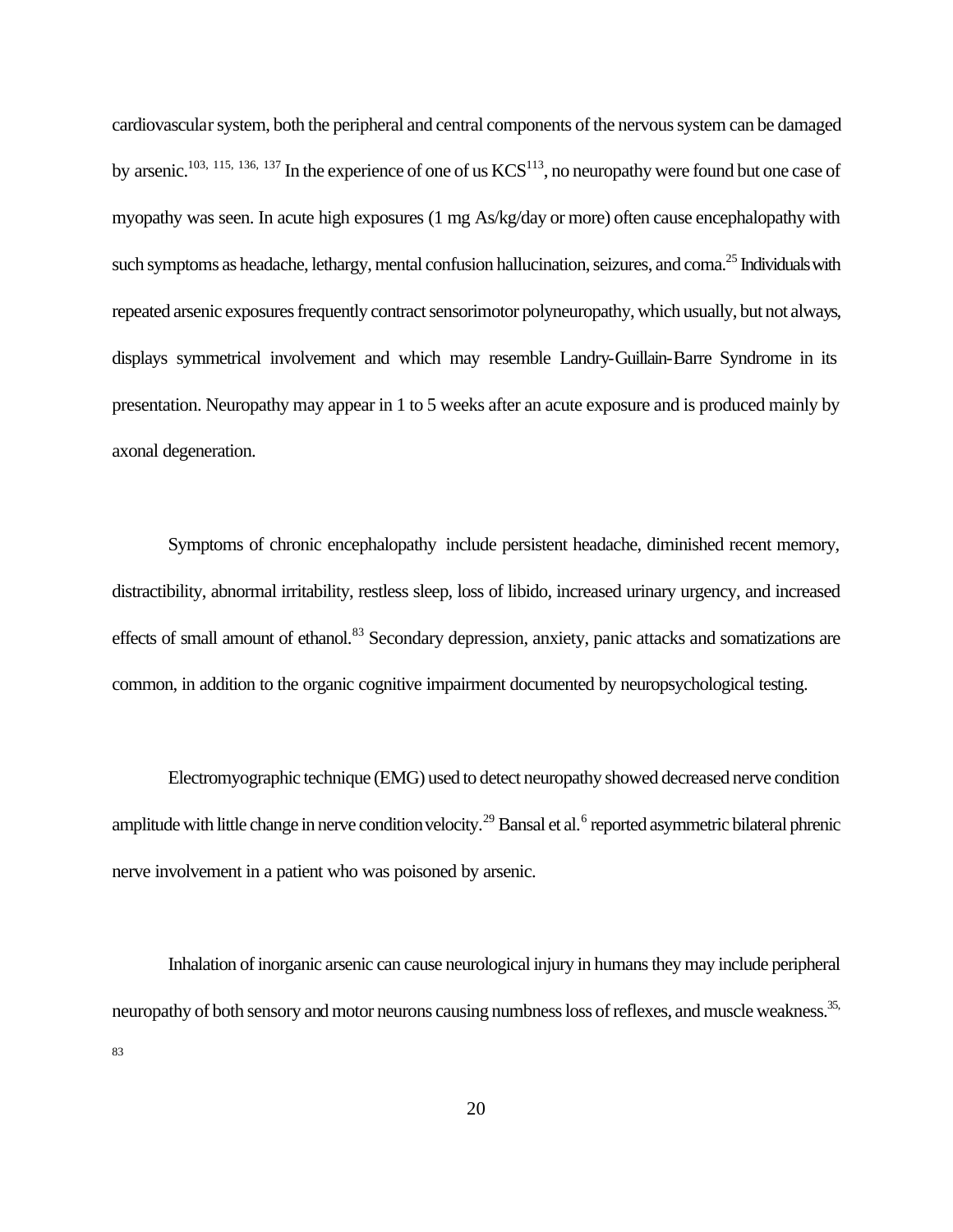#### **I. Developmental Effects**

It is not well established whether ingestion of inorganic arsenic can cause developmental abnormalities in humans. No overall association between arsenic in drinking water and congenital heart defects was found in a case-control study in Boston<sup>144</sup>, although an association with coarctation of the arota was noted. Nordstrom et al.,  $96, 98$  found that babies born to women exposed to arsenic dusts during pregnancy had a higher than expected incidence of congenial malformations. The average birth weight of the babies was slightly below average.<sup>97</sup> The incidence of spontaneous abortion in women who lived near a copper smelter in Sweden tended to decrease as a function of distance.<sup>96</sup> A couple of studies reported an increased number of miscarriages among women who worked in the semiconductor industry, which cause arsine.18, 68 No reports exist concerning the development effects of organoarsenical compounds in humans. In chronic arsenicosis from ground water, no development defect has been experienced by one of us (KCS).

#### **J. Reproductive Effects**

Hardly any published information exists regarding reproductive effects in humans and animals after inhalation exposure to arsenic or organoarsenicals. The same is true for human oral exposure to these compounds.

#### **K. Genotoxicity Effects**

Inhalation exposure to arsenic trioxide increased the frequency of chromosomal aberrations in the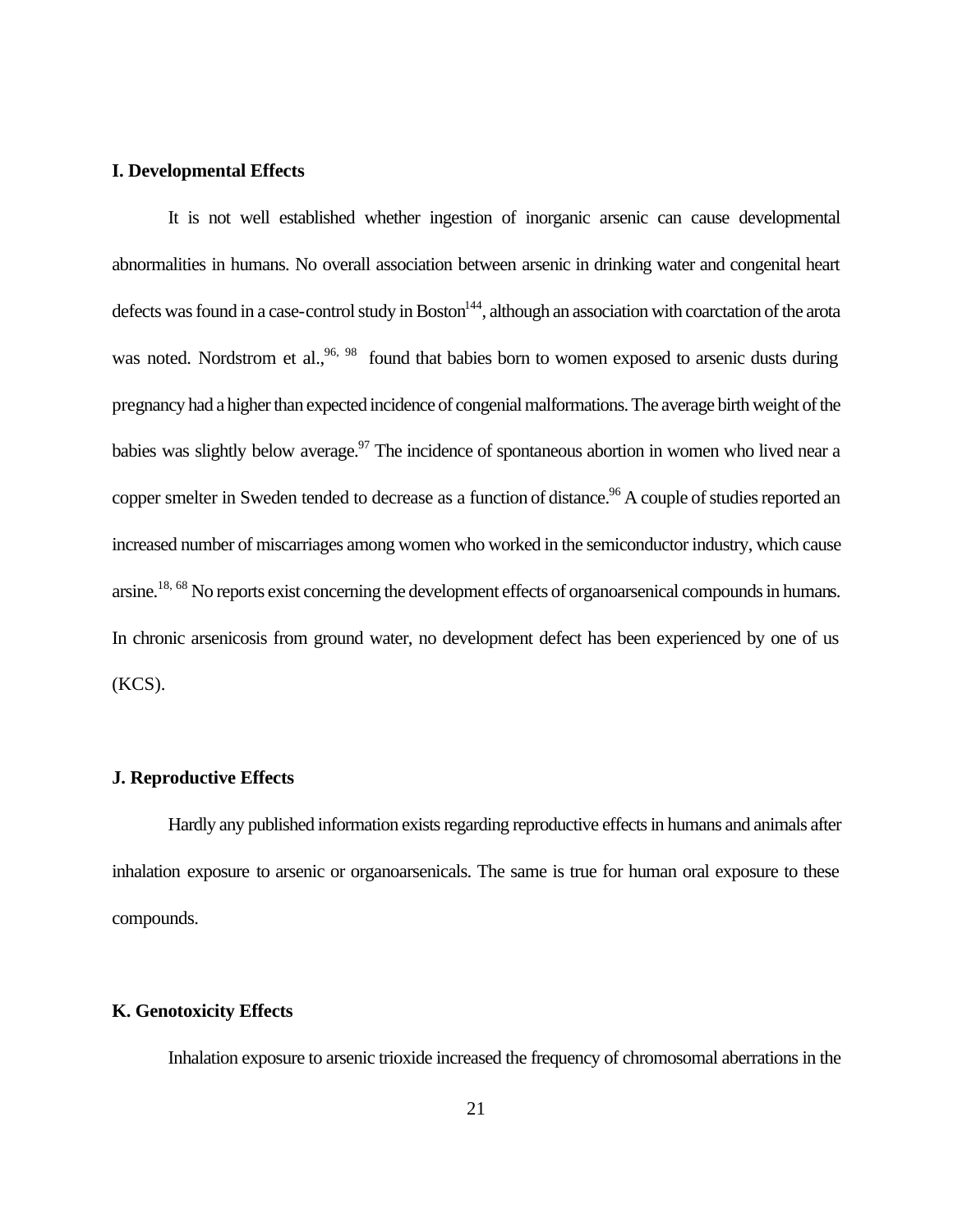perpheral lymphocytes of smelter workers<sup>8, 95</sup> and in fatal mouse livers of mothers exposed to 22 mg As/m<sup>3</sup> during the gestation period (days  $9-12$ ).<sup>85</sup> These data do not indicate that arsenic is mutagenic, but they do indicate that it is clastogenic. There is no conclusive evidence that arsenic causes point mutations in any cellular system.<sup>9, 27</sup> However, Li and Rossman<sup>74</sup> have shown that arsenite causes inhibition of DNA repair after the incision step in Chinese hamster V79 cells.

#### **L. Mutagenic Effects:**

Mutagenesis includes the induction of DNA damage and a wide variety of genetic alterations, which can range from simple gene mutations (DNA base-pair changed to grossly visible changes in chromosome structure or number clastogenesis). Some of these changes may cause genetic damage transmissible to subsequent generations, and/or some may cause cancer or their problems in the exposed generation.<sup>60</sup>

Arsenic has long been known to cause chromosomal damage, but most investigators have been unable to induce direct gene mutation.<sup>56,119</sup> This apparent pardon, plus occasional poor convrelation between arsenic exposure dose and resultant frequency of chromosomal aberrations, have been explained by the concept that arsenic promotes genetic damage in large part by inhibiting DNA repair.10, 71, 95, 110 The repair inhibition may be a basic mechanism for the comutagenicity and presumably the cocarcinogenicity of arsenic.<sup>100</sup>

Comparisons of chromosome aberration frequencies induced by trivalent and pentavalent arsenic have indicated that the trivalent forms are far more potent and genotoxic than the pentavalent forms.<sup>7, 86, 93</sup>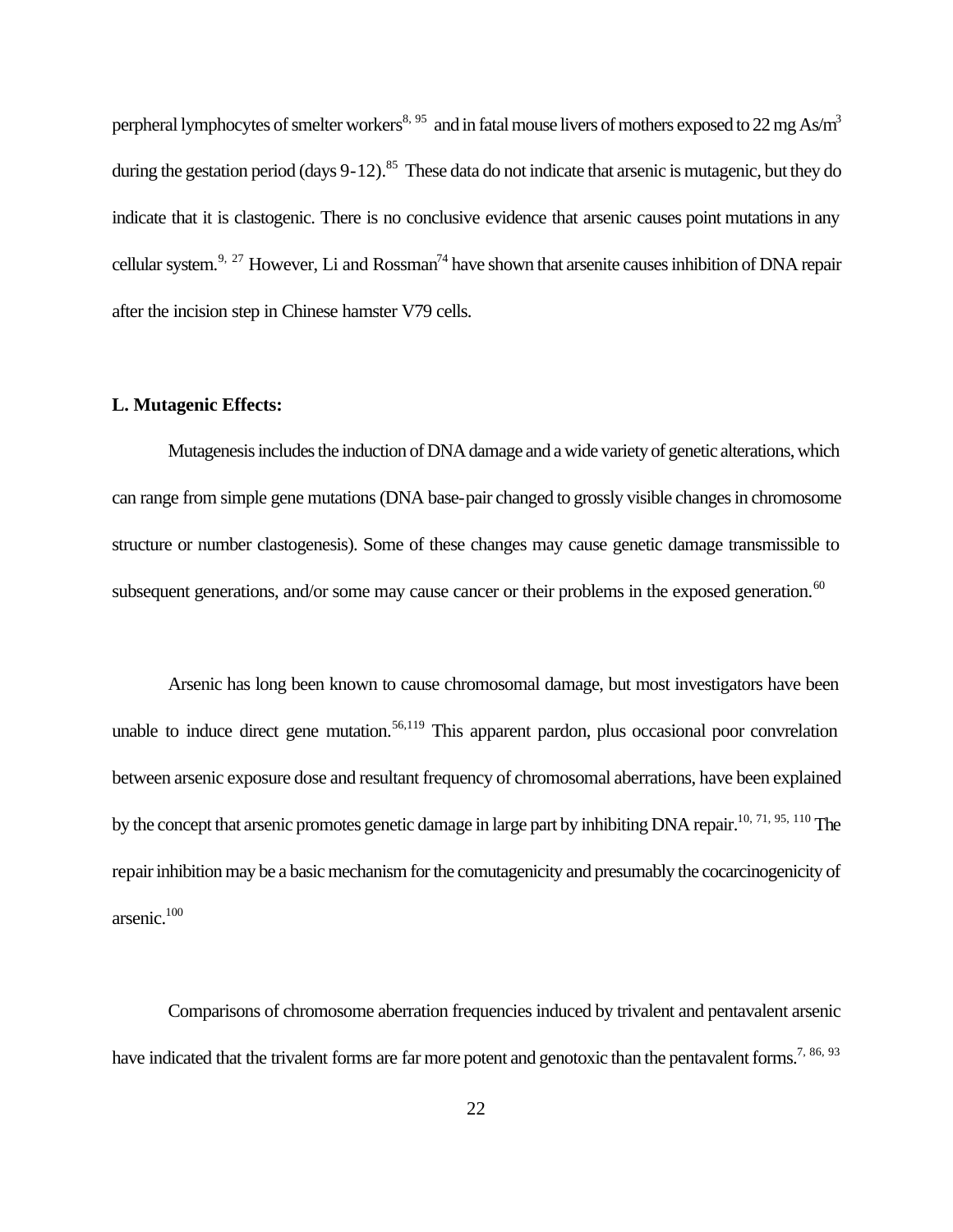Enzymes such as superoxide disumutese and catalase that scavenge for Oxygen free radicals seem to provide protection against arsenic induced DNA damage, indicating a possible basis for the genotoxic effect of arsenic.<sup>94</sup>

#### **M. Immunologic Effect**:

The effect on the immune system of inhalation exposure to arsenic is not well studied. No abnormalities were detected in the serum levels of immunoglobulins of workers exposed to arsenic in a coalburning pone plant.<sup>10</sup> The levels of arsenic were not measured in this study and they may have been too small to cause significant damage.

#### **N. Carcinogenic Effect:**

Introduction of cancer appears to be the most striking long-term effect of chronic expose to inorganic arsenic. Epidemiological studies have demonstrated an evident causal relationship between environmental, Occupational, and medical exposure of man to inorganic arsenic and cancer of the skin and lungs.42,64,71,72,90,92,104 Most animal experiments, however, were not able to demonstrate concinogenicity, except for very few observations of increased incidence of leukaemia and lung cancer.<sup>39,121</sup>

There exists a clear association between pre-cancerous dermal keratosis, epidermoid Carcinoma of the skin and to some extent, lung cancer and exposure of humans to water-soluble inorganic arsenic through drinking water with high natural arsenic content or through contaminated beer and wine. Epidemiological studies in Argentina, Chile, Canada, and Taiwan Suggest correlations between drinking water that contains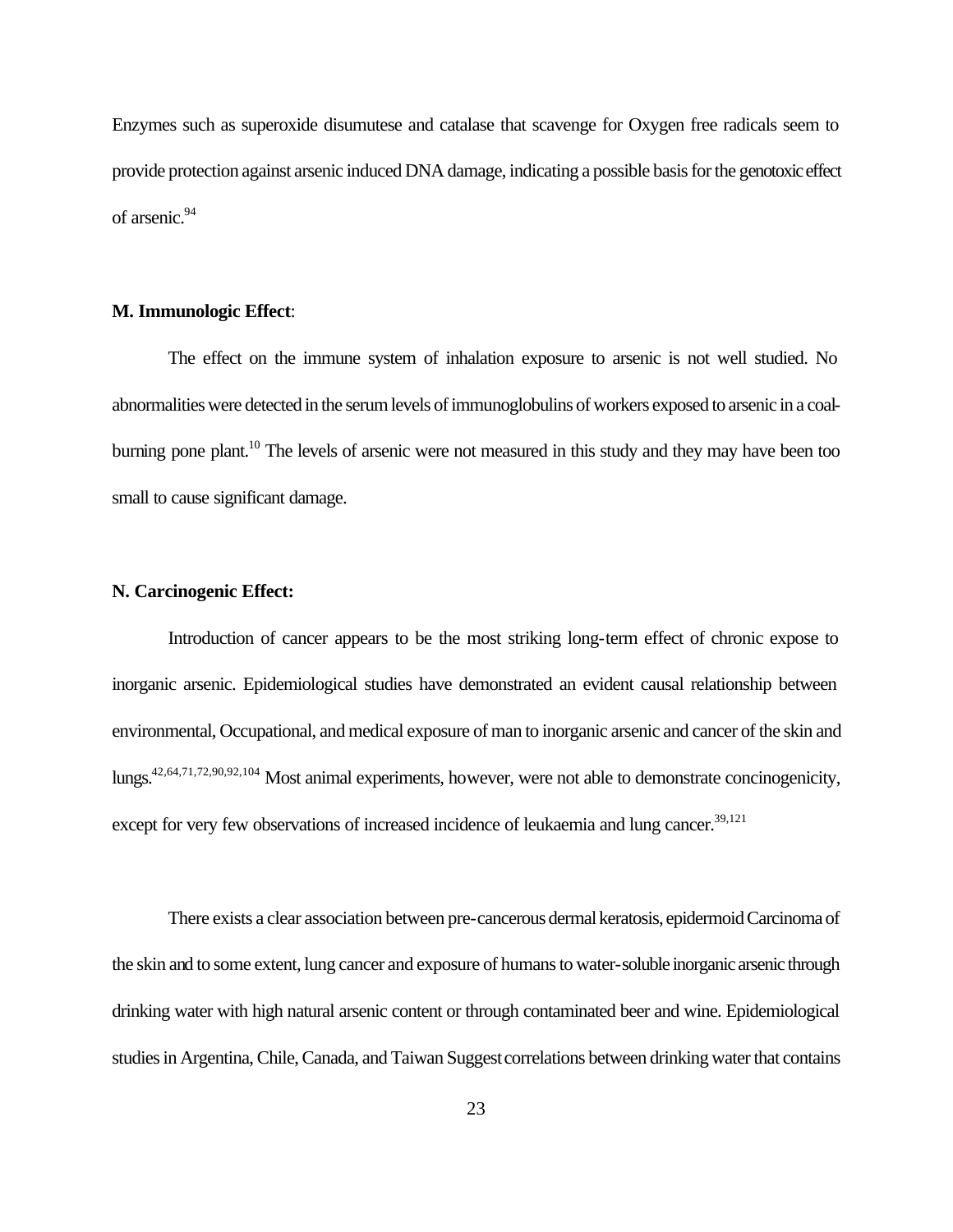arsenic and blackfoot disease, Bowens disease and skin cancer.<sup>39</sup>

#### **O. Cancer of the Respiratory System:**

An excess of deaths due to respiratory cancer has been observed among workers exposed to inorganic arsenic in the production and use of pesticides (spray) gold mining, and in the smelting of nonferrous metals, especially copper.5, 28, 39, 46, 69,102

An increase of lung cancer with increasing duration of exposure to arsenic compounds but not with non-arsenic products. Cases of lung cancer house also been reported among workers engaged in the spraying of insecticides containing inorganic arsenic. Fishbein<sup>39</sup> states that the probability of death from lung cancer in persons with arsenical keratosis is  $5$  to 10 times higher than expected and IARC $^{64}$  has conducted that "there is sufficient evidence that inorganic arsenic compounds are skin and lung carcinogens in humans. Therapy with inorganic arsenicals has also been associated with the development of precancerous skin lesions, multiple epitheliomatosis and bronchial carcinoma.

#### **P. Cancer of the Skin:**

Skin cancer has been associated with inorganic arsenic exposure.<sup>38,92,124</sup> Skin cancers are mostly monocentric but sometimes multicentric cases are also found.<sup>114</sup> Table 1 shows the increasing incidence of arsenicosis. Several types of neoplastic changes of the skin, including, Bowen's disease and basal cell carcinoma of arsenical origin are usually multiple and located on the trunk. $38,140$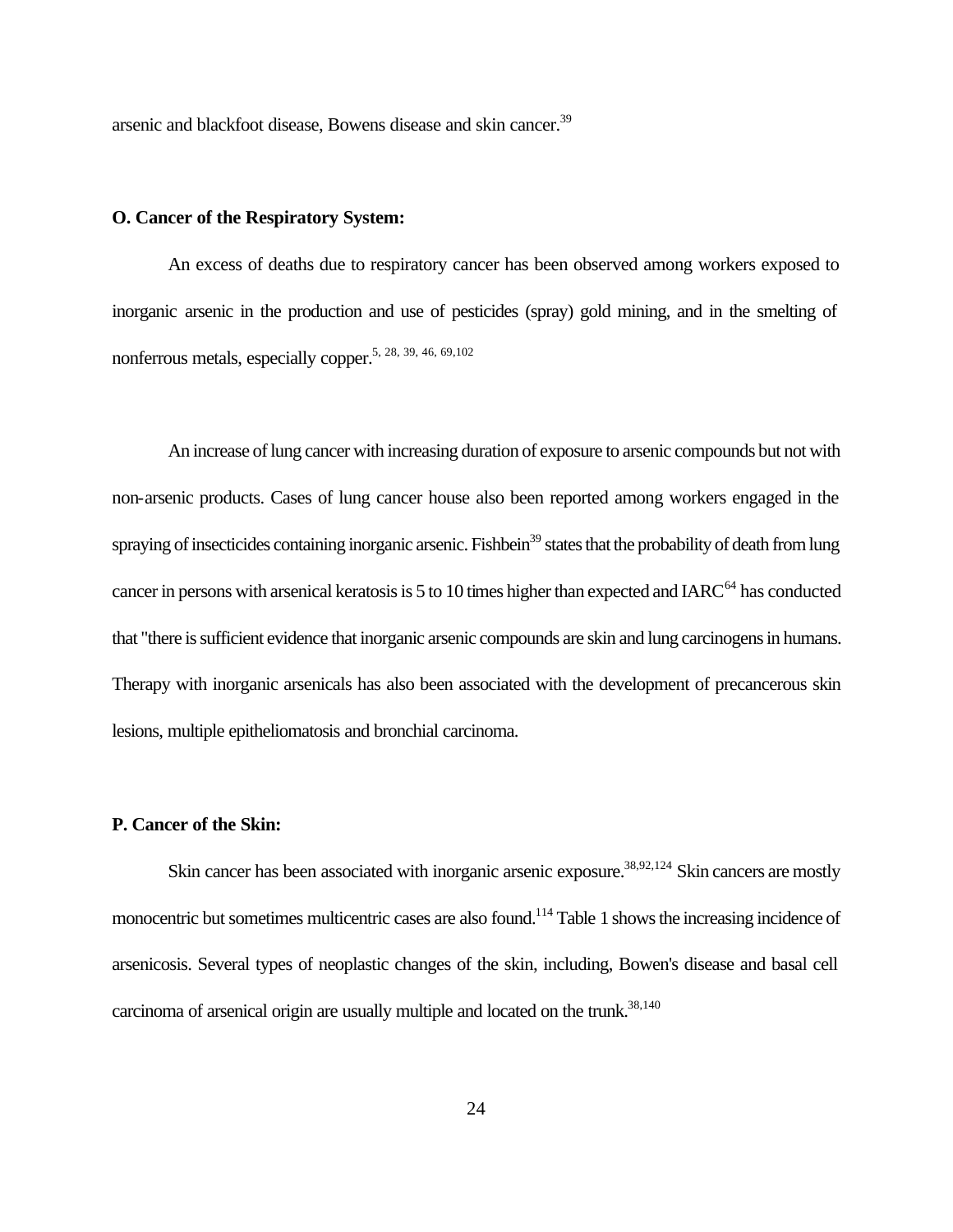Squamous cell carcinomas develop prima from the keratoses on the extremities. Multiple basal cell carcinoma has been related to arsenical therapy<sup>34</sup> as also an epitheloid angiosarcoma for right adrenal gland.<sup>75</sup> The exposure occurred most frequent via the oral route, either through contaminated drinking water or medication. Ingestion has usually taken place over several decades with daily doses of several mg of arsenic. In various types of skin cancer, the most common being multiple basal cell carcinomas.

#### **Q. Biochemical Effects**

Arsenical compounds are known to inhibit a number of important enzymes in both animals and humans. Phenylarsine oxide (PAO) blocks glucose transport activity by inhibiting insulin activation of glucose uptake in rat soleus muscles<sup>134</sup> and in 3T3-L1 adipocytes<sup>45</sup>, in which vicinal thiol are implicated in signal transmission, These vicinal groups includen  $-SH$ ,  $-SH$ -OH and  $-SH$ -CO<sub>2</sub>H, which take part in insulinstimulated sugar transport. $30, 58$ 

Arsenite is rapidly and extensively accumulated in the liver, where it inhibits NAD-linked oxidation of pyruvate or ? -ketoglutarate. This occurs by complexation of trivalent arsenic with vicinal thiols necessary for the oxidation of this substrate.<sup>119</sup>

#### **VI. TRANSFORMATION OF ARSENIC IN THE BODY**

Arsenic is a normal component of the human body. Once ingested, soluble forms of arsenic are readily absorbed from the gastrointestinal tract. Absorption rate estimates range from 40 to 100% for humans. Arsenate, As(V) whether inorganic or organic, is better absorbed than As(III) arsenite because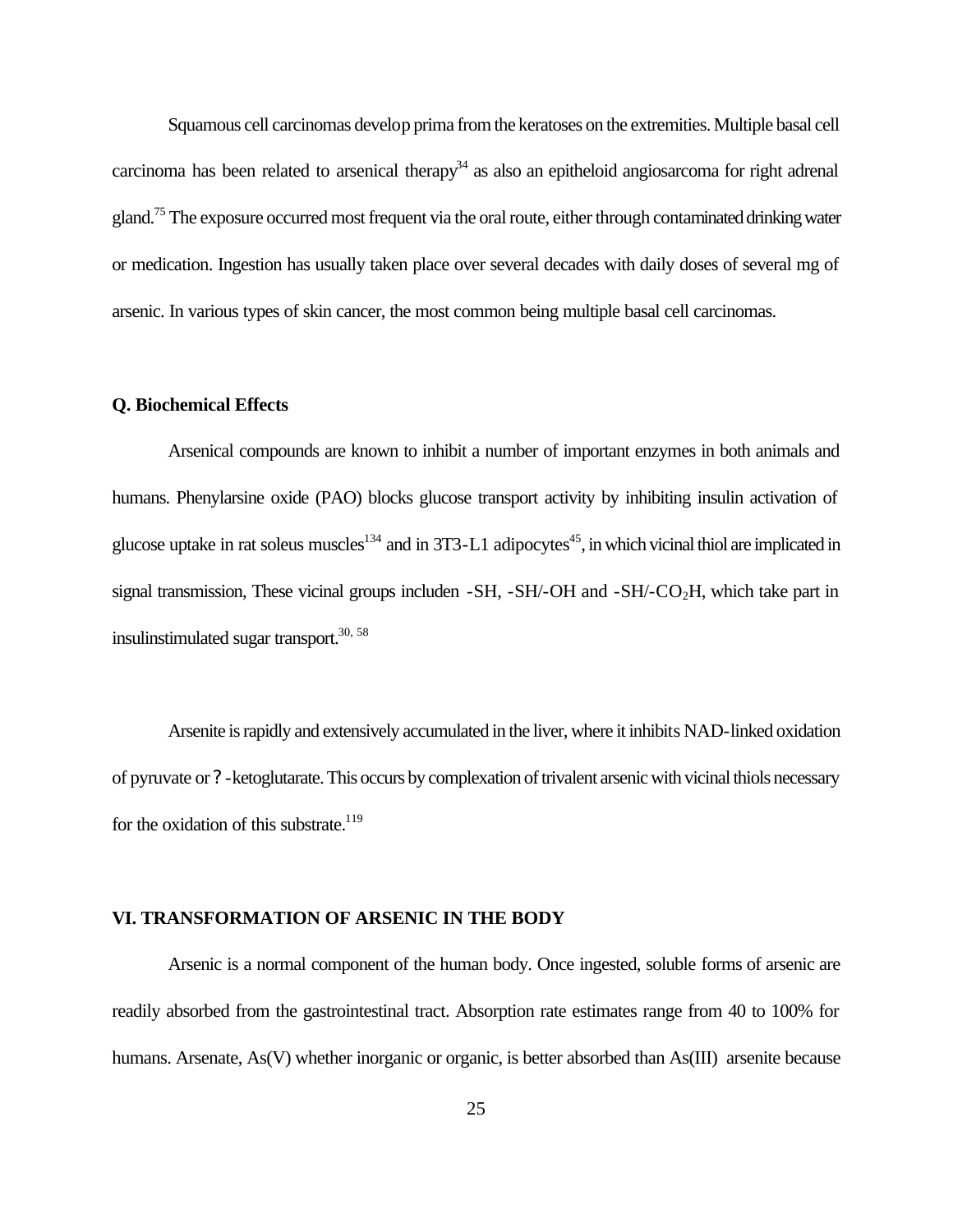arsenate is less reactive with membranes of the gastrointestinal tract. Arsenic in drinking water is mostly in the arsenate form, and complete absorption of arsenic from water may occur.

Once absorbed, arsenic is transported by the blood to different organs in the body, mainly in the form of MMA. Typical levels in the blood of people who are not exposed to a significant source of arsenic pollution range from 1 to 5 ?g/l As<sup>31</sup>; levels in soft tissue range from 0.01 to 0.1 ?g As/gm.<sup>31</sup> The highest levels may be found in nails and hair (0.1 to 1?g As/g) where arsenic accumulates over time.

Metabolism of arsenic in humans involves two processes. After entering a cell, arsenate is reduced to arsenite. Arsenite is then methylated to form MMA and DMA; this process occurs primarily in the liver.<sup>80,123</sup> Trimethylarsine oxide, although expected to be formed during arsenic metabolism has not been identified in humans, and its significance in organic metabolism is still not known.

Inorganic As(V) and As(III) have different mechanisms of action. Arsenate (As(V)) behaves very much like phosphate consequently, it can substitute for phosphate in normal cell reactions, interesting with normal cell functions.<sup>1,90</sup> In contrast, arsenite [As(III)] has a high affinity for thiol (-SH) groups in proteins, causing inactivation of a variety of enzymes.<sup>1,90,124</sup> Because arsenate is reduced in the body to arsenite, arsenate in drinking water may have a biological effect identical to arsenite.

In contrast to inorganic arsenic, neither MMA nor DMA binds strongly to molecules in humans. Hence their relative acute toxicity is less than that of inorganic arsenic form.<sup>1</sup> In general, inorganic As(V) is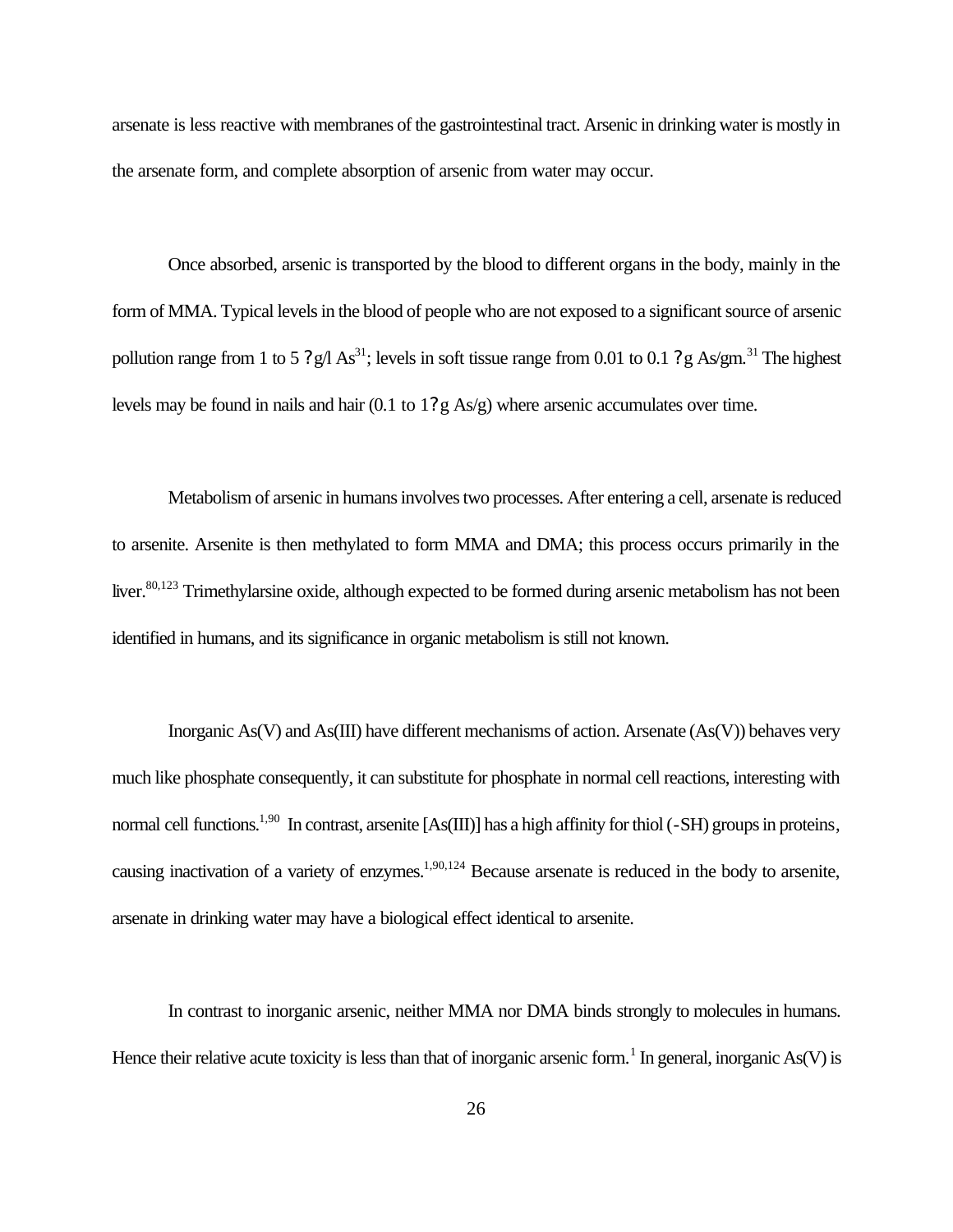one tenth as toxic as inorganic As(III), and MMA and DMA are less toxic than inorganic As(V).<sup>31</sup> After ingestion, inorganic arsenic that is not immediately excreted or absorbed by tissues is progressively detoxified through the methylation process. However, the chronic effects of a MMA DMA are not known<sup>1</sup>, only a few studies have evaluated DMA.<sup>31</sup>

The form of arsenic significantly affects the rate at which arsenic is excreted from the body. Some of the inorganic arsenic is excreted primarily via urine as the parent form of the ingested arsenic. After methylation, it is also excreted as MMA and DMA. Humans rapidly excrete most blood arsenic, with 50 to 90% cleared in two to four days<sup>31,90</sup>. The remainder is cleared 10-100 times more slowly.<sup>90</sup>

The pharmacokinetics of arsenic in the human body are not well understood. Although several pharmacokinetic models have been developed, thinly apply to short-term exposure (two to four rats) and have several limitations that cause them to inaccurate projection.<sup>14</sup> Further development and refinement of pharmacokinetic and pharmacodynamic models are important, however. They may provide insight into arsenic health effects at low levels of exposure and help to interpret epidemiological studies on As, most of which have used ecological study design.

#### **VII. HOW ARSENIC AFFECT OR DESTROY THE BODY ENZYMATIC SYSTEM**

Arsenite compound mainly absorbed to the human elementary canal and it deposited hugely to the various cells in the body. As a result it affect the enzyme activity in the cell and finally the affected cells are dead slowly.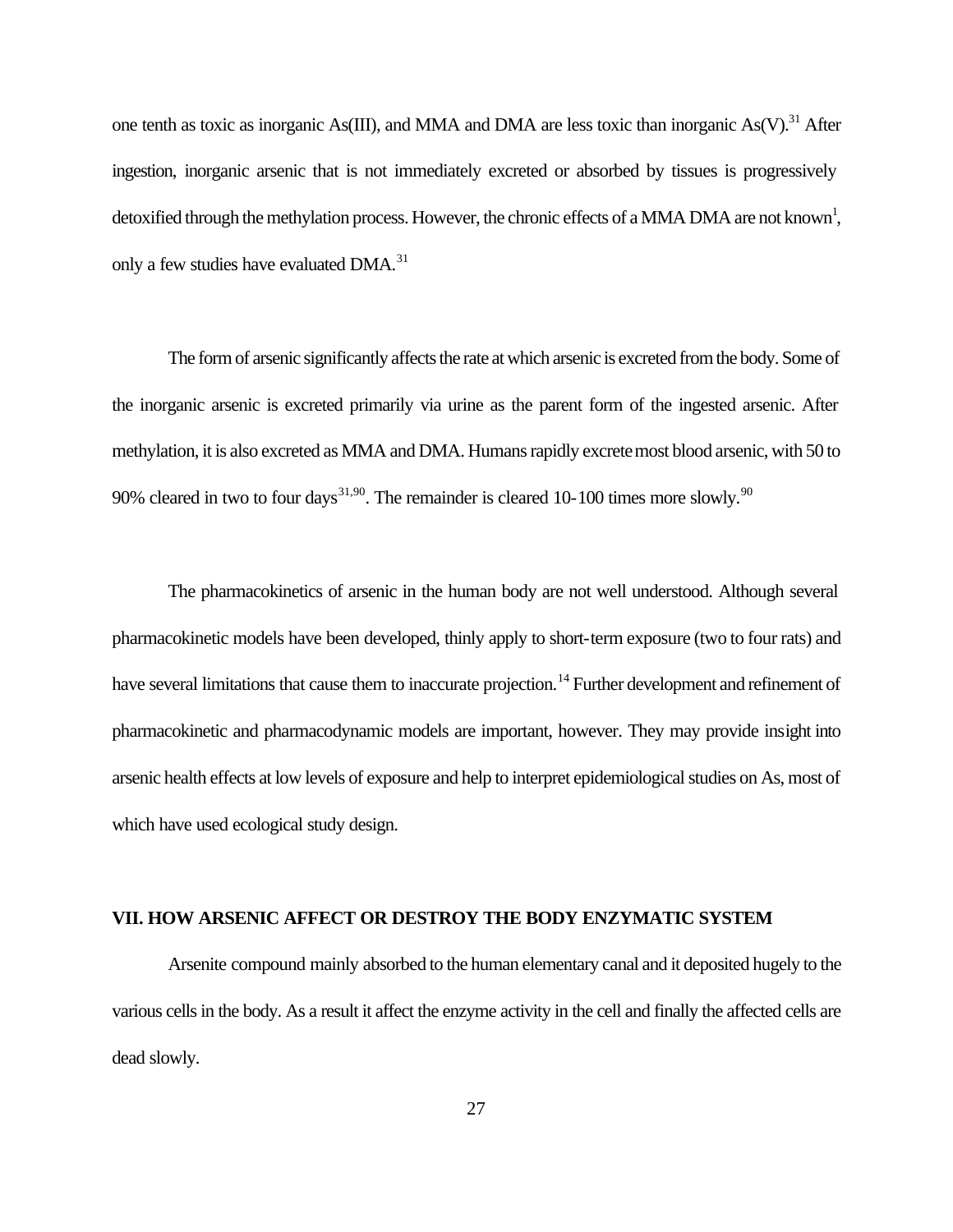#### **1st step.**

Pyruvic acid (which is obtained from the glucose of inside the cell mitogondia) breaks with the help of a special type of enzyme. The pyruvate oxidase complex is necessary for oxidative decarbonylation of pyruvate produce to acetyl coenzyme A and carbon dioxide before it enters the tricarboxylic acid cycle. In this process energy is store for workable of cells.

The enzyme system comprises several enzymes and cofactors one protein molecule of enzyme having one lipoic acid. And in one lipoic acid having two sulfhydryl (-SH) or thiol group, which is essential for its workability.

In the presence of trivalent arsenic (Arsenite) it replace the two Hydrogen from the thiol group and attached with sulfur molecule and formed a dihydrolipoyl-arsenite chelate complex, which preveating the reoxidation of the dihydrolipoyl group necessary for continued enzymatic activity, and this pivotal enzyme step is block. As a result amount of pyruvate in blood increases energy production is reduced and finally the cell damage slowly.

In the same manner arsenic destroy workability of another enzyme and reduced production of succinyl coenzyme A and finally production of ATP reduced. If arsenic is deposited in long time then it breaks the ATP block the energy supply to the cells.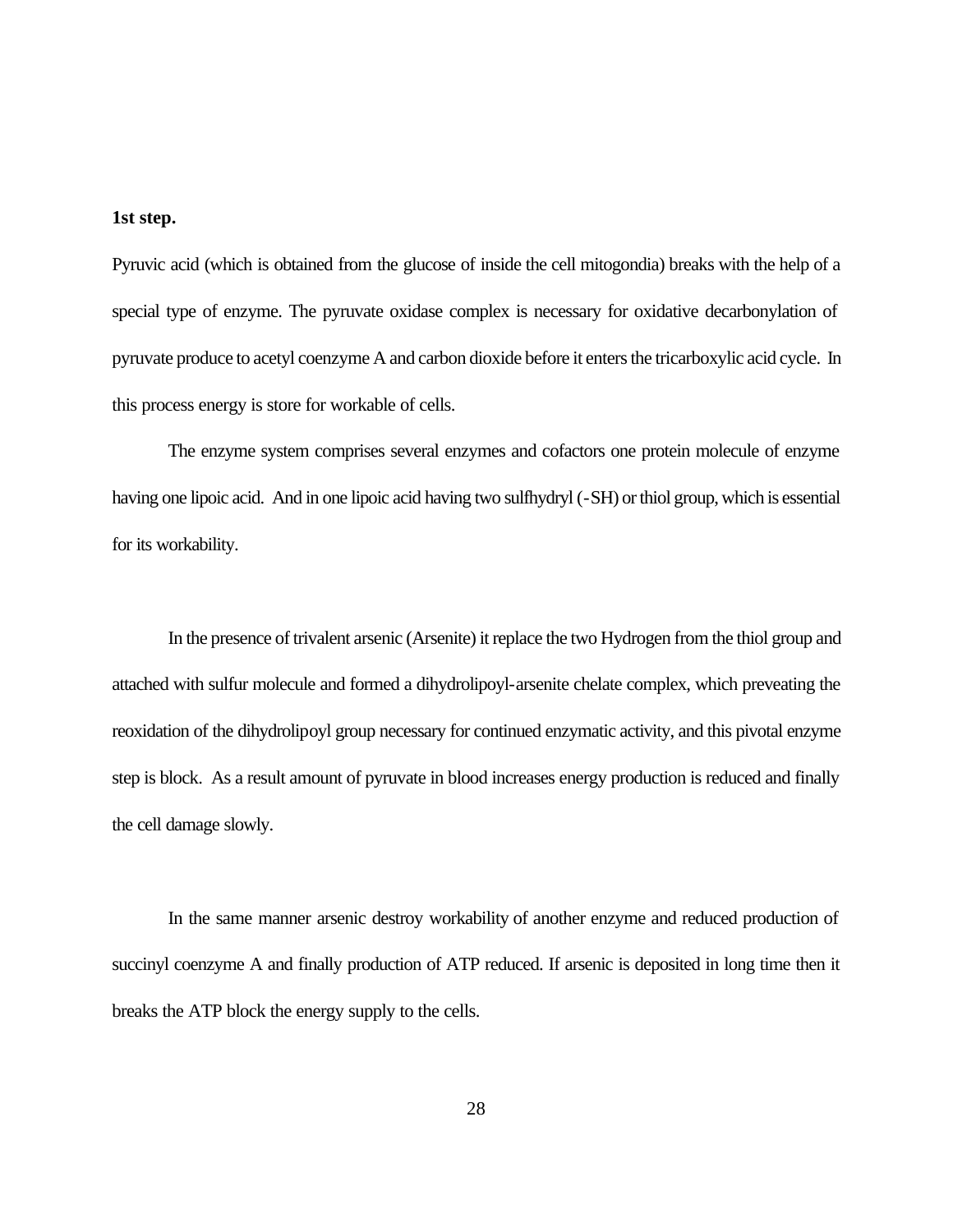#### **Step 2**

The arsenate form of inorganic arsenic are available in nature. This also block the enzymatic activity in mitochondria but in different way. The next steps of ADP from the continuing enzymatic activity combine with inorganic phosphate and produce ATP. This reaction is called oxidative phosphorylation. Since arsenic can replace phosphorus, so it combine with ADT to replacing phosphate and subsequent formation of an unstable arsenate easter bond that is rapidly hydrolysate. As a result though oxidation is occur but production of ATP through phosphorylation is hampered and source of energy in cell reducing continually not only this but also it disturb the electron transfer of inorganic phosphorus with ATP. Thus, the so-called high-energy bonds of adenosine triphosphate are not conserved in the presence of arsenate. This process is termed arsenolysis.<sup>130</sup> Arsenic may therefore be doubly toxic to cellular respiration by inhibiting energy-Linked functions of the mitochondria in two very different ways.

- 1. Trivalent arsenic inhibits the reduction of nicotinamide adeine dinucleotide by deactivating critical enzymes in the tricarbonylic acid cycle, and
- 2. Pentavalent arsenic uncouples oxidative phosphorylation by arsenolysis.

Another important enzymatic reaction is the production of ATP with succinic acid or succinate through flevo protein reduction, Arsenate compound disturbed in this reaction also, as a result energy supply in cells reduced.

#### **VIII. REMEDY FOR ARSENICOSIS**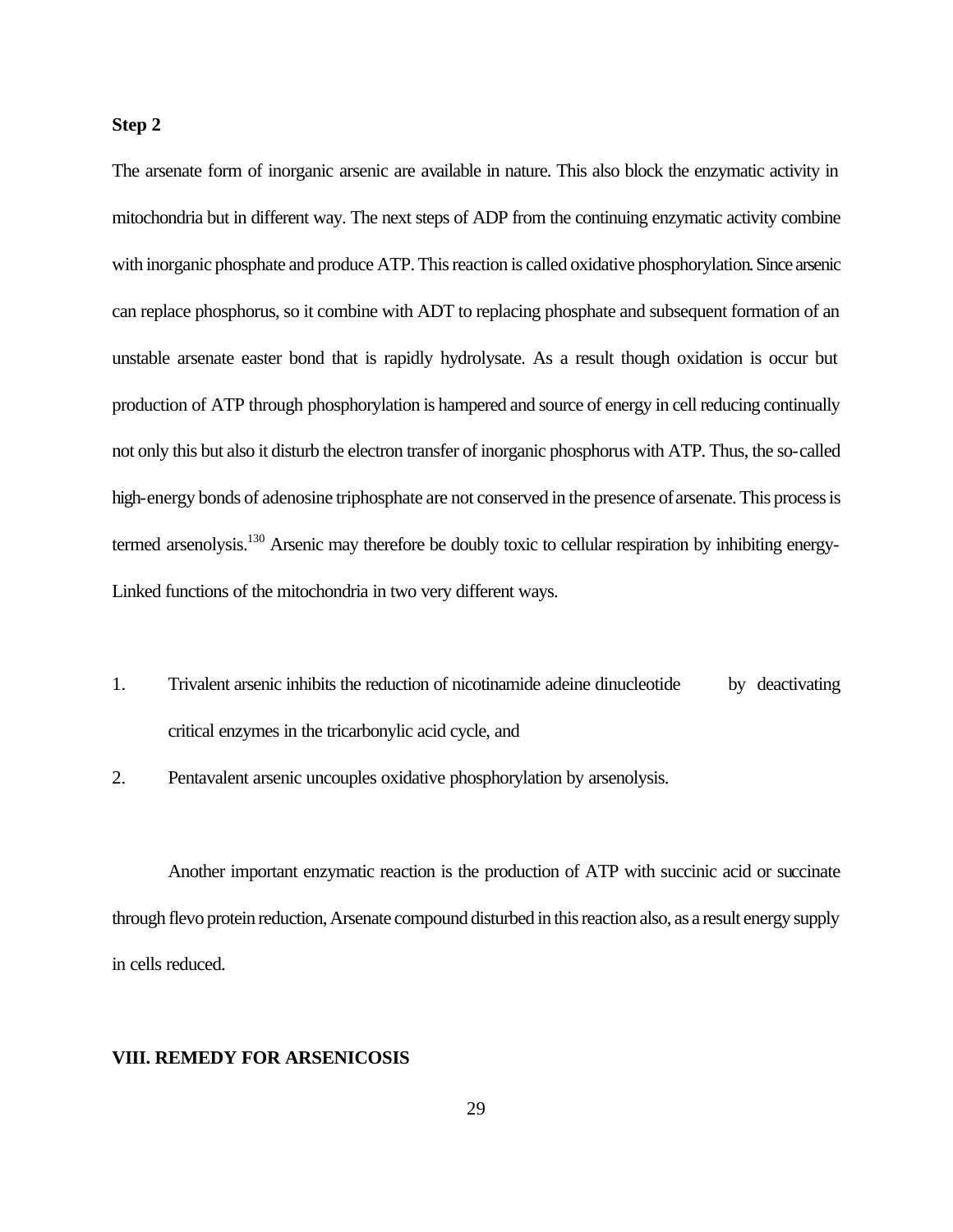#### **A. Acute Arsenic Poisoning**

Acute arsenic toxicity is practically not seen in the present days. Because there are many easier ways of suicidal and homicidal poisoning. Treatment is just like cholera and dehydration.

#### **B. Chronic Arsenic Poisoning**

Arsenic has been used as a medicine and as a poison since humans first became interested in chemistry. The untoward effect of "medicinal" arsenic, primarily inorganic arsenite, have only recently been appreciated because their ill effects are of a chronic nature and large epidemiologic databases are needed to define deleterious outcomes. The toxic properties of all arsenic preparations are dose-dependent. Regarding the administration of arsenic, the dictum of paracelsus (1493? -1541) is appropriate to remember: "All substances are poisons; there is none which is not a poison. The right dose differentiates a poison and a remedy. "Arsenic is rapidly cleared from the blood stream and the major route of arsenic elimination is through the kidneys as methylated arsenic metabolites, the preferred sample for diagnoestic analysis is a 24hrs urine collection, Arsine exposure may also be assessed by analysing the content in hair and nails because arsenic tends to accumulate in these tissues over time. Analysis of scales has been form as additional measure by Prof. Saha.

In cases of chronic arsenic poisoning one should consider BAL (British antilewisite) as a chelator the signs of arsenicosis are severe or the patient is in complications.<sup>77</sup> Treatment by BAL is superior to penicillamine.

During the clinical phase, when symptoms like melanosis and keratosis appear on the skin, cheleting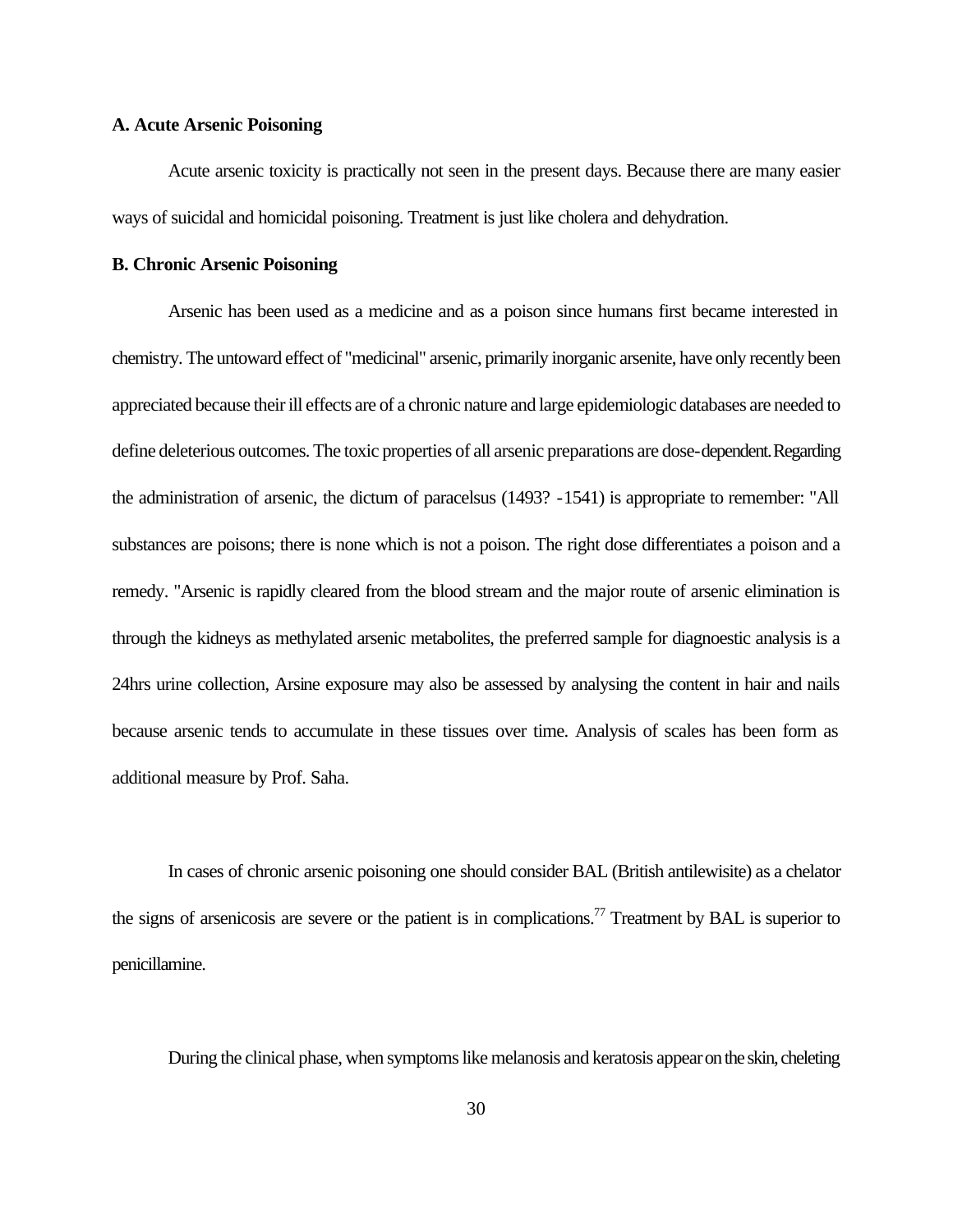agents like BAL, Penicillamine, DMSA/DMPS help in clearing melanosis. Mechanical scraping of soles of feet can be done to relieve keratosis. Urea and salicylate ointments can also be used. Prolonged used of chelating agent BAL with mechanical scraping of water soaked keratotic soles and palms give encouraging results. Urea (20%) in cream or vaseline, followed by 6-10% salicylic acid, also helps for smoothening of skin. Follow-up of treated patients at monthly interval for clinical and chemical assessment is helpful for final assessment of the treatment<sup>113</sup>. During the phase of internal complications, symptomatic treatment has to be applied using antibiotics. Glucose-Methionine has to be applied for the treatment of liver damage leading to ascitis and portal hypertension.

In case of malignacy, clelating agents, become useless. Early surgical removal of the affected parts (if no melanosis or granular spread) and chemotherapy may prolong life. But such treatments cannot cure the desease after cancer sets in; they can only prolong the suffering using highly expensive drugs.

Dimercaprol (2, 3-dimercaptopropanol) is the traditional chelating agent used, but Penicillamine has been used with some success.<sup>105</sup> Parenteral dimercaprol is administered intramuscularly at an initial dose of 3 to 5 mg/kg of body weight every 4 hr. the dose should be tapered but administration continued until the urinary arsenic excretion is less than 50kg per 24 hr. This therapy is frequently effective in preventing or neutralizing systemic toxicity. In most cases, the degree of recovery from neuropathy, aplastic anaemia, encephalopathy and jaundice is limited and directly related to the initial severity of the systemic involvement and the rapidity with which chelation therapy in initiated.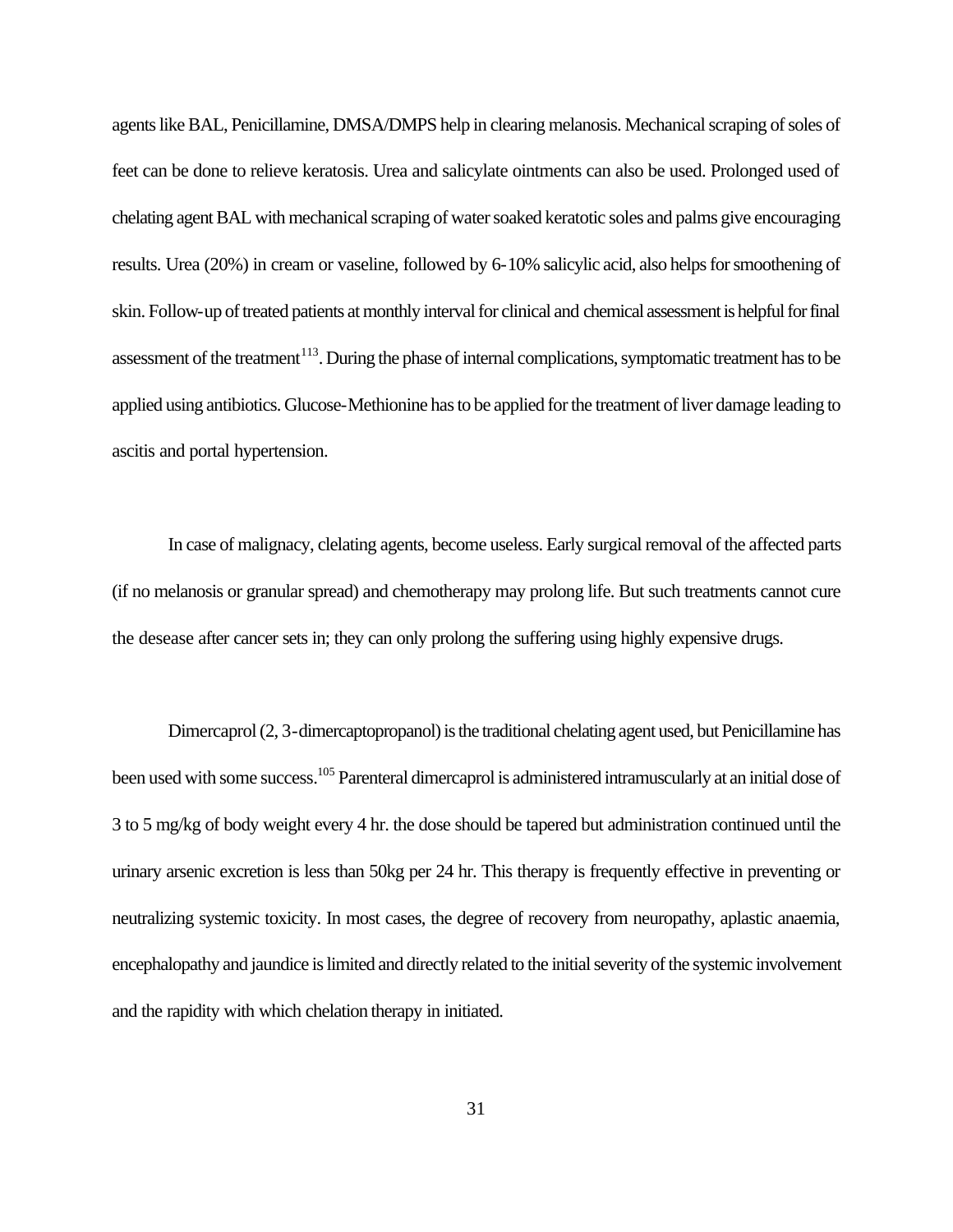Penicillamine, although only a monothiol agent, has been used successfully; its great advantage is that it may be orally administered. Both agents have a high frequency of side effects, although this is less of a problem in the presence of large amounts of body arsenic.

A recently reintroduced drug that appears to be a promising agent for treating arsenic poisoning is 2, 3-dimer captosuccinic acid. this is a dithiol agent that can be orally administered and has few reported side effect.<sup>57</sup> Table 2 shows the medicine for arsenicosis disease.

#### **IX. PREVENTION OF ARSENIC POISONING IN HUMANS**

It is obvious that high-arsenic drinking water may be a factor in arsenic toxicosis in human beings. It seems to be important in the control of the disease to consider how to prevent arsenic intake from drinking water. The symptoms and signs of arsenic poisoning may be reduce if the quality of drinking water improved. In some cases, the symptoms and signs of arsenic poisoning were reduced three years after the quality of drinking water improved. The morbidity rate also declined.

Numerous studies suggested that improvement of water quality, the rate of improvement in the symptoms and signs of arsenic poisoning in human beings may increase with a decrease in arsenic level in the drinking water source.

Furthermore, it was observed that new cases of human poisoning occurred only when arsenic concentrations in the drinking water source exceeded 0.15 mg/L. (Table-3). At the same time, it was also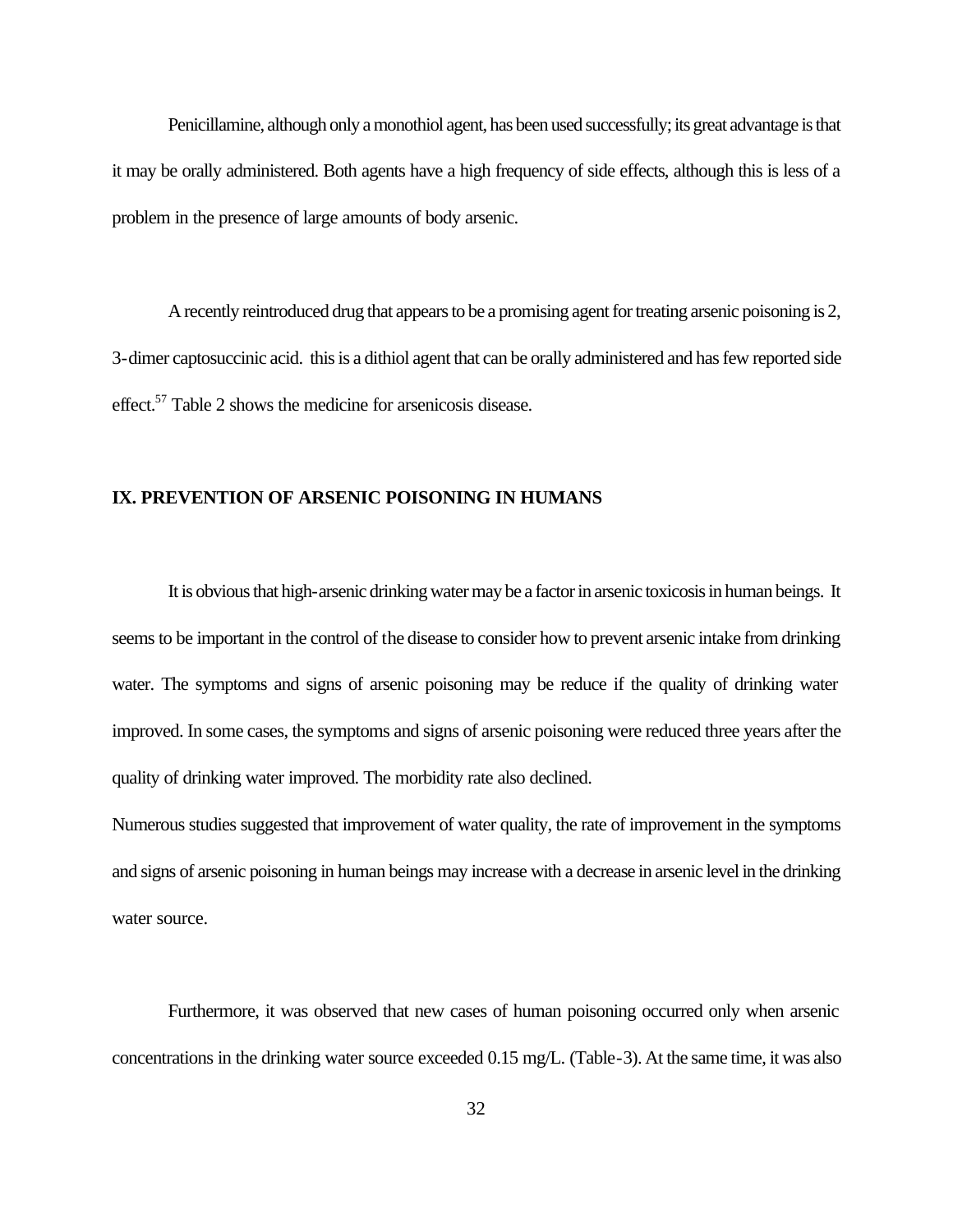found that arsenic levels in the urinary samples from cases of human poisoning also declined with a decrease in the arsenic levels in water source for drinking. (Table-4). Thus, it may be essential for the control of the disease to improve water quality in areas of endemic arsenic toxicosis.<sup>134</sup>

#### **X. CONCLUSIONS**

- 1. Exposure to arsenic may come from natural source, from industrial source, or from administered acute poisoning.
- 2. Chronic arsenical dermatosis arises from consuming arsenic contaminated drinking water for long time.
- 3. Ingestion via food or water is the main pathway of arsenic into the organism.
- 4. Humans are more sensitive to arsenic than animals.
- 5. Weak and malnutritious people can be easily affected by arsenic contaminated water or fume or dust or contact at the skin.
- 6. Melanosis may disappear by using medicine but keratosis can not alter though further complication may be prevented.
- 7. No medicine was found effective once complication developed.
- 8. Arsenic free water or environment or decrease in arsenic concentration level is only the solution of arsenicosis.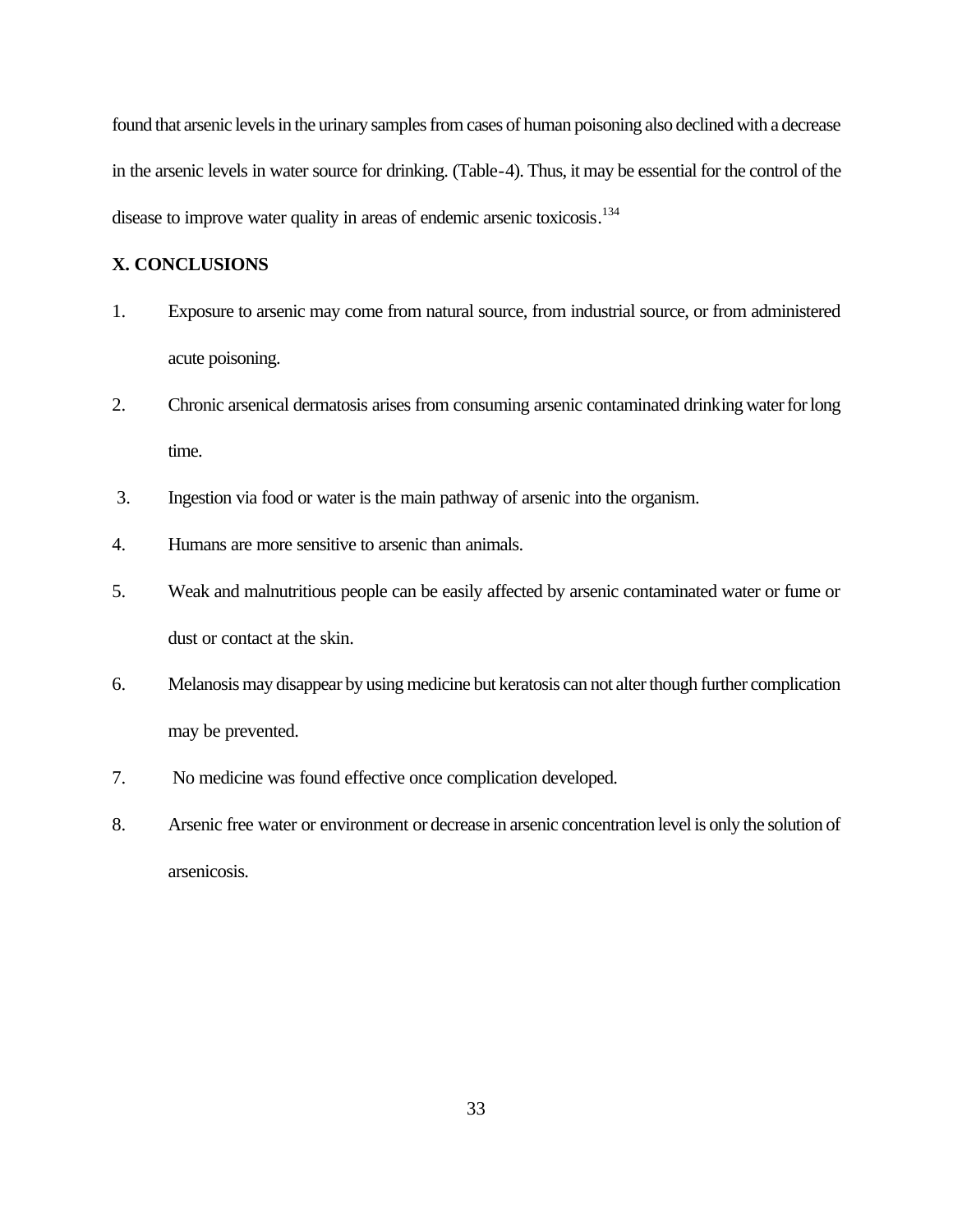| Year | A.D.           | A. B. | A.V. | <b>ASD</b> | <b>Cancer incidence</b> |                  |                  |                  |                  |
|------|----------------|-------|------|------------|-------------------------|------------------|------------------|------------------|------------------|
|      |                |       |      |            | Skin                    | Lung             | Blad.            | <b>GUTR</b>      | Total            |
| 1983 | $\overline{4}$ | 5     | 5    | 127        | $\boldsymbol{0}$        | $\boldsymbol{0}$ | $\boldsymbol{0}$ | $\boldsymbol{0}$ | $\boldsymbol{0}$ |
| 1984 | 5              | 12    | 15   | 241        | $1\,$                   | $\boldsymbol{0}$ | $\boldsymbol{0}$ | $\boldsymbol{0}$ | $\mathbf{1}$     |
| 1985 | $6\,$          | 17    | 24   | 485        | 3                       | $\boldsymbol{0}$ | $\boldsymbol{0}$ | $\boldsymbol{0}$ | 3                |
| 1986 | 6              | 30    | 40   | 1068       | $\mathfrak{Z}$          | $\boldsymbol{0}$ | $\boldsymbol{0}$ | $\mathbf{0}$     | $\mathfrak{Z}$   |
| 1987 | 6              | 40    | 61   | 1214       | $6\,$                   | $\boldsymbol{0}$ | $\boldsymbol{0}$ | $\boldsymbol{0}$ | 6                |
| 1988 | 6              | 42    | 78   | 2026       | 30                      | $\mathfrak{Z}$   | 3                | $\overline{2}$   | 38               |
| 1990 | 6              | 44    | 123  | 24000      |                         |                  |                  |                  |                  |
| 1993 | $6\,$          | 47    | 415  | 83000      |                         |                  | No data          |                  |                  |
| 1994 | 6              | 47    | 428  | 85600      |                         |                  |                  |                  |                  |
| 1995 | 6              | 54    | 544  | 108800     | 139                     | 16               | $\mathfrak{Z}$   | $\mathbf{2}$     | 160              |
| 1996 | $\tau$         | 60    | 638  | 200000     | 196                     | 19               | 3                | $\overline{2}$   | 220              |

# **TABLE 1 Increasing incidence of arsenicosis-cumulative (1983-97)**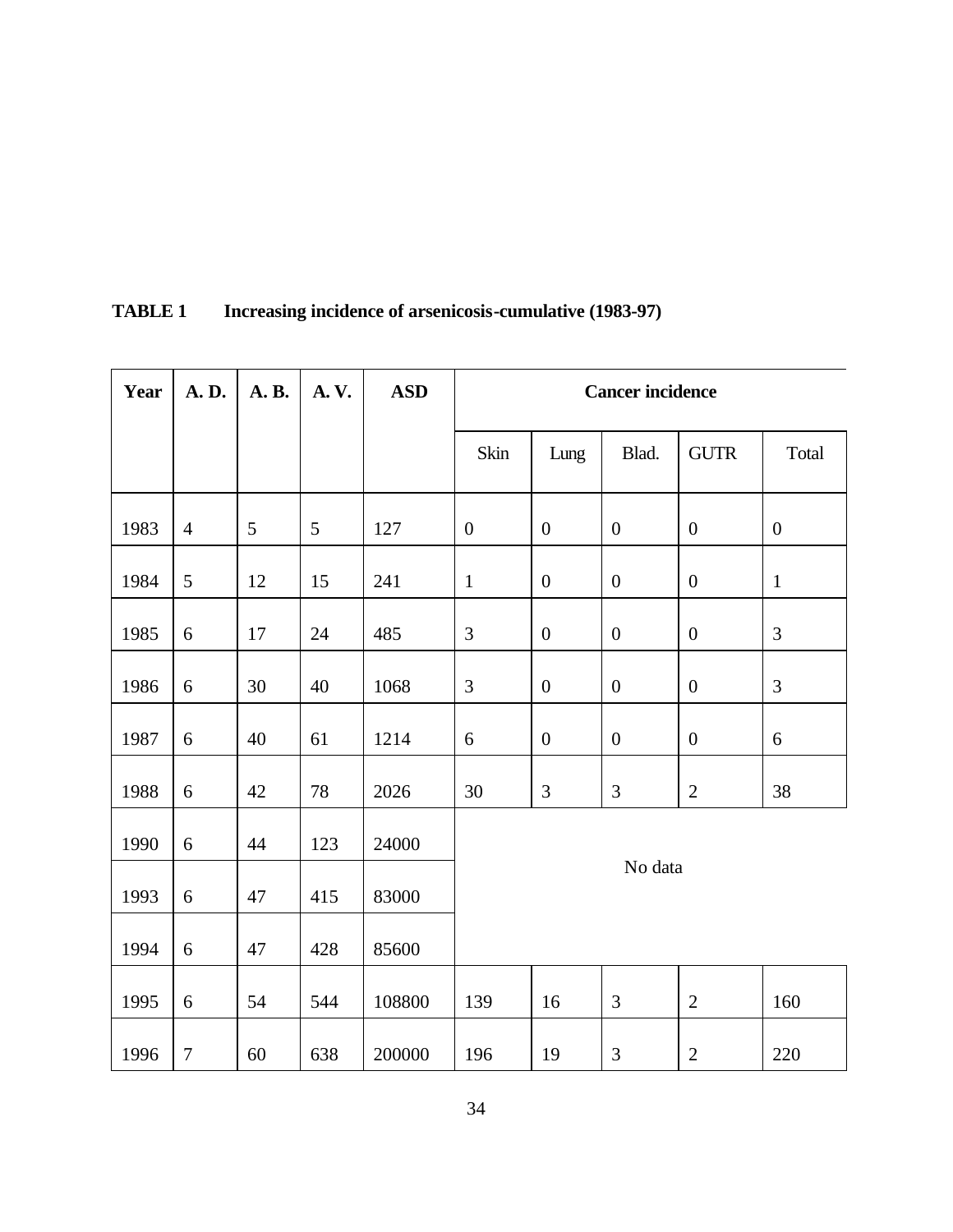| 1007 | 74 | 966 | 200000 | 198 | 10<br>. . | $\overline{\phantom{0}}$ | $\Omega$<br>∸∸∸ |
|------|----|-----|--------|-----|-----------|--------------------------|-----------------|

A. D.- Affected Districts

A. B.- Affected Blocks A. V.- Affected Village

Blad.- Bladder

GUTR- Genito Urinary Tract

## **TABLE 2 Medicine for arsenic diseases, which are tried.**

| <b>Chelating agent</b>                          | <b>Therapeutic use</b>                                             |  |  |
|-------------------------------------------------|--------------------------------------------------------------------|--|--|
| Dithiol<br>monothiol<br>(BAL)<br>$\&$<br>agents | A Specific line of treatment for relief of clinical manifestations |  |  |
| Penicillamine SMSA & DMPS                       | and chelating reduction of arsenic stores in the body, reducing    |  |  |
|                                                 | subsequent-cancer risk.                                            |  |  |
| <b>DMSA &amp;DMPS</b>                           | Effective in the treatment of chronic arsenic toxicity, but costly |  |  |
|                                                 | and not in available in India.                                     |  |  |
| <b>BAL</b> (British Antilewisite)               | Used as a chelator when arsenic extraction from tissue is          |  |  |
|                                                 | required, treatment for severe arsenic poisoning.                  |  |  |
| Dimercaprol (2, 3-dimercaptopropanol)           | Traditional chelating agent                                        |  |  |
| Penicillamine (monothiol agent)                 | This is also a chelating agent, which is used successfully with    |  |  |
|                                                 | its great advantage that it may be orally administered.            |  |  |
| 2,3-dimercapto succinic acid (Dithiol           | Recently reintroduced drug that appears to be promising            |  |  |
| agent)                                          | agent for treating arsenic poisoning.                              |  |  |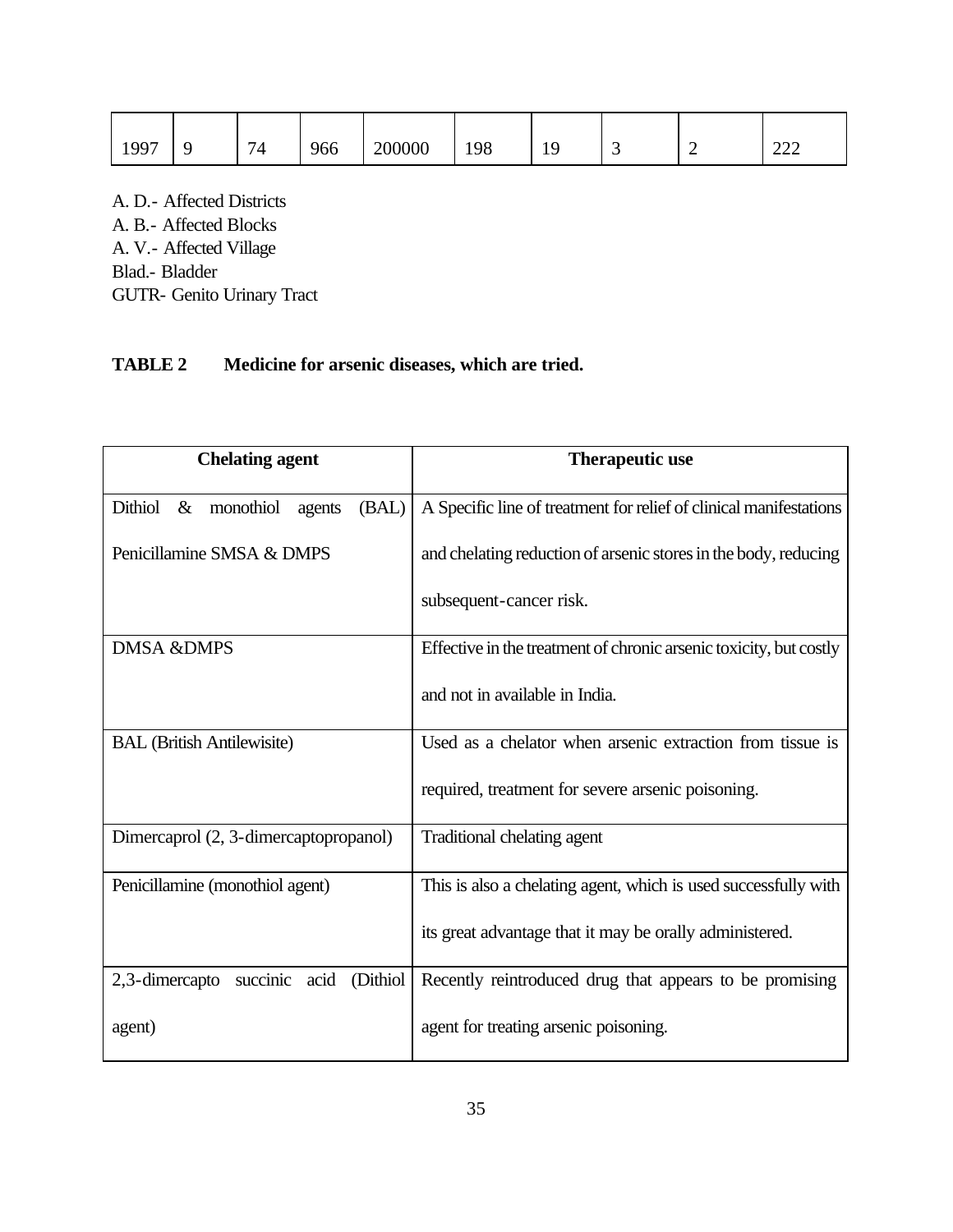Results as per experience of one of us (KCS) are not satisfactory. Melanosis disappears or diminished in 1- 2 month appreciately but keratosis is not altered. It prevents the further complications but malignancy may not be prevented.

### **TABLE 3 Relationship Between the Rate of Improvement in Symptoms and Signs and Arsenic Level in Drinking Water.**

| Water         | <b>Improvement in symptoms</b> |               |        | <b>New class</b>                  |                  |                  |  |  |
|---------------|--------------------------------|---------------|--------|-----------------------------------|------------------|------------------|--|--|
| arsenic       |                                | and signs.    |        |                                   |                  |                  |  |  |
| (mg/L)        | <b>Number</b>                  | <b>Number</b> |        | <b>Number</b><br><b>New class</b> |                  |                  |  |  |
|               | of Cases                       | improved      |        | observed                          |                  |                  |  |  |
|               |                                | <b>Cases</b>  | Rate   |                                   | <b>Cases</b>     | Rate $(\% )$     |  |  |
|               |                                |               | $(\%)$ |                                   |                  |                  |  |  |
| $0.0 - 0.04$  | 13                             | 10            | 76.9   | 26                                | $\overline{0}$   | $\boldsymbol{0}$ |  |  |
| $0.05 - 0.14$ | 19                             | 11            | 57.9   | 43                                | $\boldsymbol{0}$ | $\boldsymbol{0}$ |  |  |
| $0.15 - 0.25$ | 61                             | 35            | 57.4   | 47                                | 3                | 6.4              |  |  |
| $0.26 - 0.4$  | 81                             | 21            | 25.9   | 254                               | 25               | 16.2             |  |  |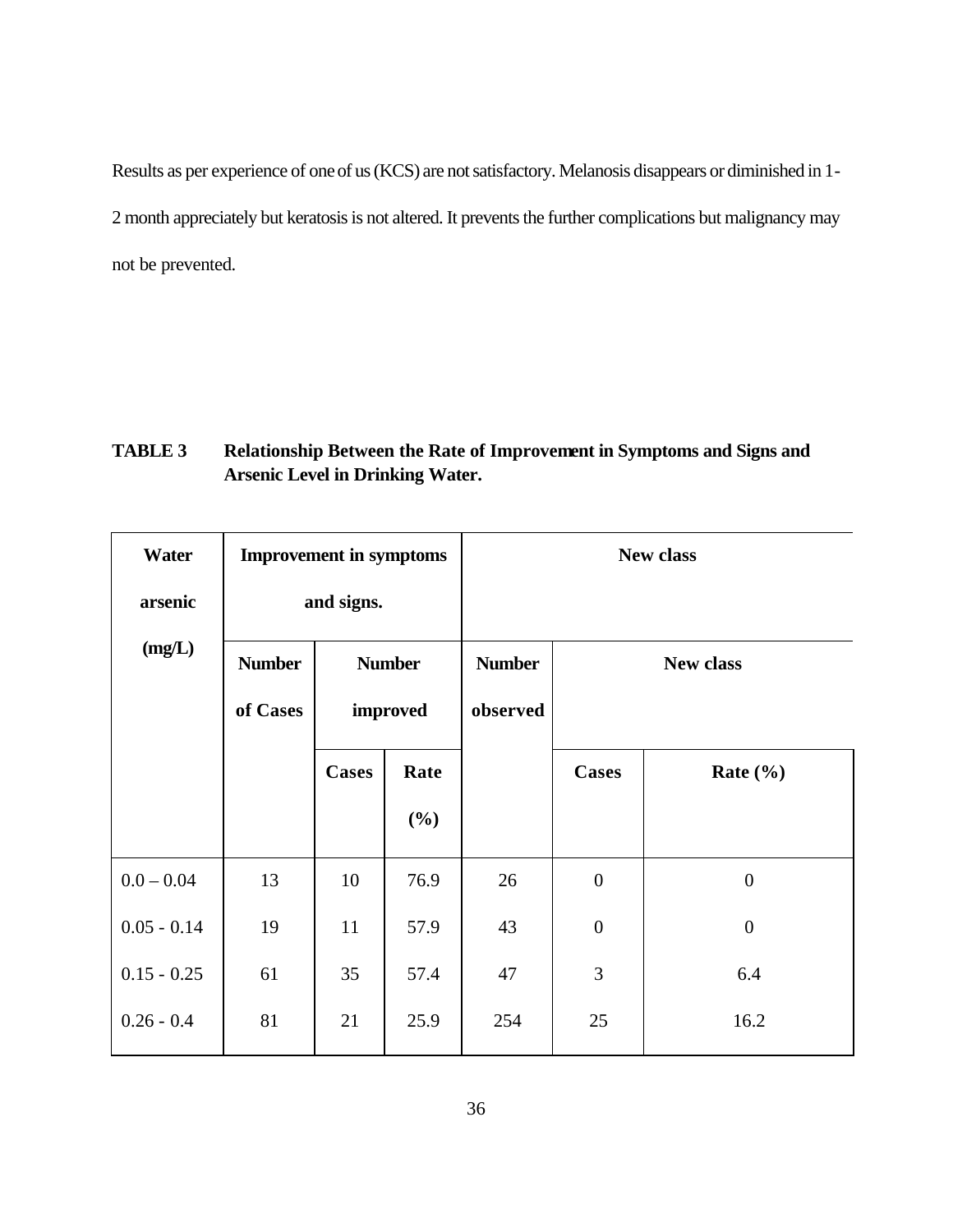| $\sim$ $\sim$ $\sim$<br>$0.50$ and up |  |  | $\overline{\phantom{0}}$ |
|---------------------------------------|--|--|--------------------------|
|                                       |  |  |                          |

**TABLE 4 Correlation Between Arsenic Level in New Water Source and Arsenic Level in Urine.**

| <b>Water arsenic</b> | <b>Cases observed</b> | Urine Arsenic level (mg/l) |           |  |  |
|----------------------|-----------------------|----------------------------|-----------|--|--|
| level<br>(mg/l)      |                       | <b>Mean</b>                | <b>SE</b> |  |  |
|                      |                       |                            |           |  |  |
| $0.0 - 0.04$         | 32                    | 0.03                       | 0.005     |  |  |
| $0.05 - 0.14$        | 9                     | 0.059                      | 0.013     |  |  |
| $0.15 - 0.25$        | 10                    | 0.127                      | 0.024     |  |  |
| $0.26 - 0.3$         | $\overline{7}$        | 0.152                      | 0.014     |  |  |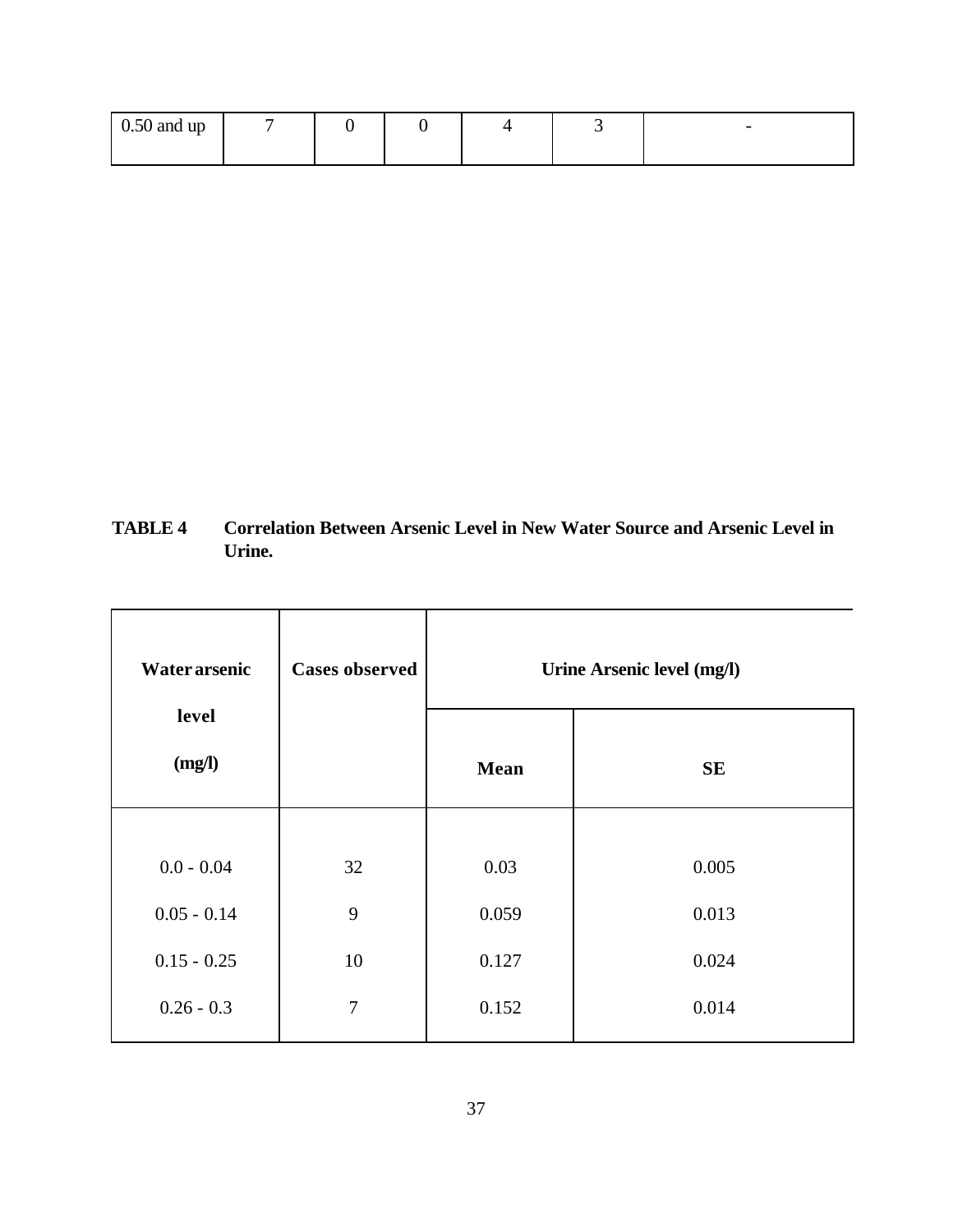| $0.40$ and up | 220<br>∪.∠∠∪ | 0.027<br>u.uj |
|---------------|--------------|---------------|
|               |              |               |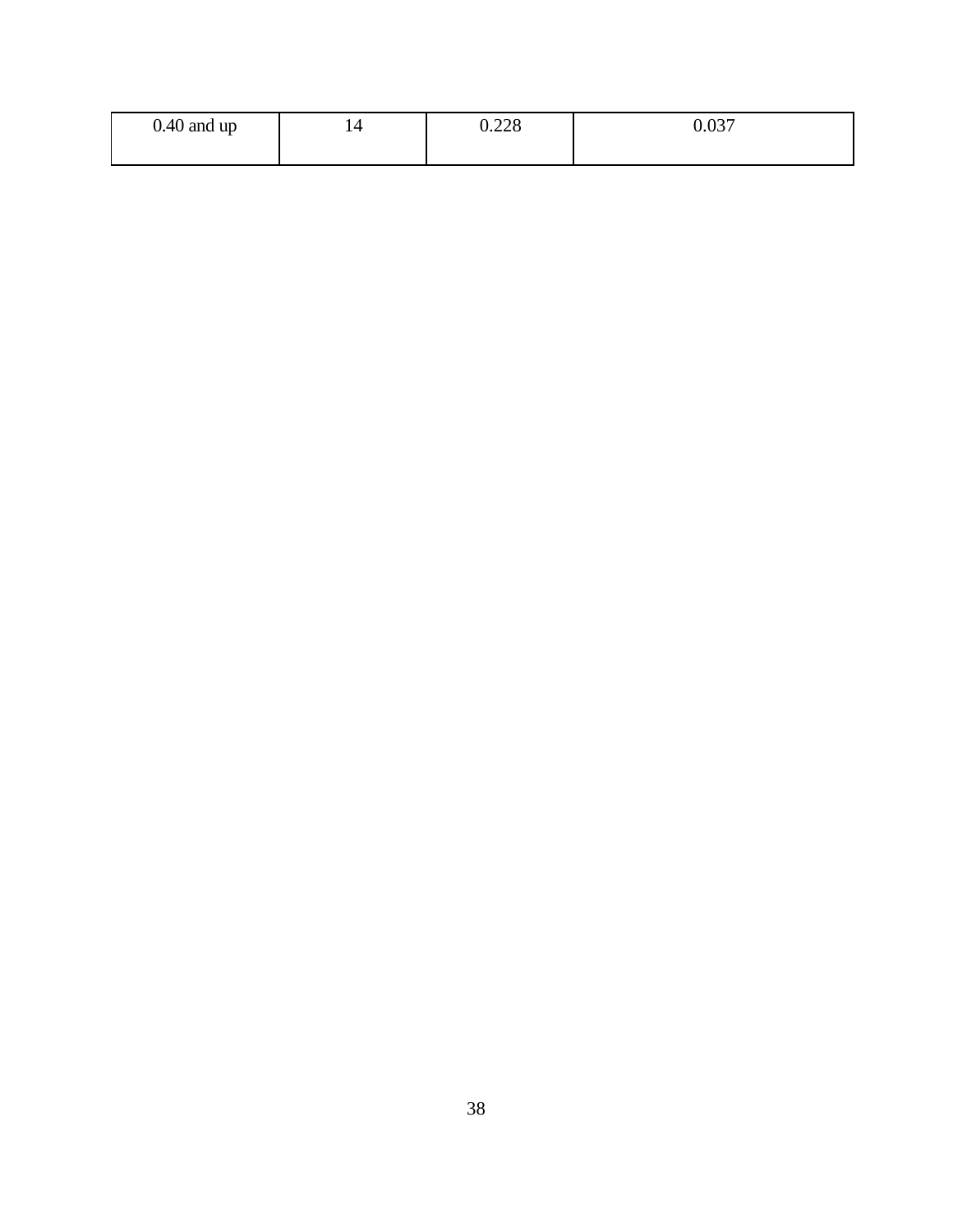#### **REFERENCES**

- 1. Abernathy, C. O., and Ohanian, E. V. Health effects of inorganic arsenic in drinking water. *Proc. AWWA WQTC*, Miami, Fla., Nov. 7-11, 1993.
- 2. American Conference of Governmental Industrial Hygienists (ACGIH). Documentation of the threshold limit values and Biological Exposure Indics. 5th ed. ACGIH, Cincinnati, OH, 1986.
- 3. Armstrong, C. W., Stroube, R. B., Rubio, T., and Beckett, W. S. Outbreaks of fatal arsenic poisoning caused by contaminated drinking water. *Arch. Environ. Health* 39, pp 274-279, 1984.
- 4. Axelson, O., Dahlgren, E., Jansson, C. D., and Rehnlund, S. O. Arsenic exposure and mortality. A case reference study from a Swedish copper smelter. *Br. J. Ind. Med*. 35, pp 8-15, 1978.
- 5. Baetjer, A. M., Lilienfeld, A. M., and Levin, M. I. Cancer and occupational exposure to inorganic arsenic. In Abstracts 18th International Congress on occupational Health Brighton England. pp 14- 19, 1975.
- 6. Bansal, S. K., Haldar, N., Dhand, U. K. et al. Phrenic neuropathy on arsenic poisoning. *Int. J. Dermatol*. 30, pp 304-306, 1991.
- 7. Barrett, J. C., Lamb, P. W., Wang, T. C., and Lee, T. C. Mechanisms of arsenic induced cell transformation. *Biol. Trace Elem. Res*. 21, pp 421-429, 1989.
- 8. Beckman, G., Beckman, L., and Nordenson, I. Chromosomal aberration in workers exposed to arsenic. *Environ. Health. Perspect*. 19, pp 145-146, 1977.
- 9. Belton, J. C., Benson, N. C., Hanna, M. L., and Taylor, R. T. Growth inhibitory and cytotoxic effects of three arsenic compounds on cultured Chinese hamster ovary cells. *J. Environ. Sci. Health* 20A, pp 37-72, 1985.
- 10. Bencko, V., Wagner, V., Wagnerova, M., and Botora, J. Immunological profiles in workers of a power plant burning coal rich in arsenic content*. J. Hyg. Epidemiol. Microbial. Immunol*. 32, pp 137-147, 1988.
- 11. Bencko, V. Carcinogenic, teratogenic and mutagenic effects of arsenic. *Environ. Health Perspect*. 19, pp 179-182, 1977.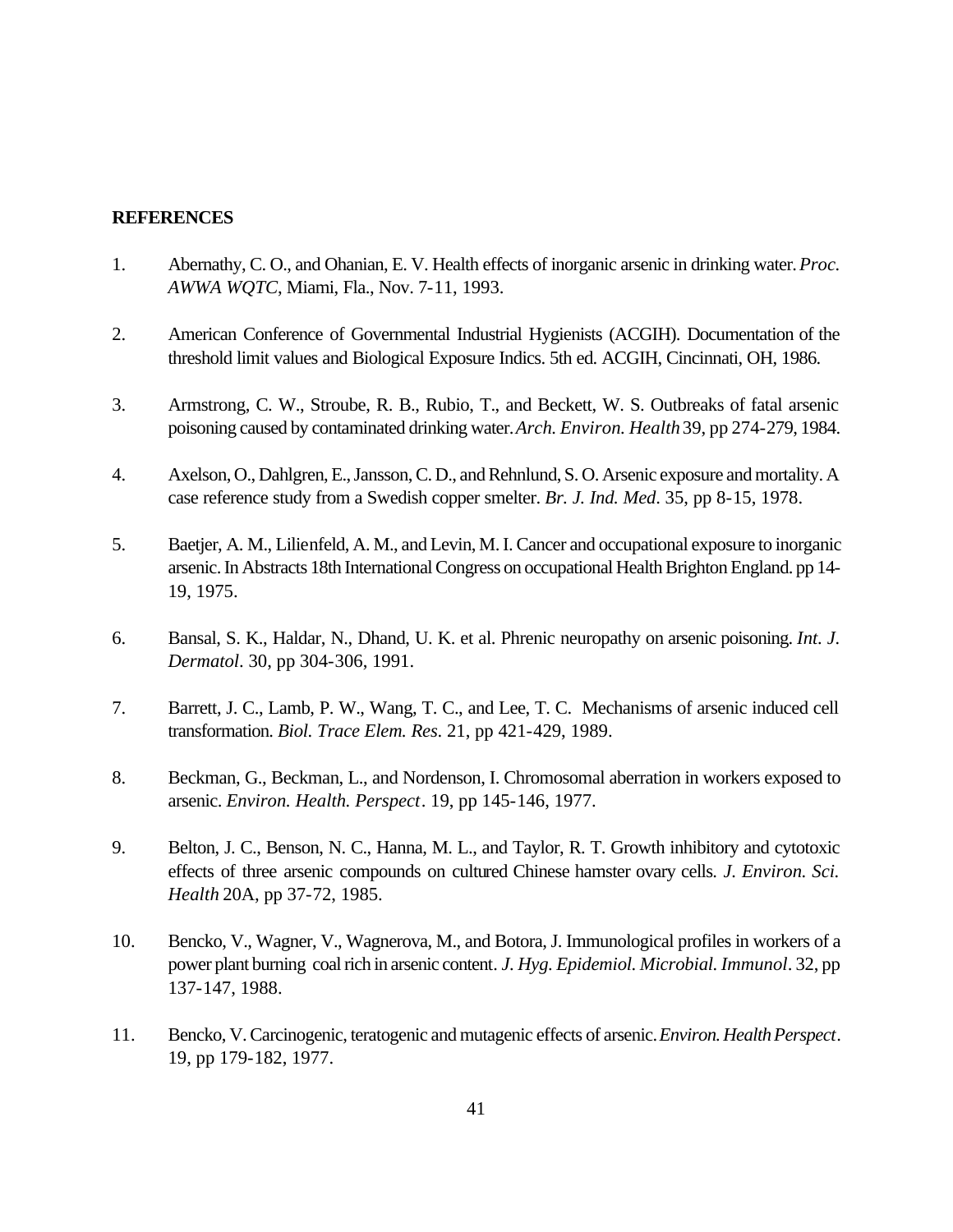- 12. Bickley, L. K., and Papa, C. M. Chronic arsenicism with vitiligo, hyperthyroidism, and cancer.*N. J. Med*. 86, pp 377-380, 1989.
- 13. Borgono, T. M., and Greiber, R. Epidemiological study of arsenicism in the city of Antofagasta. *Trace subst. Environ. Health* 5, pp 13-24, 1972.
- 14. Brown, J. P. et al. Pharmacokinetic modelling of inorganic arsenic in rodents and humans: Shortterm exposure. Society of environmental geochemistry and health workshop on arsenic. *Epidemiology and PBPK Modelling, Annapolis*, Md., June 27-28, 1994.
- 15. Buchanan, W. D. Toxicity of arsenic compounds. *Elsevier*, New York, pp 15-66, 1962.
- 16. Buchet, J. P., Lauwerys, R., and Roels, H. Comparison of the urinary excretion of arsenic metabolites after a single dose of sodium arsenite, monomethyl arsonate or dimethyl arsenite in man. *Int. Arch. Occup. Environ*. Health 48, pp 71-79, 1981a.
- 17. Byron, W. R., Bierbower, G. W., Brouwer, J. B., and Hanse, W. H. Pathological changes in rates and dogs from two year feeding of sodium arsenite or sodium arsenate. *Toxicol. Appl. Pharmacol*. 10, 132-147, 1967.
- 18. Calabrese, E. J., Kostecki, P. T., Gilbert, C. E. How much soil do children eat? An emerging consideration for environmental health risk assessment. *Comments Toxicol*. 1, pp 229-241, 1987.
- 19. Campbell, J. P., and Alvares, J. A. Acute arsenic intoxication. *Am. Fam. Physician.* 40, pp 93- 97, 1989.
- 20. Caroli, F. LA Torre, Petrucci, F. and Violante, N. Element speciation in Bioinorganic chemistry, edited by Sergio Caroli, *Chemical analysis Series*, 135, pp 445-463, 1996.
- 21. Cebrian, M. E., Albores, A., Anguilar, M., and Blakely, E. Chronic arsenic poisoning in the north of Mexico. *Hum. Toxicol,*2, pp 121-133, 1983.
- 22. Chakraborty, A. K., and Saha, K. C. Arsenical dermatosis from tube-well water in West Bengal. *Indian J. Med. Res*. 85, pp 326-334, 1987.
- 23. Chisholm, J. J. (Jr). Arsenic poisoning from rodenticides. *Pediatric Clinic North Am*. 17, pp 591, 1970.
- 24. Clarkson, T. W. Inorganic and organometal pesticides. In W. J. Hayes, Jr. and E. R. Laws, Jr.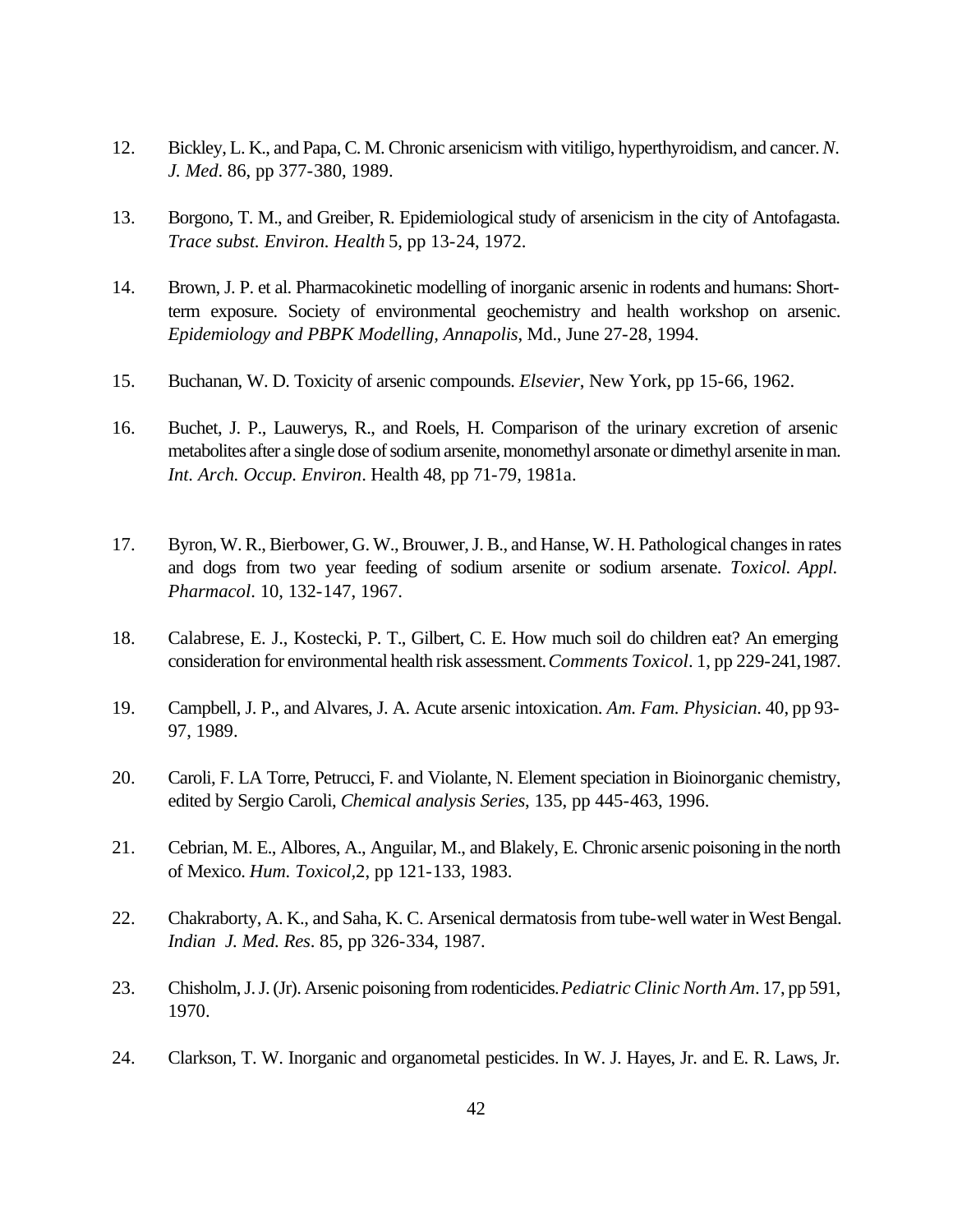(Eds.), *Handbook of pesticide Toxicology. Academic press, San Diego*, pp 545-552, 1991.

- 25. Dannan, M., Dally, S. , and Conso, F. Arsenic induced encephalopathy (letter). *Neurology.* 34, pp 1529, 1984.
- 26. Datta D. V. Arsenic and non-cirrhotic portal hypertension. *Lancet*, 1, 433, 1976.
- 27. Dekundt, G. L., Leonard, A., Arany, J., DuBuisson, G. J., and Delavignetta, E. In vivo studies in male mice on the mutagenesis effects of inorganic arsenic. *Mutagenesis.* 1, pp 33-34, 1986.
- 28. Ding, G. et al. Epidemiologic research of cancer in exposed cadmium, lead and arsenic workers. *J. China Med. Univ*. 16, pp 368-371, 1987.
- 29. Donofrio, P. D., and Wilbourn, A. J. Subacute arsenic toxicity presenting on clinical and electromyographic examination as Guillain-Barre syndrome. *Ann Neurol*. 18, pp 156-157, 1985.
- 30. Douen, A. G., and Jones, M. N. Phenylarsine oxide and the mechanism of insulin-stimulated sugar transport. *Biofactors*. 2, pp 153-161, 1990.
- 31. Environmental Protection Agency (EPA). Life systems Inc. Draft drinking water criteria document on arsenic. *USEPA human risk assessment branch*. Washington D. C, 1993.
- 32. Environmental Protection Agency (EPA). Risk assessment Forum. Special Report on Ingested Inorganic Arsenic: Skin cancer, Nutritional Essentiality, *Draft Report, EPA/625/3-87/013*. USEPA, Washington, D. C., 1988.
- 33. Environmental Protection Agency (EPA). Health Assessment Document for inorganic arsenic. Final report, EPA, 600/8-83-021F. USEPA. Environmental criteria and assessment office. *Research Triangle Park*, N. C, 1984.
- 34. Feinsilber, D. G. M Cha, D. M., Lemos, A., Pacheco, E, and Kogan, N. Chronic iatrogenic arsenic poisoning *Rev. Argent Dermatol*. 71, pp 178-184, 1990.
- 35. Feldman, R. G., Niles, C. A., Kelly-Hayes, M., and Wilson, G. Peripheral neuropathy in arsenic smelter workers. *Neurology.* 29, pp 939-944, 1979.
- 36. Fennel, J. S., and Stacy, W. K. Electrocardiographic changes in acute arsenic poisoning. *Ir. J. Med. Sci.* 150, pp 338-339, 1981.
- 37. Fernandez-Sola, J., Nogue, S., Grau, J. M., Casademont, J. Munnu, P. J. Toxicol. *Clin. Toxicol.* 29, pp 131-136, 1991.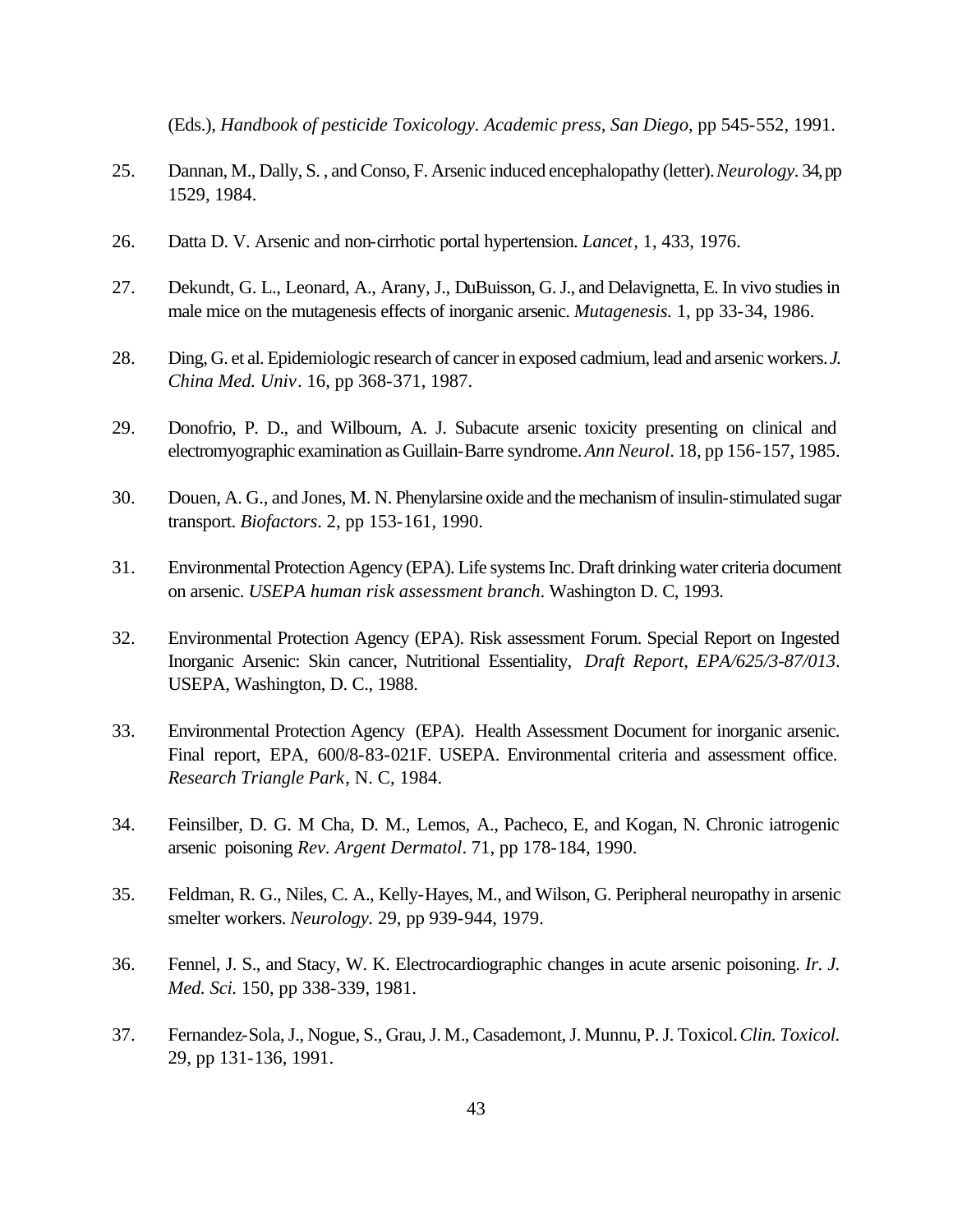- 38. Fierz, U. Catamnestic research into the side effects of inorganic arsenotherapy in skin diseases. *Dermatologica.* 131, pp 41-58, 1965.
- 39. Fishbein, L. Perspectives of carcinogenic and mutagenic metals in biological samples. *Int. J. Environ. Annl. Chem*. 28, pp 21-69, 1987.
- 40. Food and Agriculture Organization (FAO). World Health Organization (WHO*). WHO Food Addit, Ser*. 18. 1983.
- 41. Food and Agriculture Organization (FAO) and World Health Organization (WHO). Toxicological evaluation of certain additives contaminants. *33rd meet, Jt, FAO/WHO expert comm. food addit, Geneva*, 1989.
- 42. Fowler, B. A., and Weissburg, J. B. Arsine poisoning. *N. Engl. J. Med*. 291, pp 1171-1174, 1974.
- 43. Franzblau, A., and Lilis, R. Acute arsenic intoxication from environmental arsenic exposure. *Arch. Environ. Health,*44, pp 385-390, 1989.
- 44. Franklin, M., Bean, W., and Harden, R. C. Fowler's solution as an ecological agent in cirrhosis. *Am. J. Med. Sci*. 219, pp 589-596, 1950.
- 45. Frost, F., Milham, H. L., Royce, R., Smith, A. H., hartley, J., and Enterline, P. Lung cancer among women residing close to an arsenic emitting copper smelter. *Arch Environ. Health*. 42, pp 148- 152, 1987.
- 46. Frost, S. C., and Schwalbe, M. S. Uptake and binding of radio-labelled phenylarsine oxide in 3T-L1 adipocytes. *Biochem. J*. 269, pp 589-595, 1990.
- 47. Fuortes, L. Arsenic poisoning. *Postgrad. Med*. 83(1), pp 233-244, 1988.
- 48. Gerhardsson, L., Dahlgren, E., Eriksson, A., Lagerkvist, B. E. A., Lundstrom, J., and Nordberg, G. P. Fatal arsenic poisoning-a case report. *Scand. J. Work Environ. Health*. 14, pp 130-133, 1988.
- 49. Giberson, A., Vaziri, N. D., Mirahamadi, K., and Rosen, S. Hemodialysis of acute arsenic intoxication with transient renal failure. *Arch, Intern. Med,*136, pp 1303-1304, 1976.
- 50. Glazener, F. S., Ellis, J. G., and Johnson, P. K. Electrocardiographic findings with arsenic poisoning. *Calif. Med*. 109, pp 158-162, 1968.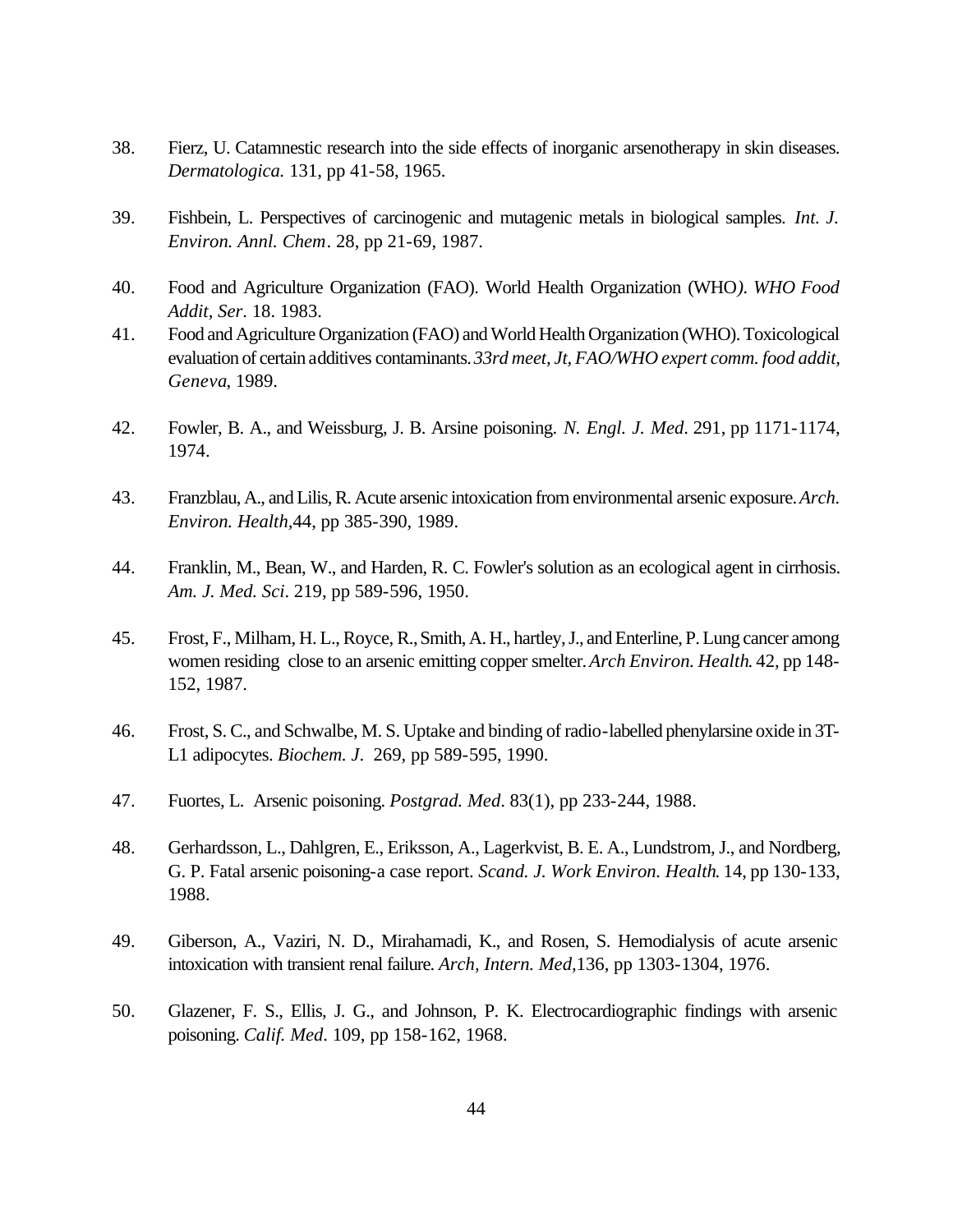- 51. Godman, A. L. Lung cancer in Bowen's disease. *Am. Rev. Resp. Dis*. 188, pp 1205-1207, 1973.
- 52. Goebel, H. H., Schmidt, P. E., Bohl, J., Tettenborn, B. Kramer, G., and Guttman, L. Polyneuropathy due to arsenic intoxication: Biopsy studies. *J. Neuropathol. Exp. Neurol*. 49, pp 137-149, 1990.
- 53. Goldsmith, S., and From, A. H. Arsenic-induced atypical ventricular tachycardia. *N. Engl. Med*. 303, pp 1096-1097, 1986.
- 54. Goodman, L., and Gilman, A. The pharmacology basis of therapeutics. *Macmian company, New York*, 4th printing, 1942.
- 55. Gordon, J. J. and Quastel, G. H. Effect of organic arsenicals on enzyme system. *Biochem. J*. 42, pp 337-350, 1948.
- 56. Goyer, R. A. Toxic effect of metals. In M. O. *Amdur, J. Doull, and C. D. Klaassen* (Eds.), Toxicology Pergamon, New York, 4th ed. pp 629-633, 1991.
- 57. Graziano, J. H. Role of 2, 3-dimercaptosuccinic acid in the treatment of heavy metal poisoning. *Med. Toxicol*. 1, pp 155-162, 1986.
- 58. Henriksen, E. J., and Holloszy, J. O. Effect of phenylarsine oxide on stimulation of glucose transport in rat skeletal muscle. *Am. J. Physio*. 258, pp C648-C653, 1990.
- 59. Hindmarsh, J. T., and McCurdy, R. F. Clinical and environmental aspects of arsenic toxicity. *CRC Crit. Rev*. Clin. Lab. Sci. 23, pp 315-317, 1986.
- 60. Hoffman, G. R. Genetic toxicology. In M. O. *Amdur, J. Doull, and C. D. Klasssen*, (Eds.), Toxicology, Pergamon, New York, 4th ed. pp 201-225, 1991.
- 61. Huang, Y. Z., Quan, X. C., and Wang, G. Q. Endemic chronic arsenism in Xinjiang. *Chin. Med. J*. (Peking. Engl. Eds.) 98, pp 219-222, 1985.
- 62. Hughes, J. P., Polissar, L., Van Belle, G. Evaluation and synthesis of health effects studies of communities surrounding arsenic producing industries*. Int. J. Epidemiol*. 17. 407-413, 1988.
- 63. Hunter, F. T., Kip, A. F., and Irvine, W. Radioactive tracer studies on arsenic injected as potassium arsenite. *J. Pharmacol. Exp. Ther*. 76, 207, 1942.
- 64. IARC. Monograph arsenic and its compounds. *Lyons International Agency for Research on Cancer*. 23, pp 39-41, 1980.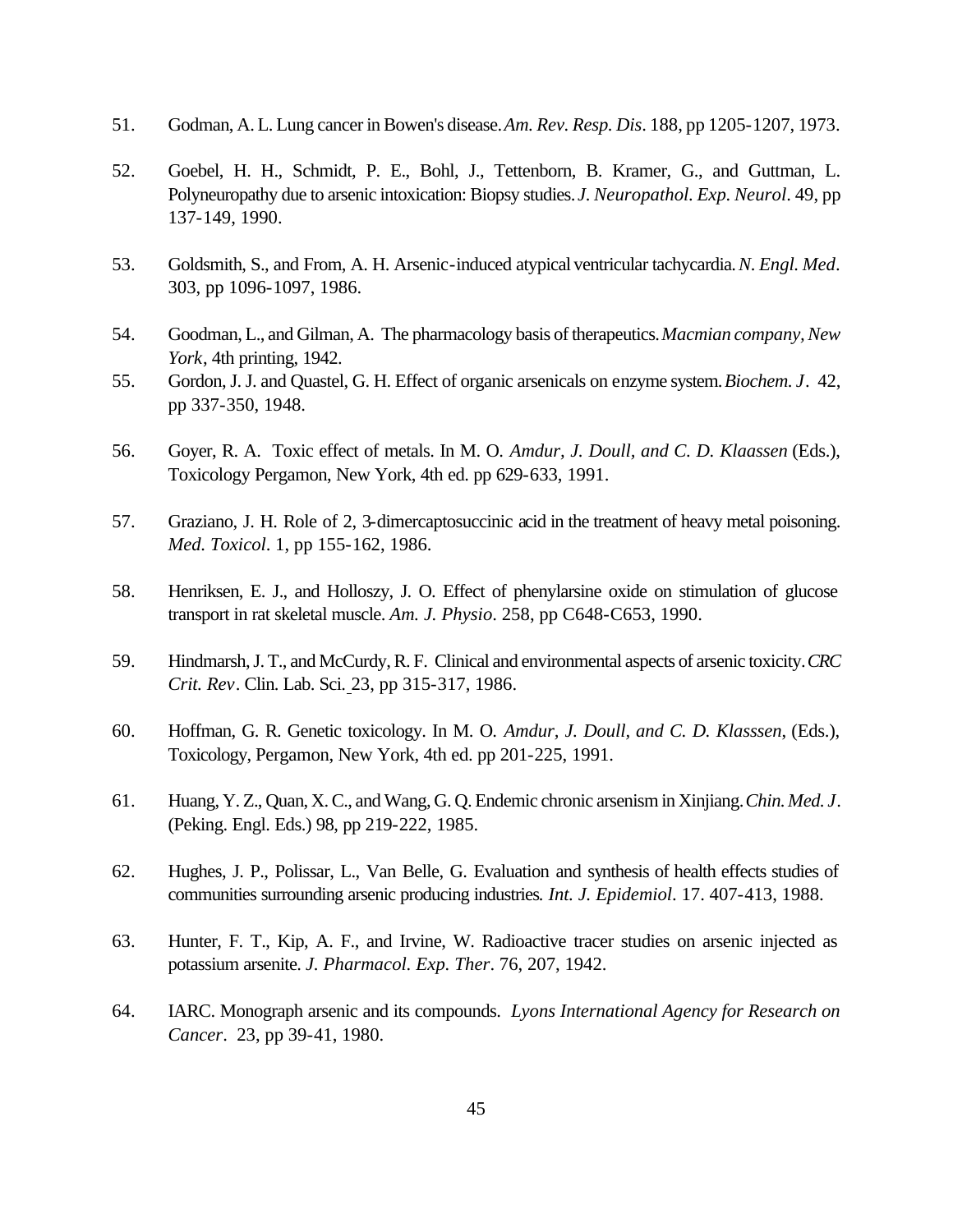- 65. Ide, C. W., and Bullough, G. R. Arsenic and old glass. *J. Soc. Occup. Med*. 38, 85-88, 1988.
- 66. International Agency for Research on Cancer (IARC). Monograph on the evaluation of the carcinogenic risk of chemicals to humans. 23, *IARC, Lyon, France*, 1990.
- 67. Kyle, R. A., and Pearse, G. L. Haematological aspects of arsenic intoxication. *N. Engl. J. Med*. 273, pp 18-23, 1965.
- 68. La Dou, J. Potential occupational health hazards in the micro-electronics industry. *Scand. J. For Environ. Health.* 9, pp 42-46, 1983.
- 69. Lee, A. M. Fraumeni, J. F. Jr. Arsenic and respiratory cancer in man. An occupational study. *J. Natl. Cancer Inst*. 42, pp 1045-1052. 1969.
- 70. Lee-Feldstein, A. Arsenic and respiratory cancer in man: Follow-up of an occupational study. In W. Lederer and R. Festerheim (Eds.), Arsenic: Industrial, Biomedical and Environmental perspectives. *Van Nostrand-Reinhold*, New York, pp 245-265, 1983.
- 71. Leonard. A., and Lauwerys, R. R. Carcinogenicity, teratogenicity, and mutagenicity of arsenic. *Mutat. Res*. 75, pp 49-62, 1980.
- 72. Lerman, B. B., Ali, N., and Green, D. Megaloblastic dyserythropoietic anaemia following arsenic ingestion. *Ann. Clin, Lab. Sci*. 10, pp 515-517, 1980.
- 73. Leslie, A. C. D., and Smith, H. Self poisoning by the abuse of arsenic containing tonics. *Med. Sic. Law.*18, pp 159-162, 1978.
- 74. Li, J. H., and Rossman, T. G. Inhibition of DNA ligase activity by arsenite: A possible mechanism of its comutagenesis. *Mol. Toxicol*. 2, pp 1-9, 1989.
- 75. Livadttov, A., Alexion, G., Floros, D., Filippidis, T., Do Ios, t., and Bays, D. Epitheloid angiosarcoma of the adrenal gland associated with chronic arsenical intoxication pathol. *Res. Pract*. 187, pp 284-289, 1991.
- 76. Maegraith, B. In Tropical Eosinophilia. *Price's Textbook of Medicine*. Oxford University Press, Bombay, 1966.
- 77. Mathieu, D., Mathieu-Nolt, M., Germain-Alonso, M., Nevere, R., Furon, D., and Wattel, F. Massive arsenic poisoning-effect of hemodialysis and dimercaprol on arsenic kinetics. *Intensive Care Med*. 18, pp 47-50, 1992.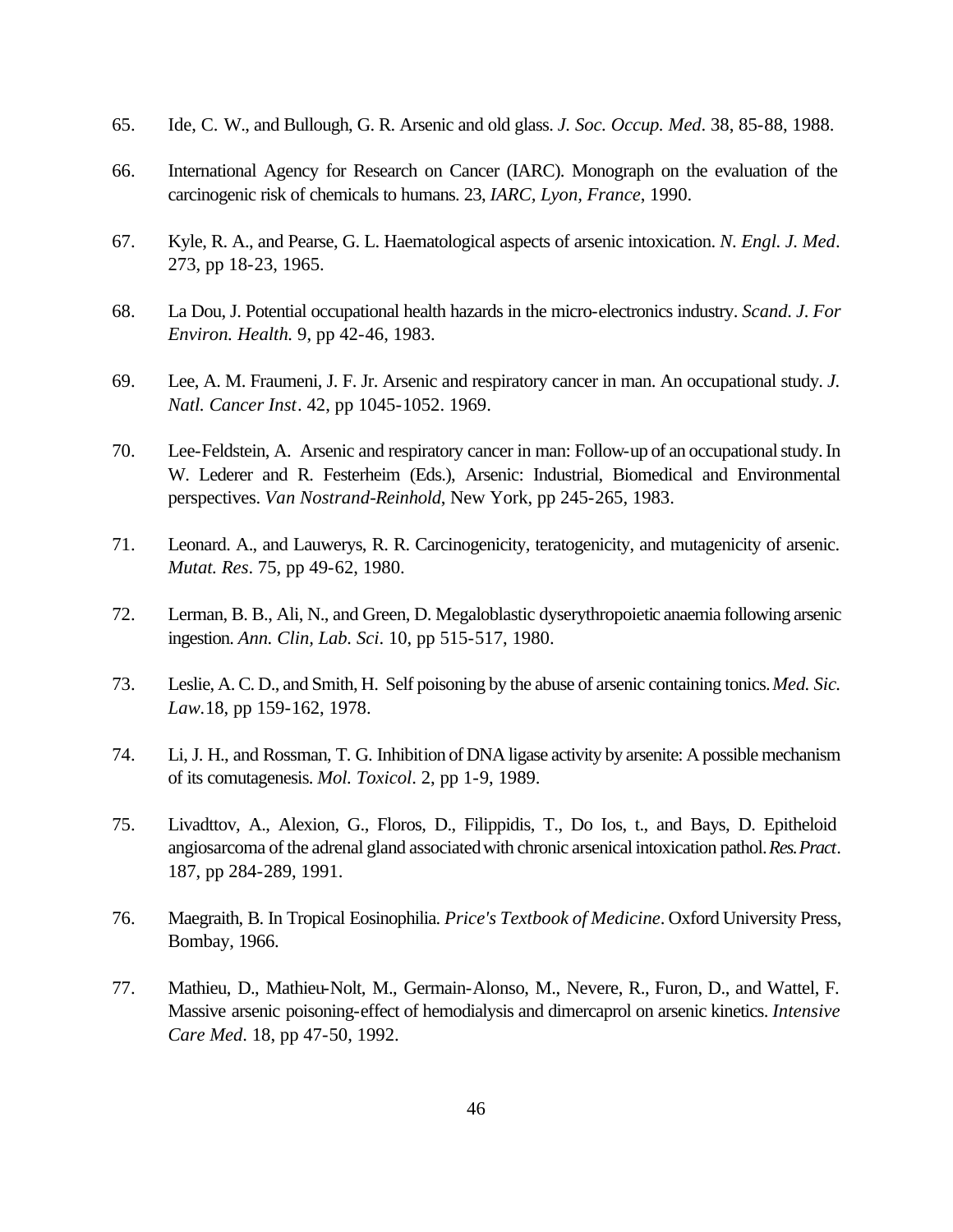- 78. Mazumdar, D. N. G., Chakraborty, A. K., Ghosh, A., Gupta, J. D., Chakraborty, D. P., Day, S. B., and Chatoopadya, S. Chronic arsenic toxicity from drinking tubewell water in rural West Bengal. *Bull. W. H. O*. 66, pp 499-506, 1988.
- 79. McDonnell, J. M. Mayr, A. J., and Martin, W. J. DNA of human papilloma virus type 16 in dysplastic and malignant lesions of the conjunctive and cornea. *N. Engl. J. Med*. 320, pp 1442- 1446, 1989.
- 80. McKinney, J. D. Metabolism and disposition of inorganic arsenic in laboratory animals and humans. *Environ. Geochem. & Health*. 14, pp 43, 1992.
- 81. Mizuta, N., Mizula, M., and Ita, F. An outbreak of acute arsenic poisoning caused by arsenic contaminated soysouce (Shoyu): A clinical report of 220 cases. *Bull. Yamaguchi Med. Sch*. 4, pp 131-150, 1956.
- 82. Moore, J. E. In modern treatment of syphilis. Charles C Thomas. (ed.) *Springfield III*, 1933.
- 83. Morton, W. E., and Caron, G. A. Encephalopathy: An uncommon manifestation of workplace arsenic poisoning. *Am. J. Ind. Med*. 15, pp 1-5, 1989.
- 84. Most, H. Drug therapy- Treatment of common parasitic infection of man encountered in the United States*. New English J. Med*. 287, pp 698, 1972.
- 85. Nagymajtenyi, L., Selypes, A., and Berencsi, G. Chromosomal abberations and fetotoxic effects of atmospheric arsenic exposure in mice. *J. Appl. Toxicol*. 5, pp 61-63, 1985.
- 86. Nakamuro, K., and Sayato, T. Comparative studies of chromosomal aberration induced by trivalent and pentavalent arsenic. *Mutat. Res*. 88, pp 73-80, 1981.
- 87. Naqvi, S. M., Vaishnavi, C., and Singh, H. Toxicity and metabolism of arsenic in vertebrates. *Arsenic in the environment*, Part II: Human Health and Ecosystem effects, Edired by Jeome O. Nriagu. 55-91, 1994.
- 88. Nash, T. A. Review of the African trypanosomiasis problem. *Trop. Dis. Bull*. 57, pp 973-1013, 1960.
- 89. National Institute of Occupational Safety and Health (NIOSH). Arsine (Arsenic Hydroxide) poisoning in the workplace. *Current Intelligence Bulletin* 32, NIOSH, Cincinnati, OH, 1979.
- 90. NAS. Medical and biological effects of environmental pollutants: Arsenic Washington, D. C. *National Academic of Science*. 1977.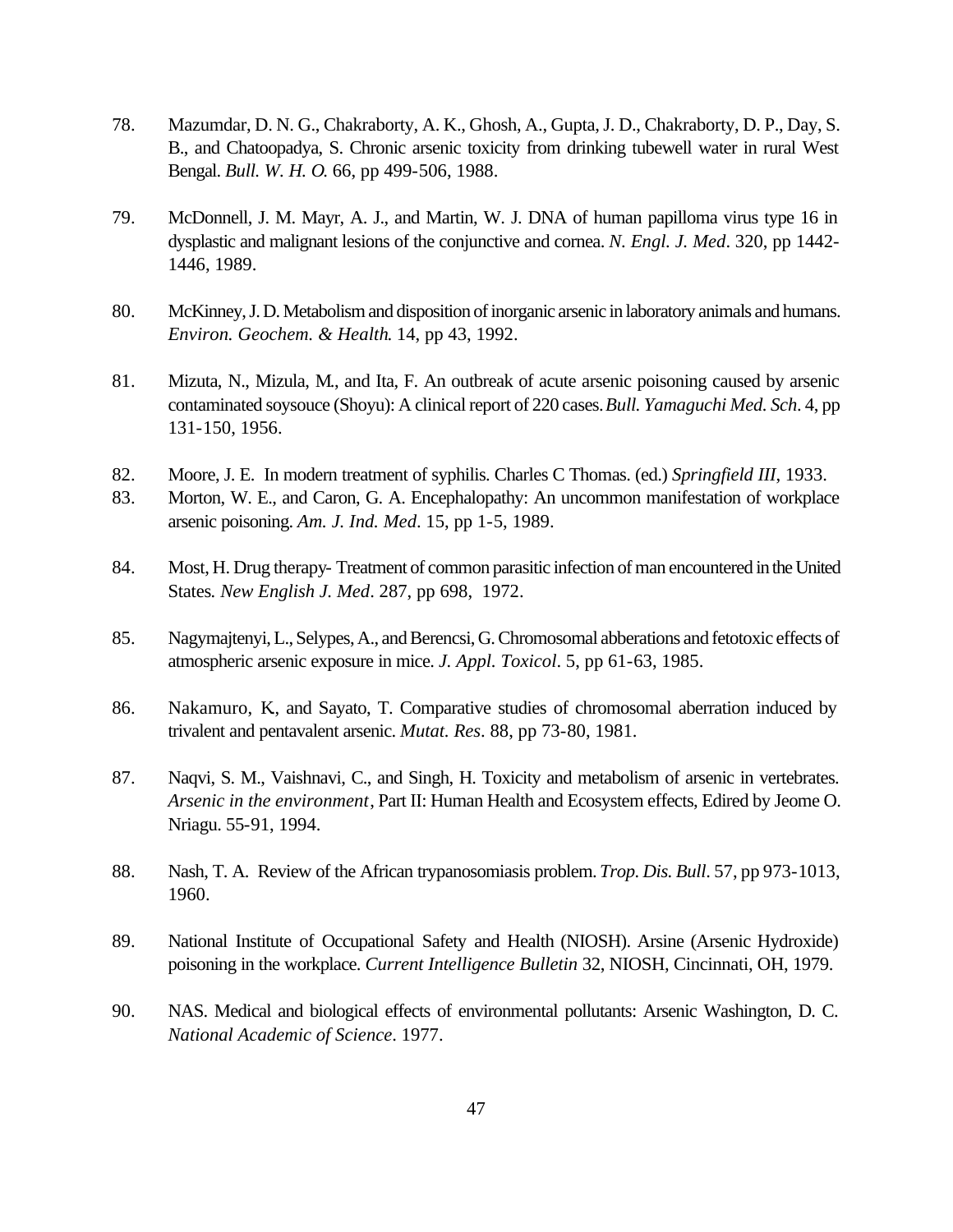- 91. National Academy of Sciences (NAS). Drinking water and Health. *NAS*. Washington D. C. pp 316-344, 428-430, 1977b.
- 92. Neubauner, O. Arsenical cancer: A review. *Br. J. cancer.* 1, pp 192-251, 1947.
- 93. Nordenson, I., Sweins, A., and Beckman, L. Chromosome abberations in cultured human lymphocytes exposed to trivalent and pentavalent arsenic. *Scand. J. work Environ. Health.* 7, pp 277-281, 1981.
- 94. Nordenson, I., and Beckman, L. Is the genotonic effect of arsenic mediated by oxygen free radicals ? *Hum. Hered*, 41, pp 71-73, 1991.
- 95. Nordenson, I., salmonsson, S., Brun, E., and Bechman, G. Occupational and environmental risks in and around a smelter in northern Sweden. II. Chromosomal aberrations in workers exposed to arsenic. *Hereditas*, 88, pp 47-50, 1978.
- 96. Norstrom, S., Beckman, L., and Nordenson, I. Occupational and environmental risks in and around a smelter in Northern Sweden. V. Spontaneous abortion among female employees and decreased birth weight in their offspring. *Hereditas*. 90, pp 291-296, 1979a.
- 97. Norstrom, S., Beckman, L., and Nordenson, I. Occupational and environmental risks in and around a smelter in Northern Sweden. I. Variations in birthweight, *Hereditas*. 88, pp 43-46, 1978a.
- 98. Norstrom, S., Beckman, L., and Nordenson, I. Occupational and environmental risks in and around a smelter in Northern Sweden. VI. Congenital malformations. *Hereditas.* 90, pp 297-302, 1979b.
- 99. Nriagu, J. O., and Azcue, J. M. Food contamination with arsenic in the environment*. Adv. Environ. Sci. Technol*. 23, pp 121-143, 1990.
- 100. Okui, T., and Fujiwara, Y. Inhibition of human excision DNA repair by inorganic arsenic and the co-mutagenic effect in V79 Chinese hamster cells. *Mutat. Res*. 172, pp 69-76, 1986.
- 101. Penrose, C. R. CRC crit. Rev. *Environ. Control.* 4, pp 465, 1974.
- 102. Pershagen, G. Elinder, C. G., Bolander, A. M. Mortality in a region surrounding an arsenic emitting plant. *Environ. Heath Perspect*. 19, pp 133-137, 1977.
- 103. Pershagen, G. Braman, R. S., and Vahter, M. In environmental Health Criteria 18: Arsenic, *World Health Organ*. Geneva, pp 76-146, 1981.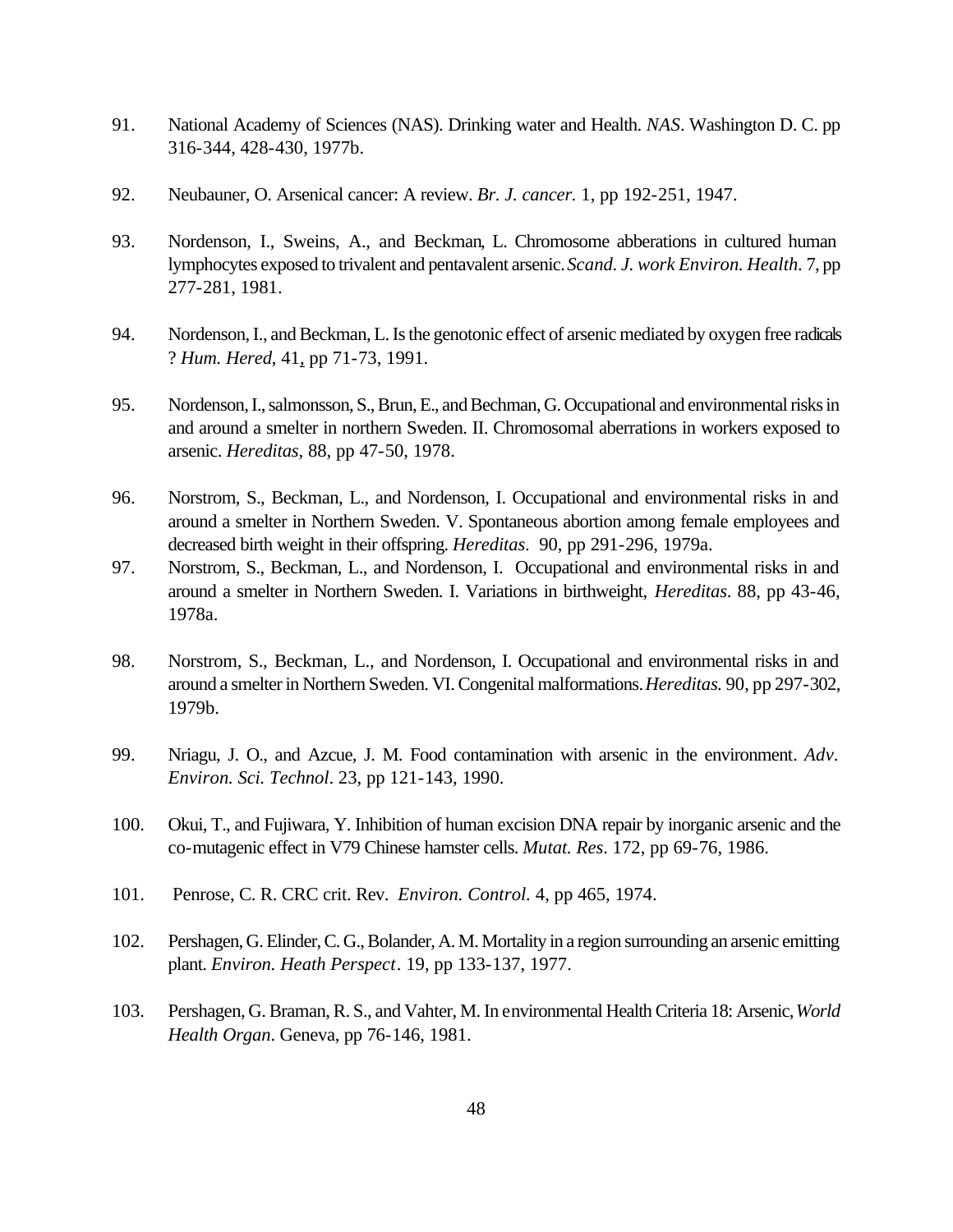- 104. Pershagen, G. The carcinogenicity of arsenic. *Environ. Health Perspect*. 40, pp 93-100, 1981.
- 105. Peterson, R. G., and Rumack, B. H. D-Penicillamine therapy of acute arsenic poisoning. *J. Pediatr*. 91, pp 661-666, 1977.
- 106. Pinto, S. S., and McGill, C. M. Arsenic trioxide exposure in industry. *Ind. Med. Sura*. 22, pp 281-287, 1953.
- 107. Piontek, M., Hengels, K. J., and Borchard, F. Noncirrhotic liver fibrosis after chronic arsenic poisoning. *Dtsch. Med. Wochenschr*. 114, pp 1653-1657, 1989.
- 108. Reynold, E. S. In account of epidemic outbreak of arsenical poisons occurring in Beer drinkers in north of England and the Midland Countries in 1900*. Lanccl.* 1, pp 166-170, 1901.
- 109. Rosenberg, H. G. Systematic arterial disease and chronic arsenism in infants. *Arch Path.* 97, pp 360-365, 1974.
- 110. Rossman, T. G., Meyn, M. S., and Troll, W. Effects of arsenic on DNA repair in Escherichia coli. *Environ. Health Prespect*. 19, pp 229-233, 1977.
- 111. Roth, F. The sequelae of chronic arsenic poisoning in Moselle vintners. *Ger. Med. Mon*. 2, pp 172-175, 1957.
- 112. Saha, K. C. Melanokeratosis from arsenic contaminated tubewell water. *Ind. J. Dermatology*, 29(4), pp 37-46, 1984.
- 113. Saha, K. C. Chronic arsenical dermatoses from tube-well water in West Bengal during 1983-87. *Indian J. Dermatol*. 40(1), pp 1-12, 1995.
- 114. Saha, K. C. Arsenic poisoning from groundwater in West Bengal. *Breakthough*. 7, No. 4, pp 5- 14, 1998.
- 115. Schoolmeester, W. L., and White, D. R. Arsenic poisoning. *South Med. J*. 73, pp 198-208, 1980.
- 116. Silver, A. S., and Weinman, P. L., Chronic arsenic poisoning following use of an asthma remedy. *JAMA, J. Am. Med. Assoc.* 250, pp 584-585, 1952.
- 117. Sittig, M. Handbook of Toxic and Hazardous chemicals and carcinogens. 2nd ed. *Noyes Publications*, ParkRidge, NJ, 1985.
- 118. Southwick, J. W., Western, A. E., and Beck, M. M. Community Health Associated with arsenic in drinking water in Millard Country. *Utah. EPA-600/1-81-064*, NTIS No. PB82-108374, USEPA,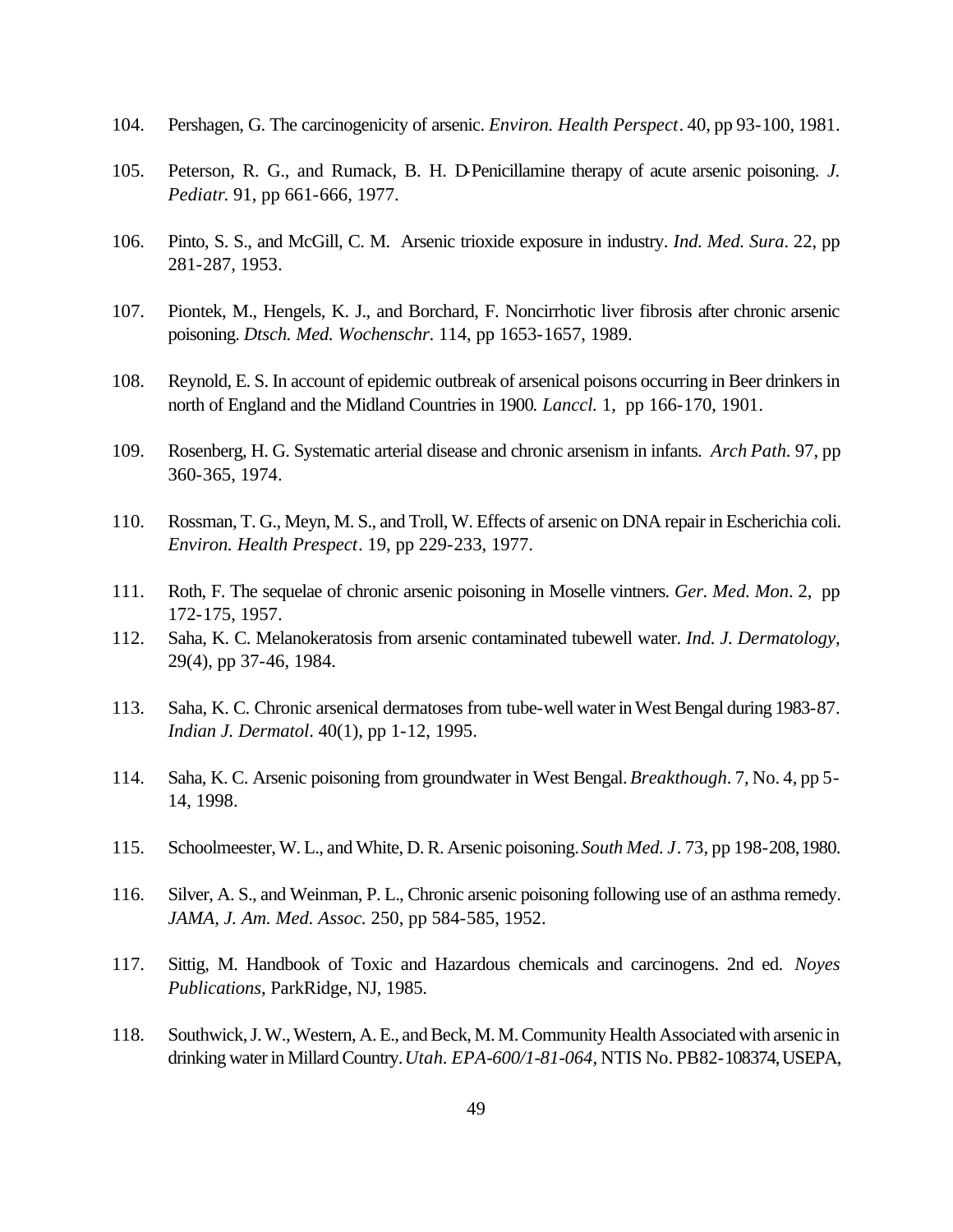Health Effects Laboratory, Cincinnati, OH, 1981.

- 119. Squibb, K. S., Fowler, B. A. The toxicity of arsenic and its compounds. In B. A. Fowler (Ed.), Biological and Environmental Effects of Arsenic. *Elsevier*, New York, pp 233-269, 1983.
- 120. Stohrer, G. Arsenic: Opportunity for risk assessment. *Arch. Toxicol,*65, pp 525-531, 1991.
- 121. Sunderman, F. W. Jr. Carcinogenicity and mutagenicity of some metals and their compounds. in O' Neill IK, Schuller P, Fishbein, L (Eds.) *Environmental carcinogens-selected methods in analysis*. 8, pp 17-43, 1986.
- 122. Tay, C. H., and Seah, C. S. Arsenic poisoning from anti-asthmatic herbal preparations*. Med. J. Aust*. 2, pp 424-428, 1975.
- 123. Thompson, D. J. Achemical hypothesis for arsenic methylation in mammals. *Chem. Biol. Interaction* . 88, pp 89, 1993.
- 124. Tseng, W. P., Chu, H. M., How, S. W., Fong, J. M., Lin, C. S., and Yeh, S. Prevalence of skin cancer in an endemic area of chronic arsenicism in Taiwan. *J. Natl. Cancer Inst*. 40, pp 453-463, 1968.
- 125. Tseng, W. Chen, V. et al. A clinical study of black foot disease. *Memories College Med*, 7, pp 1- 18, 1961.
- 126. Tseng, W. P. Effect of dose-response relationships of skin cancer and Blackfoot disease with arsenic. *Environ. Health Perspective*. 19, pp 109-119, 1977.
- 127. Tsuda, T., Babazono, A., Ogawa, T., Hamada, H., Aoyama, H., Kurumatano, N., Nagira, T., Hotta, N., Harada, M., and Inomata, S. Inorganic arsenic: A dangerous enigma for mankind. *Appl. organomat. Chem*. 6, (in press), 1992.
- 128. USEPA. Science advisory board. Science advisory board's review of the arsenic issue relating to the phase II. Proposed regulations from the office of drinking water. *EPA-SAB-EHC-89-038*. Memorandum to William K. reilly, 1989.
- 129. U.S. Public Health Service. Toxicological profile for arsenic. USEPA, Washington, DC. 1989.
- 130. Valee, B. L., Ulmer, D. D., and Wacker, W. E. C. Arsenic toxicity and biochemistry. *Arch. Ind. Heath*, 21, pp 132-151, 1960.
- 131. Valentine, J. L., Reisbord, L. S, Kang, H. K., and Schluchter, M. D. Arsenic effects of population health histories, In C. F. Mills and K. J. Bremner Im chesters (Eds.), Trace elements in man and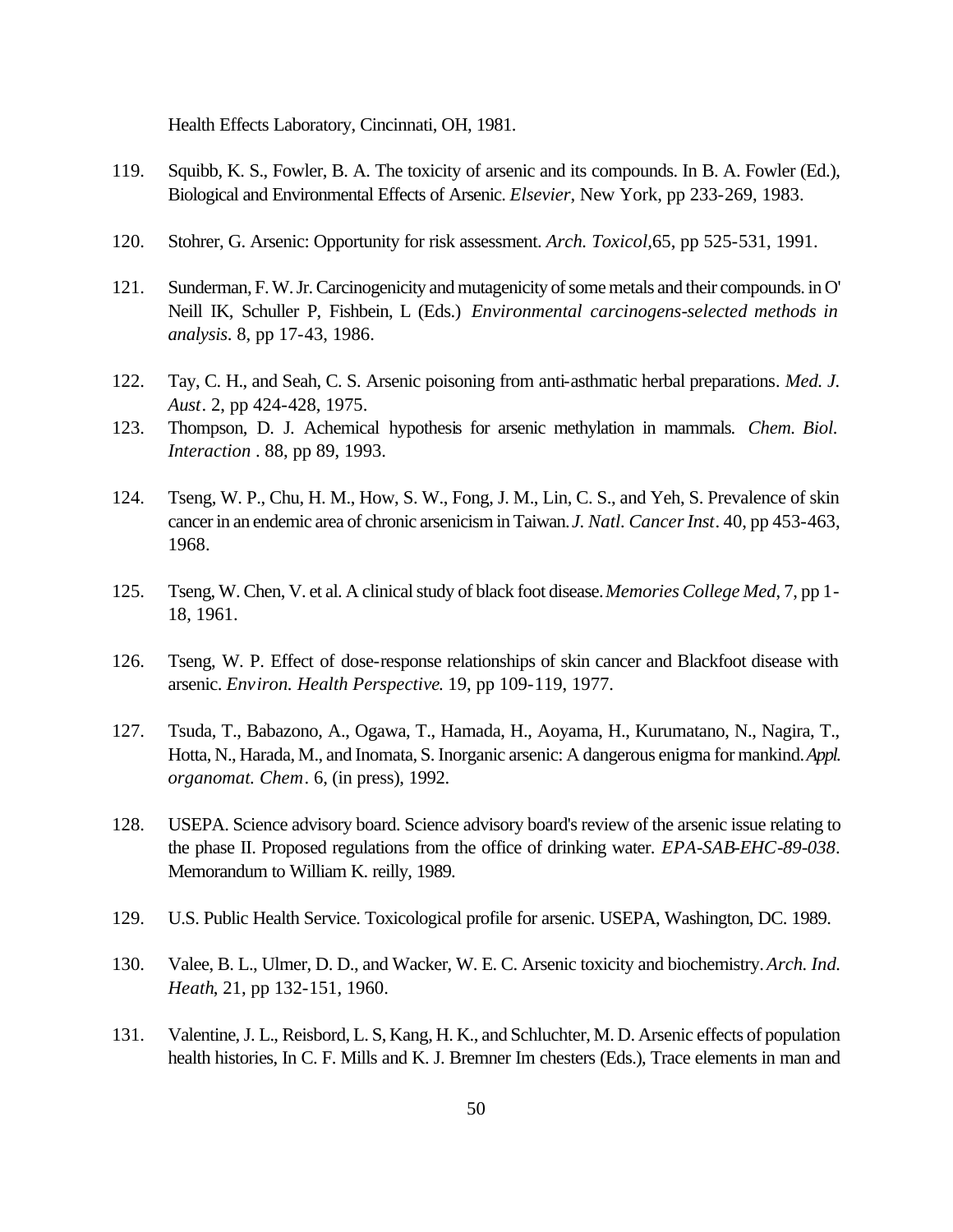animals. *Commonwealth Agricultural Bureau, Slough*, U.K. pp 289-294, 1985.

- 132. Vater, M. Methylation of arsenic. In B. A. Fowler(Ed.), Biological and environmental effects of arsenic. *Elsevier*, New York, pp 171-198, 1988.
- 133. Wall, S. Survival and mortality pattern among Swedish smelter workers*. Int. J. Epidemiol*. 9, pp 73-87, 1980.
- 134. Wang, L., and Huang, J. Chronic arsenism from drinking water in some areas of Xinjiang, China. *Arsenic in the Environment*, Part II, Human Health & Ecosystem effect. Edited by Jerome O. Nriagu, 1994.
- 135. Westhoff, D. D., Samaha, R. J., and Barnes, A. Arsenic intoxication as a cause of megaloblastic anemia, *Blood*. 45, pp 241-246, 1975.
- 136. Windhorst, D. B., Albert, R. E., and Boutwell, R. K., Biologic effects of arsenic on man. In NRC committee on medical and biological effects of environmental pollutants. Arsenic, *National Academy of Science*, Washington D. C., pp 173-215, 1977.
- 137. Winship, K. A. Toxicity of inorganic arsenic salts. Adv. Drug. React. *Acute poisoning Rev*. 3, pp 129-160, 1984.
- 138. Wolf, R. On the question of occupational arsenic poisoning in nineyard workers. *Berufsdermatosen*, 22 (1), pp 34-37, 1974.
- 139. World Health Organisation (WHO). Environmental Health criteria 18: *Arsenic*. WHO, Geneva. 1981.
- 140. Yeh, P. Y., Chang, L. M. Yeh, F. H. Sodium arsenite induces DNA strand breaks and SI nuclease-sensitive regions. *J. Chim. Biochem. Soc*. 15, pp 17-23, 1986.
- 141. Zachariac, H., Sogard, H., and Nyfors, A. Liver biopsy in psoriatics previously treated with potassium arsenate. *Acto Derm Venereol (Stock).* 54, pp 235-236, 1974.
- 142. Zaldivar, R. Ecological investigations on arsenic dietary intake and endemic chronic poisoning in man; Dose-dependent curve. Zentralbl Bakteriol., Parasitenkd. Infektionskr. Hyg., Abt. I: *Orig., Reihe* B 164, pp 481-484, 1977.
- 143. Zaldivar, R. Arsenic contamination of drinking water and foodstuffs causing endemic chronic arsenic poisoning. *Beitr. Pathol*. 151, pp 384-400, 1974.
- 144. Zierler, S., Theodore, M., and Cohen, A. Chemical quality maternal drinking water and congenital